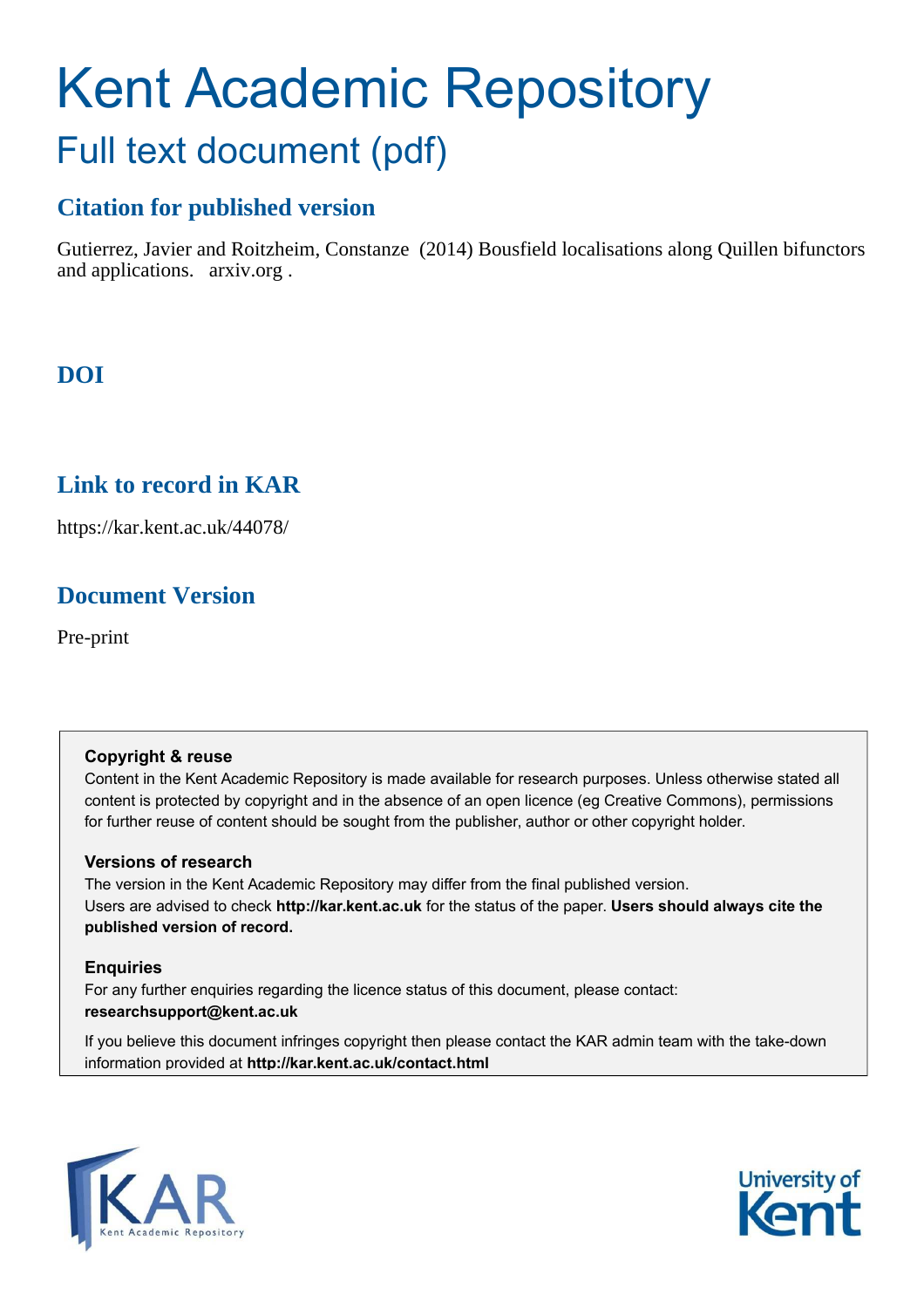#### BOUSFIELD LOCALISATIONS ALONG QUILLEN BIFUNCTORS AND APPLICATIONS

#### JAVIER J. GUTIÉRREZ AND CONSTANZE ROITZHEIM

ABSTRACT. We describe left and right Bousfield localisations along Quillen adjunctions of two variables. These localised model structures can be used to define Postnikov sections and homological localisations of arbitrary model categories, and to study the homotopy limit model structure on the category of sections of a left Quillen presheaf of localised model structures. We obtain explicit results in this direction in concrete examples of towers and fiber products of model categories. In particular, we prove that the category of simplicial sets is Quillen equivalent to the homotopy limit model structure of its Postnikov tower, and that the category of symmetric spectra is Quillen equivalent to the homotopy fiber product of its Bousfield arithmetic square. For spectral model categories, we show that the homotopy fiber of a stable left Bousfield localisation is a stable right Bousfield localisation.

#### **INTRODUCTION**

Quillen adjunctions between spectra or spaces and other model categories are a useful way to study homotopy structures. For example, one can gain insight into a model category C by studying the action of the homotopy category of simplicial sets  $H_0$ (sSet) or the stable homotopy category  $H_0(S_p)$  on the homotopy category  $H_0(\mathcal{C})$ .

In [4] it was studied how this set-up is compatible with homological localisations of spectra, that is, left Bousfield localisation at  $E_*$ -isomorphisms for a homology theory E. For a stable model category  $\mathcal{C}$ , [4] constructed a corresponding Bousfield localisation  $\mathfrak{C}_E$  of  $\mathfrak{C}$ , called stable E-familiarisation, with useful universal properties. Namely,  $\mathfrak{C}_E$  is the "closest" model category to  $\mathfrak C$  such that every left Quillen functor  $\text{Sp} \to \mathcal{C}_E$  factors over E-local spectra  $L_E$  Sp. In this paper, we take this notion further by studying the compatibility of Quillen adjunctions of two variables  $\mathcal{C} \times$  $\mathcal{D} \to \mathcal{E}$  with Bousfield localisations of C or D.

Our first application is describing Postnikov sections. For the category of simplicial sets sSet, the model structure  $P_n$  sSet for *n*th Postnikov sections is obtained via localizing sSet with respect to the map  $f_n: S^{n+1} \to D^{n+2}$ . Using our localisation construction and combining it with the theory of framings [20] we can now consider Postnikov sections  $P_n \mathcal{C}$  in model categories  $\mathcal{C}$  that are not necessarily simplicial.

Together, the model categories  $P_n \mathcal{C}$  for  $n \geq 0$  form a left Quillen presheaf which can be used to model Postnikov towers of objects in C. We can then study the notion of "hypercompleteness" which encodes whether any object in  $C$  is the homotopy limit of its Postnikov tower. The classical result that this is the case for sSet fits

<sup>2010</sup> *Mathematics Subject Classification.* 55P42, 55P60, 55S45.

*Key words and phrases.* Localisation; colocalisation; model category; Postnikov tower.

The first author was supported by the NWO (SPI 61-638) and the MEC-FEDER grants MTM2010-15831 and MTM2013-42293-P. Both authors received support from the LMS Scheme 4 grant no. 41360.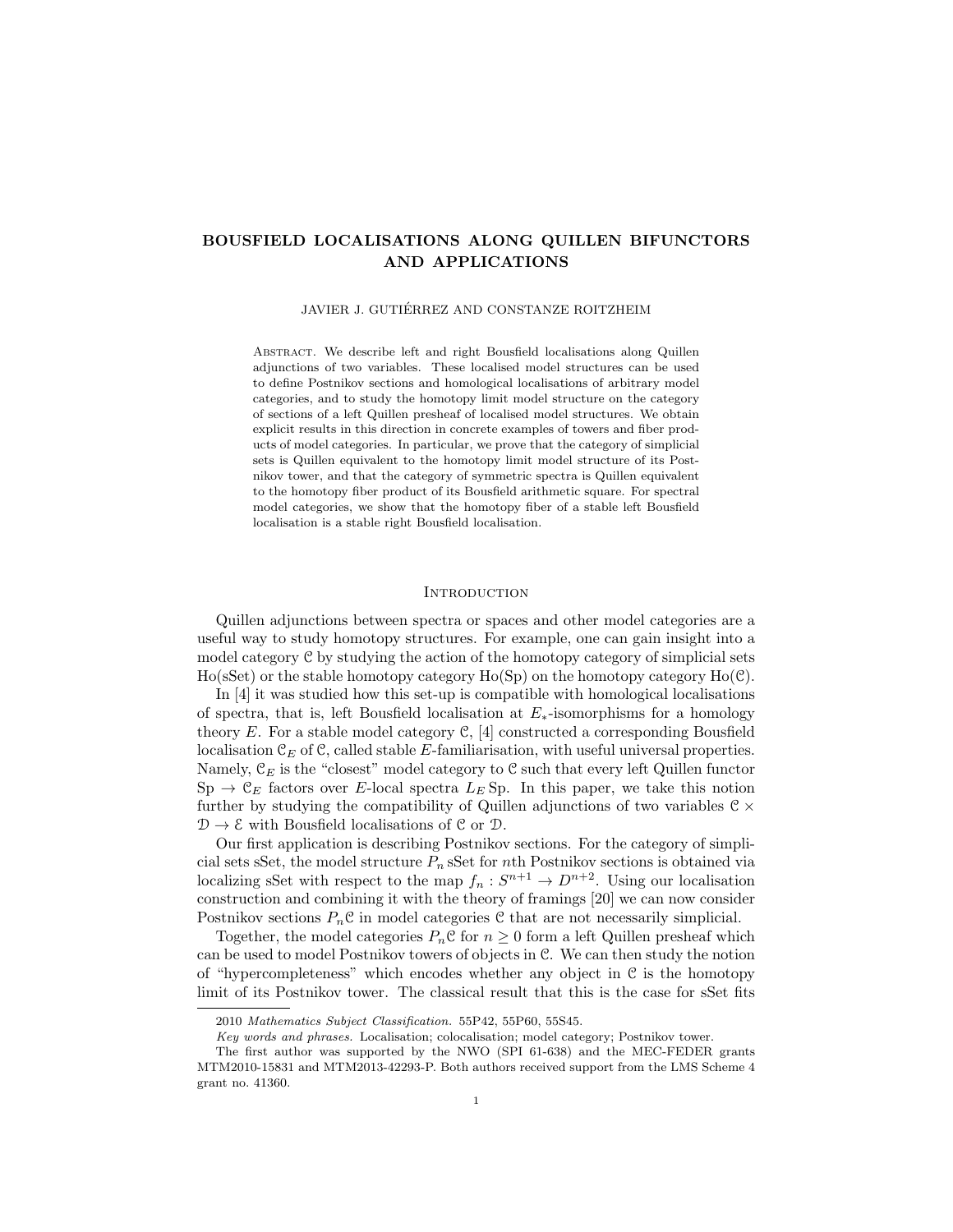into this framework, as does the non-simplicial example  $\mathrm{Ch}_b(\mathbb{Z})$  of bounded below chain complexes. Moreover, we show that the category of simplicial sets is Quillen equivalent to the homotopy limit model structure of the left Quillen presheaf for Postnikov towers; cf. [8, Section 4].

We also turn to applications from classical stable homotopy theory. It is wellknown that any spectrum X can be built, using Bousfield's arithmetic square  $[9]$ , as a homotopy pullback of the diagram of homological localisations

$$
L_{M\mathbb{Z}_J}X\longrightarrow L_{M\mathbb{Q}}X\longleftarrow L_{M\mathbb{Z}_K}X,
$$

where  $J$  and  $K$  form any partition of the set of prime numbers. Furthermore, the chromatic convergence theorem  $[26,$  Theorem 7.5.7] states that a finite p-local spectrum X is the homotopy limit of its chromatic localisations  $L_{E(n)}X$ . We present categorified versions of these statements. Firstly, we prove that the category Sp is Quillen equivalent to the homotopy limit model structure of the left Quillen presheaf for Bousfield arithmetic squares of spectra. Next, we consider the homotopy limit model structure on the left Quillen presheaf of chromatic towers Chrom(Sp) and show that the Quillen adjunction

$$
const: \mathrm{Sp} \iff \mathrm{Chrom}(\mathrm{Sp}): \mathrm{lim}
$$

induces a composite

$$
\mathrm{Ho}(\mathrm{Sp})^{\text{fin}} \xrightarrow{\mathrm{Lconst}} \mathrm{Ho}(\mathrm{Chrom}(\mathrm{Sp}))^F \xrightarrow{\mathrm{holim}} \mathrm{Ho}(\mathrm{Sp})^{\text{fin}}
$$

which is isomorphic to the identity. (Here, F and  $\hat{f}$  m denote suitable finiteness conditions.) This set-up is a step towards new insights into the structure of the stable homotopy category.

As a final application we focus on a correspondence between the homotopy fibre of a left Bousfield localisation  $C \to L_S C$  and certain right Bousfield localisations. This is then used, among other examples, to understand the layers of the Postnikov towers established earlier, and to study the correspondence between stable localisations and stable colocalisations.

The paper is organised as follows. In Section 1, we recall some terminology and basic results on locally presentable categories and combinatorial model categories. In Section 2, we discuss how Quillen bifunctors are compatible with left and right Bousfield localisations. Given a Quillen adjunction of two variables  $\mathcal{C} \times \mathcal{D} \to \mathcal{E}$ we describe Bousfield localisations of  $\mathcal E$  based on localisations of C or D and their universal properties. As particular examples, we recover enriched localisations [5], enriched colocalisations and E-familiarisations  $[3, 4]$ . Section 3 reviews the case of  $k$ -types in combinatorial model categories. Finally, in Section 4, we recall the injective model structure and the homotopy limit model structure on the category of sections of a left Quillen presheaf, and we study it in the case of towers and fiber products of model categories. Finally, we provide an explicit criterion for hypercompleteness.

Acknowledgements. The first author would like to thank Dimitri Ara for many useful conversations on some of the topics of this paper, and to Ieke Moerdijk for suggesting the idea of studying towers of localised model structures. The second author would like to thank David Barnes for motivating discussions and the Radboud Universiteit Nijmegen for their hospitality.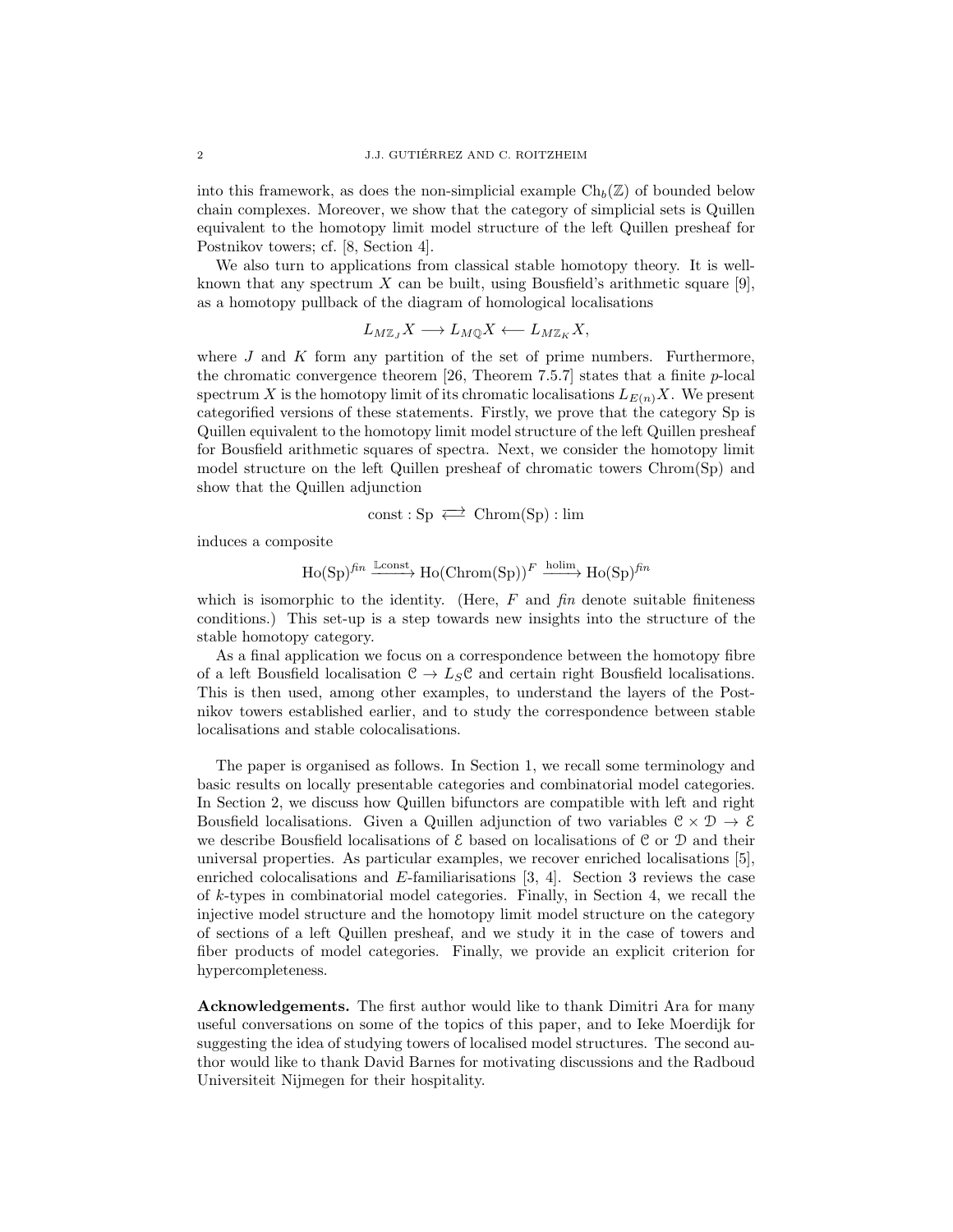#### 1. Review of combinatorial model categories

In this section, we recall some terminology on locally presentable categories and combinatorial model categories. The essentials of the theory of locally presentable categories can be found in  $[1]$ ,  $[14]$  or  $[24]$ . Foundations on the theory of combinatorial model categories may be found in [6], [11] and [23].

1.1. Locally presentable categories. Let  $\lambda$  be a regular cardinal. A small category J is called  $\lambda$ -*filtered* if it is nonempty and satisfies the following two conditions:

- (i) Given any set of objects  $\{a_i \mid i \in I\}$  in J, where  $|I| < \lambda$ , there is an object a and a morphism  $a_i \rightarrow a$  for each  $i \in I$ .
- (ii) Given any set of parallel morphisms  $\{\alpha_j : a \to a' \mid j \in J\}$  in J between two fixed objects, where  $|J| < \lambda$ , there is a morphism  $\gamma: a' \to a''$  such that  $\gamma \circ \alpha_j$  is the same morphism for all  $j \in J$ .

An object X of a category C is called  $\lambda$ -presentable if the functor  $\mathcal{C}(X, -)$  from C to sets preserves  $\lambda$ -filtered colimits.

A category C is called λ*-accessible* if λ-filtered colimits exist in C and there is a set of  $\lambda$ -presentable objects A such that every object of C is a  $\lambda$ -filtered colimit of objects from A. In fact, if C is  $\lambda$ -accessible, then the collection of isomorphism classes of  $\lambda$ -presentable objects  $\mathfrak{C}_{\lambda}$  is a set, and for every object X, the overcategory  $(\mathcal{C}_{\lambda} \downarrow X)$  is  $\lambda$ -filtered and the canonical map

$$
\mathrm{colim}(\mathcal{C}_{\lambda} \downarrow X) \longrightarrow X
$$

is an isomorphism. A category is *accessible* if it is λ-accessible for some regular cardinal  $\lambda$ .

A full subcategory D of an accessible category C is called is *accessibly embedded* if there is a regular cardinal  $\lambda$  such that  $\mathcal D$  is closed under  $\lambda$ -filtered colimits in  $\mathcal C$ .

A cocomplete category C is *locally presentable* if it is cocomplete and accessible. Every locally  $\lambda$ -presentable category is equivalent to a full, reflective subcategory closed under  $\lambda$ -filtered colimits of the category of presheaves on some small category; see [1, Proposition 1.46].

1.2. **Combinatorial model categories.** A model category  $C$  is cofibrantly generated if there exists a set  $I_{\mathcal{C}}$  of *generating cofibrations* and a set  $J_{\mathcal{C}}$  of *generating trivial cofibrations* that one can use to perform the small object argument (see [19, Definition 11.1.2] or [20, Definition 2.1.17] for a precise definition).

A *homotopy function complex* in a model category C is a functorial choice of a fibrant simplicial set  $map_{\mathcal{C}}(X, Y)$ , for every two objects X and Y in C, whose homotopy type is the same as the diagonal of the bisimplicial set  $\mathcal{C}(\widetilde{\mathbf{X}}, \widehat{\mathbf{Y}})$ , where  $\widetilde{\mathbf{X}}$  is a cosimplicial resolution of X and  $\widehat{\mathbf{Y}}$  is a simplicial resolution of Y; for more details, see [19, Chapter 17]. Functorial homotopy function complexes exist in every model category; see [19, Proposition 17.5.18].

Let C be a model category with homotopy function complex map<sub> $\mathcal{C}(-, -)$ </sub> and let  $i: A \rightarrow B$  and  $p: X \rightarrow Y$  be two morphisms in C. Then the pair  $(i, p)$  is a *homotopy orthogonal pair* if the diagram

$$
\operatorname{map}_{\mathcal{C}}(B, X) \longrightarrow \operatorname{map}_{\mathcal{C}}(B, Y)
$$
  

$$
\downarrow \qquad \qquad \downarrow
$$
  

$$
\operatorname{map}_{\mathcal{C}}(A, X) \longrightarrow \operatorname{map}_{\mathcal{C}}(A, Y)
$$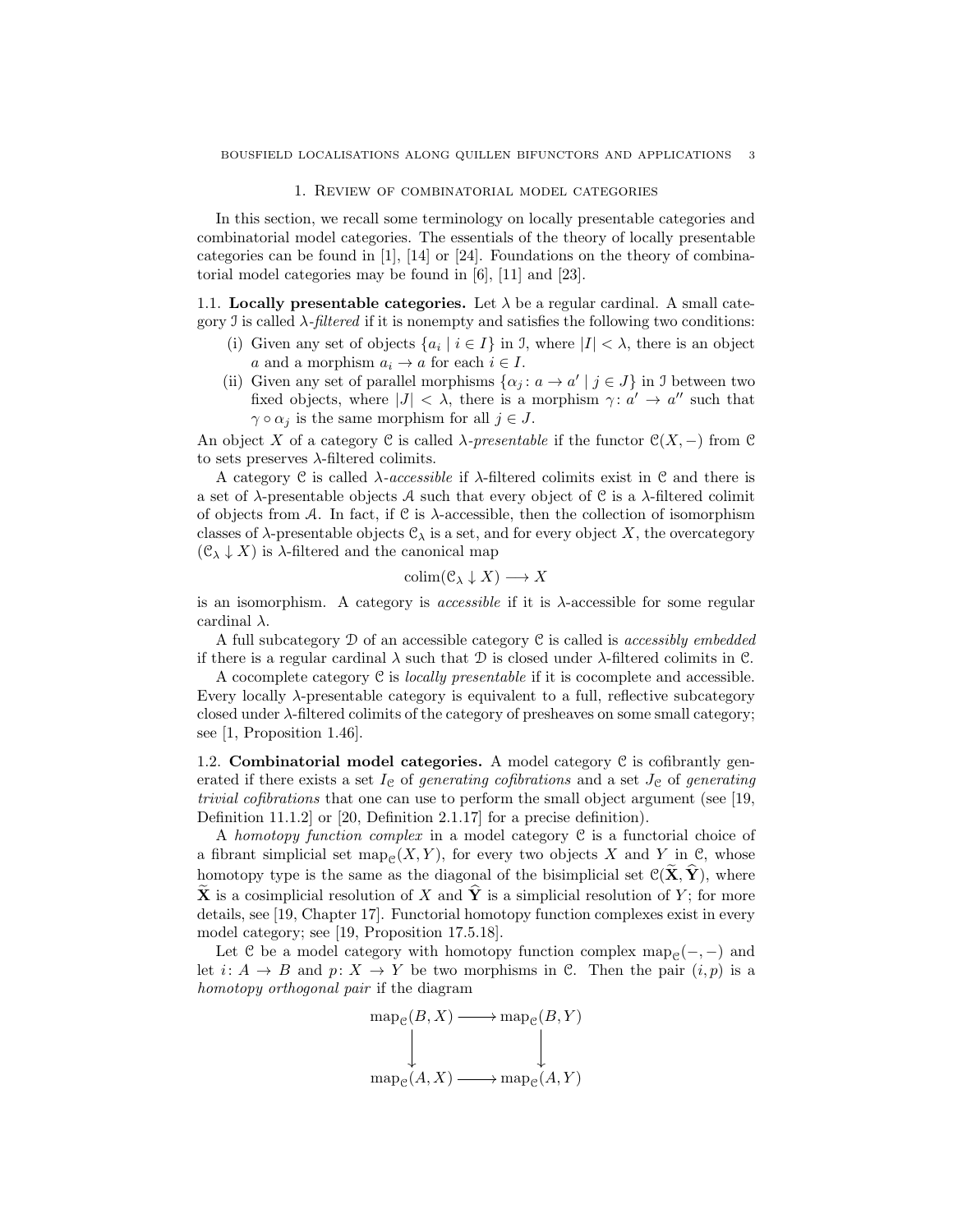is a homotopy fiber square [19, Definition 17.8.1]. In particular, the pair  $(\emptyset \to W, p)$ is homotopy orthogonal if the induced map

 $p_*\colon \mathrm{map}_{\mathcal{C}}(W, X) \longrightarrow \mathrm{map}_{\mathcal{C}}(W, Y)$ 

is a weak equivalence of simplicial sets.

Recall that a model category is *left proper* if pushouts of weak equivalences along cofibrations are weak equivalences, and *right proper* if pullbacks of weak equivalences along fibrations are weak equivalences. A model category is *proper* if it is left and right proper.

In a cofibrantly generated model category the set of generating cofibrations can be used to detect weak equivalences. A proof of the following result can be found in [19, Theorem 17.8.18].

**Proposition 1.1.** Let  $C$  be a cofibrantly generated model category and let  $I_C$  be a *set of generating cofibrations. Assume that* C *is left proper or that the domains of the elements of*  $I<sub>e</sub>$  *are cofibrant. Then, a map*  $f$  *in*  $C$  *is a weak equivalence if and only if for every map i* in  $I_e$  the pair  $(i, f)$  is a homotopy orthogonal pair.  $\Box$ 

A set of *homotopy generators* for a model category C consists of a small full subcategory  $\mathcal G$  such that every object of  $\mathcal C$  is weakly equivalent to a filtered homotopy colimit of objects of G. A set of homotopy generators also detects weak equivalences.

Proposition 1.2. *Let* C *be a model category with homotopy function complex* map<sub>C</sub> $(-,-)$  *and a set of cofibrant homotopy generators* G. Then a map  $f: X \to Y$ *in* C *is a weak equivalence if and only if for every* G *in* G *the pair*  $(j_G, f)$  *is a homotopy orthogonal pair, where*  $j_G$  *denotes the morphism*  $\emptyset \to G$ *.* 

*Proof.* Let  $j_W$  denote the map  $\emptyset \to W$ . By [19, Theorem 17.7.7] a map  $f: X \to Y$ is a weak equivalence if and only if for every object  $W$ , where  $j_W$  denotes the map  $\emptyset \to W$ , that is, if and only if the induced map

$$
f_*\colon \operatorname{map}_{\mathcal{C}}(W,X)\longrightarrow \operatorname{map}_{\mathcal{C}}(W,Y)
$$

is a weak equivalence. Let  $\widehat{f}$ :  $\widehat{X} \to \widehat{Y}$  a fibrant approximation. By assumption every object W is weakly equivalent to a filtered homotopy colimit hocolim  $G_{\alpha}$  of objects of  $\mathcal{G}$ , and hence [19, Theorem 19.4.2(2)] and [19, Theorem 19.4.4] imply that

$$
\operatorname{map}_{\mathcal{C}}(\operatorname{hocolim} G_{\alpha}, X) \simeq \operatorname{holim}(\operatorname{map}_{\mathcal{C}}(G_{\alpha}, X))
$$

and that the map

$$
\text{holim}(\text{map}_{\mathcal{C}}(G_{\alpha}, \tilde{X})) \longrightarrow \text{holim}(\text{map}_{\mathcal{C}}(G_{\alpha}, \tilde{Y}))
$$

is a weak equivalence. The result now follows from the fact that homotopy function complexes are homotopy invariant; see [19, Theorem 17.7.7].  $\Box$ 

Let  $\lambda$  be a regular cardinal. A model category C is called  $\lambda$ -*combinatorial* if it is cofibrantly generated and the underlying category is locally  $\lambda$ -presentable. A model category C is called *combinatorial* if it is λ-combinatorial for some regular cardinal  $\lambda$ .

Every combinatorial model category is Quillen equivalent to a left Bousfield localisation of a category of diagrams of simplicial sets equipped with the projective model structure [11, Theorem 1.1] and many model categories of interest are combinatorial. Examples are pointed or unpointed simplicial sets, pointed or unpointed motivic spaces, symmetric spectra over simplicial sets [21, § 3.4] or over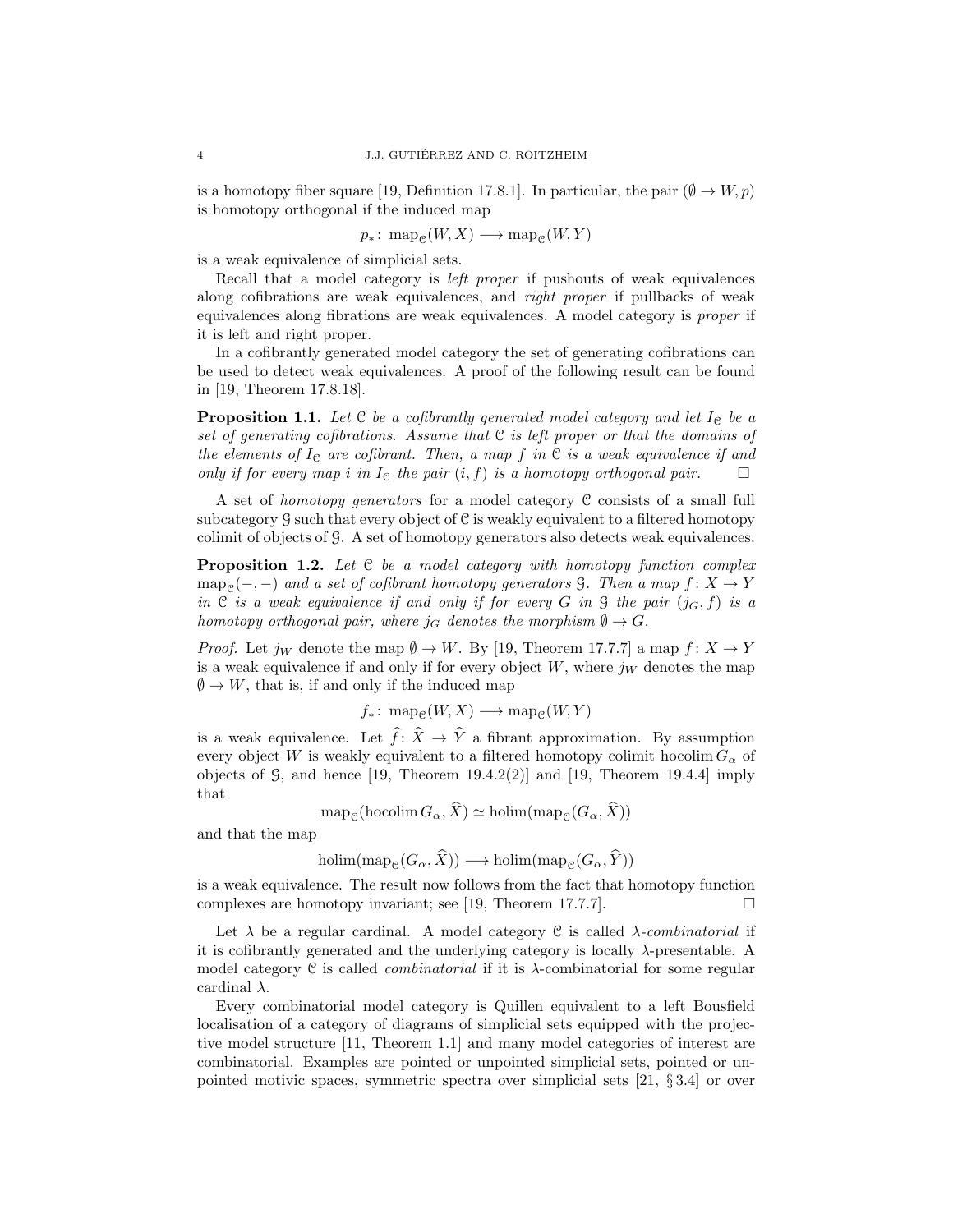motivic spaces, module spectra over a ring spectrum [27, Theorem 4.1], bounded or unbounded chain complexes of modules over a ring [20, § 2.3], or any locally presentable category equipped with the *discrete* model structure, where the weak equivalences are the isomorphisms and all morphisms are fibrations and cofibrations.

Dugger also proved in [11, Proposition 4.7] that every combinatorial model category has a set of homotopy generators and that, moreover, they can be chosen to be cofibrant. We denote by  $C \downarrow X$  the slice category of C over an object X.

**Proposition 1.3** (Dugger). Let  $\lambda$  be a regular cardinal and let  $\mathcal{C}$  be a  $\lambda$ -combinato*rial model category. Let* C<sup>λ</sup> *the full subcategory of the* λ*-presentable objects. Then every object* X *is a canonical filtered homotopy colimit of objects of*  $\mathcal{C}_{\lambda}$ *. More precisely, the canonical map*

$$
\text{hocolim}(\mathcal{C}_{\lambda}\downarrow X)\longrightarrow X
$$

*is a weak equivalence. Moreover, there is regular cardinal*  $\mu > \lambda$  *such that the canonical map*

$$
\text{hocolim}(\mathcal{C}^{\text{cof}}_{\mu} \downarrow X) \longrightarrow X
$$

*is a weak equivalence, where*  $C^{\rm cof}_{\mu}$  *denotes the full subcategory of*  $C_{\mu}$  *consisting of the cofibrant objects.*

Given a combinatorial model category  $\mathcal{C}$ , we will denote by  $\mathcal{G}_{\mathcal{C}}$  the set of cofibrant homotopy generators given by the previous proposition.

Corollary 1.4. *Let* C *be a combinatorial model category with a set of generating cofibrations*  $I_c$  *and a set of cofibrant homotopy generators*  $\mathcal{G}_c$ *. Assume that*  $\mathcal{C}$  *is left proper or that the domains of the elements of*  $I<sub>e</sub>$  *are cofibrant. Then, for every map* f in  $\mathcal{C}$ , the pair  $(i, f)$  *is a homotopy orthogonal pair for all i in*  $I_{\mathcal{C}}$  *if and only for every* G in  $\mathcal{G}_c$ , the pair  $(j_G, f)$  is a homotopy orthogonal pair, where  $j_G$  denotes *the morphism*  $\emptyset \to G$ *.* 

*Proof.* This is a consequence of Proposition 1.1 and Proposition 1.2.  $\Box$ 

2. Left and right Bousfield localisations along Quillen bifunctors

In this section we are going to discuss how Quillen bifunctors are compatible with left and right Bousfield localisation.

2.1. Quillen bifunctors. Let C, D and E be categories. An *adjunction of two variables* from  $C \times D$  to  $\mathcal E$  is given by functors

$$
-\otimes -: \mathcal{C} \times \mathcal{D} \longrightarrow \mathcal{E},
$$
  
Hom<sub>r</sub>(-, -):  $\mathcal{D}^{op} \times \mathcal{E} \longrightarrow \mathcal{C},$   
Hom<sub>l</sub>(-, -):  $\mathcal{C}^{op} \times \mathcal{E} \longrightarrow \mathcal{D},$ 

and natural isomorphisms

$$
\mathcal{C}(X, \text{Hom}_r(Y, Z)) \cong \mathcal{E}(X \otimes Y, Z) \cong \mathcal{D}(Y, \text{Hom}_l(X, Z)).
$$

We will sometimes denote an adjunction of two variables from  $\mathcal{C} \times \mathcal{D}$  to  $\mathcal{E}$  just by the left adjoint  $C \times D \to \mathcal{E}$ . The analog notion for model categories appears in [20, Definition 4.2.1].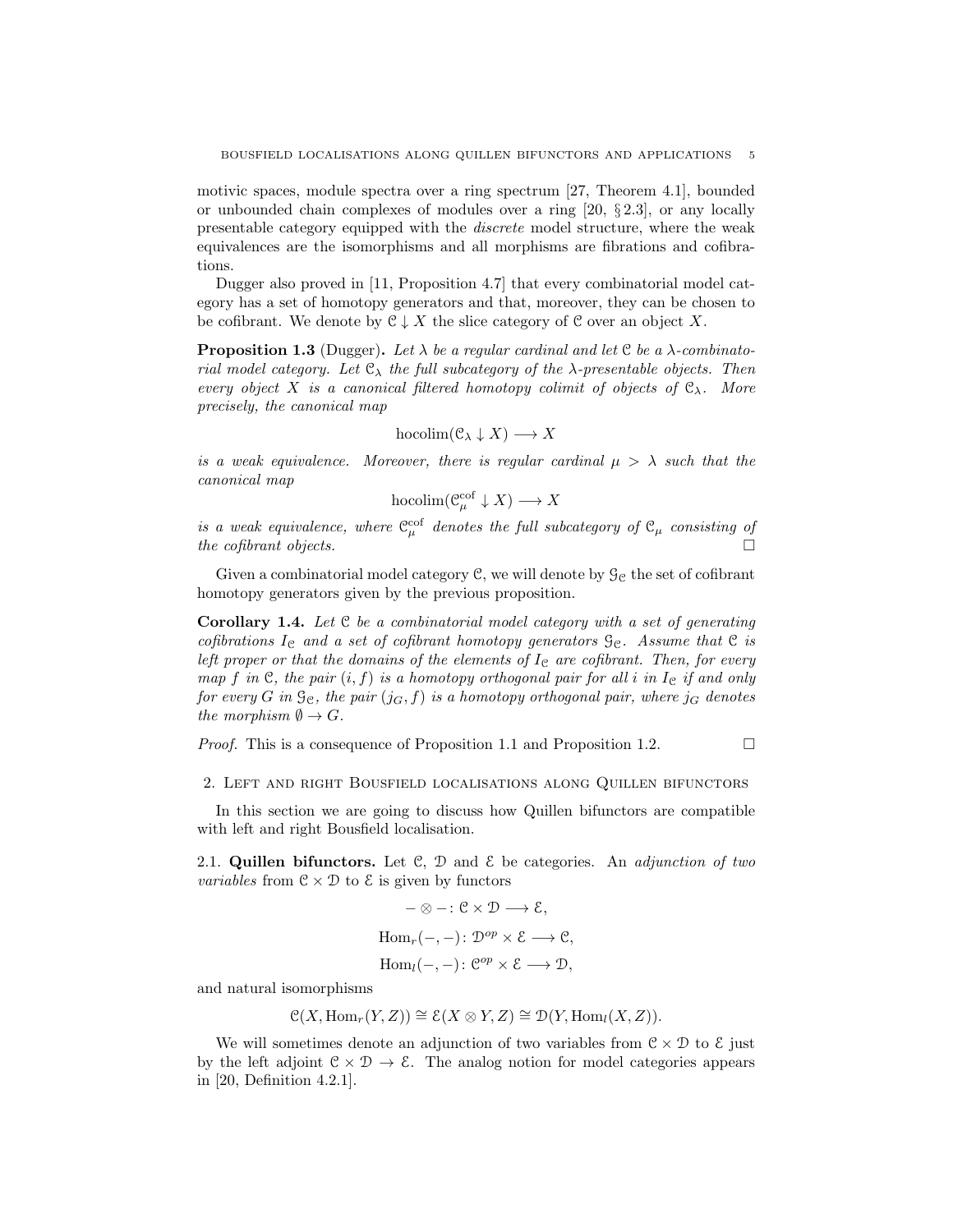**Definition 2.1.** Let  $\mathcal{C}, \mathcal{D}$  and  $\mathcal{E}$  be model categories. An adjunction of two variables from  $C \times D$  to  $\mathcal E$  is a *Quillen adjunction of two variables* if for every cofibration  $f: A \to B$  in C and every cofibration  $g: X \to Y$  in D, the pushout-product

$$
f \Box g \colon B \otimes X \coprod_{A \otimes X} A \otimes Y \longrightarrow B \otimes Y
$$

is a cofibration in  $\mathcal E$  which is a trivial cofibration if f or q are trivial cofibrations. We will refer to the left adjoint ⊗ of a Quillen adjunction of two variables as a *Quillen bifunctor*.

*Remark* 2.2*.* There are equivalent formulations of the previous condition satisfied by a Quillen adjunction of two variables in terms of  $\text{Hom}_r^{\square}$  and  $\text{Hom}_l^{\square}$ , where Hom<sub>r</sub> and Hom<sub>l</sub><sup> $\Box$ </sup> denote the respective adjoints of the pushout-product; see [20, Lemma 4.2.2].

*Remark* 2.3. If  $(\otimes, \text{Hom}_r, \text{Hom}_l)$  is a Quillen adjunction of two variables from  $\mathcal{C} \times \mathcal{D}$ to  $\mathcal E$  and  $F_1: \mathcal C' \to \mathcal C, F_2: \mathcal D' \to \mathcal D$  and  $F_3: \mathcal E \to \mathcal E'$  are left Quillen functors (with right adjoints  $G_1, G_2$  and  $G_3$ , respectively), then

$$
(F_3(F_1(-) \otimes F_2(-)), G_1 \operatorname{Hom}_r(F_2(-), G_3(-)), G_2 \operatorname{Hom}_l(F_1(-), G_1(-)))
$$

is a Quillen adjunction of two variables from  $\mathcal{C}' \times \mathcal{D}'$  to  $\mathcal{E}'$ .

*Example* 2.4*.* Let sSet denote the category of simplicial sets with the Kan–Quillen model structure. A *simplicial model structure* on a model category C is the same as a Quillen bifunctor  $C \times SSet \rightarrow C$ . A *topological model structure* can be defined similarly, by replacing simplicial sets with the category of compactly generated Hausdorff spaces equipped with the Quillen model structure.

Let  $(\mathcal{E}, \otimes, I, \text{Hom}_{\mathcal{E}})$  be a closed symmetric monoidal category. A model structure on E is called a *monoidal model structure* if −⊗−: E×E → E is a Quillen bifunctor and the unit  $I$  is cofibrant.

Let E be a monoidal model category. An E*-model category* is a category C enriched, tensored and cotensored over  $\mathcal E$  together with a model structure such that the tensor, enrichment and cotensor define a Quillen adjunction of two variables.

The following two lemmas are an immediate consequence of the bifunctor adjunctions and we state them without proof. We will use the terminology  $f \, \uparrow \, g$ to indicate that a morphism f has the *left lifting property* with respect to g (or that g has the *right lifting property* with respect to f), that is,  $f \uparrow g$  if for every commutative diagram of the form



there is a diagonal lifting h such that  $i = hf$  and  $p = gh$ .

**Lemma 2.5.** Let  $(\otimes, \text{Hom}_r, \text{Hom}_l)$  be an adjunction of two variables from  $\mathcal{C} \times \mathcal{D}$ *to* E *and let* f*,* g *and* h *be morphisms in* C*,* D *and* E*, respectively. The following are equivalent:*

(i) 
$$
(f \Box g) \pitchfork h
$$
.

(ii)  $f \uparrow \text{Hom}_r^{\square}(g, h)$ *.*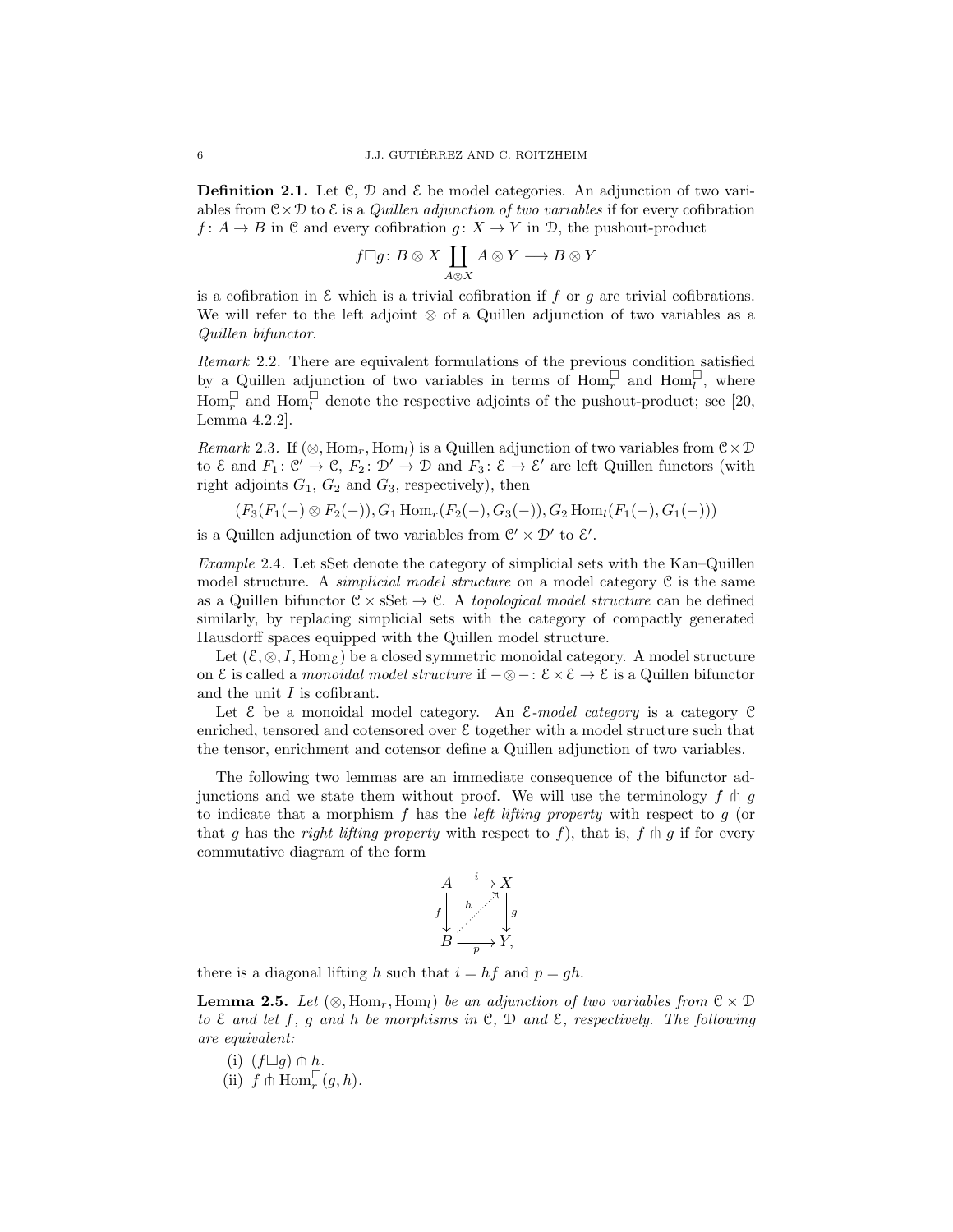(iii)  $g \uparrow \text{Hom}_{l}^{\square}$  $(f, h)$ .

**Lemma 2.6.** *Let*  $(\otimes, \text{Hom}_r, \text{Hom}_l)$  *be an adjunction of two variables from*  $\mathcal{C} \times \mathcal{D}$ *to* E *between model categories.*

- (i) *The following are equivalent:*
	- (a) *Given a cofibration* f *in* C *and a cofibration* g *in* D*, the morphism*  $f \Box g$  *is a cofibration in*  $\mathcal{E}$ *.*
	- (b) *Given a cofibration* g *in* D *and a trivial fibration* h *in* E*, the morphism*  $\text{Hom}_r^{\square}(g, h)$  *is a trivial fibration in*  $\mathfrak{C}$ *.*
	- From  $f(x, h)$  is a trivial fibration in  $\mathbb{C}$ .<br>
	(c) Given a cofibration f in  $\mathbb{C}$  and a trivial fibration h in  $\mathbb{E}$ , the morphism  $\text{Hom}_{l}^{\square}(f, h)$  *is a trivial fibration in*  $\mathcal{D}$ *.*
- (ii) *The following are equivalent:*
	- (a) *Given a trivial cofibration* f *in* C *and a cofibration* g *in* D*, the morphism*  $f \Box q$  *is a trivial cofibration in*  $\mathcal{E}$ *.*
	- (b) *Given a cofibration* g *in* D *and a fibration* h *in* E*, the morphism*  $\text{Hom}_r^{\square}(g, h)$  *is a fibration in*  $\mathfrak{C}$ *.*
	- (c) *Given a trivial cofibration* f *in* C *and a fibration* h *in* E*, the morphism*  $\text{Hom}_{l}^{\square}(f, h)$  *is a trivial fibration in*  $\mathcal{D}$ .

Note that if X is cofibrant in C, then  $X \otimes -$  is a left Quillen functor with right adjoint Hom<sub>l</sub>(X, –). Similarly, if Y is cofibrant in D, then  $-\otimes Y$  is a left Quillen functor with right adjoint  $\text{Hom}_r(-, Y)$ .

Just as in the case of Quillen functors (see [19, Proposition 8.5.4]) we have the following result which will be useful to test whether an adjunction of two variables is a Quillen bifunctor. In order to prove it, we will make use the following key result, which appears as [22, Lemma 7.14].

Lemma 2.7. *A cofibration in a model category is a trivial cofibration if and only if it has the left lifting property with respect to every fibration between fibrant objects. Dually, a fibration in a model category is a trivial fibration if and only if it has the right lifting property with respect to every cofibration between cofibrant objects.*  $\Box$ 

**Proposition 2.8.** Let  $(\otimes, \text{Hom}_r, \text{Hom}_l)$  *be an adjunction of two variables from* C ⊗ D *to* E *between model categories. Suppose that if* g *is a cofibration (respectively trivial cofibration) in* D *and* h *is a trivial fibration (respectively fibration) in* E*, then*  $Hom_r^{\square}(g,h)$  *is a trivial fibration in* C. Then the following are equivalent:

- (i)  $(\otimes, \text{Hom}_r, \text{Hom}_l)$  *is a Quillen adjunction of two variables.*
- (ii) *Given a cofibration g in*  $D$  *and a fibration between fibrant objects*  $\hat{h}$  *in*  $\mathcal{E}$ *, the morphism*  $\text{Hom}_{r}^{\square}(g, \hat{h})$  *is a fibration in*  $\mathfrak{C}$ *.*
- (iii) *Given a cofibration between cofibrant objects*  $\tilde{g}$  *in*  $D$  *and a fibration*  $h$  *in*  $\mathcal{E}$ *, the morphism*  $\text{Hom}_r^{\square}(\tilde{g}, h)$  *is a fibration in*  $\mathfrak{C}$ *.*
- (iv) *Given a cofibration between cofibrant objects*  $\tilde{g}$  *in*  $D$  *and a fibration between* fibrant objects  $\hat{h}$  in  $\mathcal{E}$ , the morphism  $\text{Hom}_r^{\square}(\tilde{g}, \hat{h})$  is a fibration in  $\mathcal{C}$ .

*Proof.* It is clear that (i) implies (ii), (iii) and (iv), that (ii) implies (iv) and that (iii) implies (iv). It then suffices, for example, to prove that (ii) implies (i) and that (iv) implies (ii).

In order to prove that (ii) implies (i), let g be any cofibration in  $D$  and h any fibration in  $\mathcal{E}$ . Then  $\text{Hom}_{r}^{\square}(g,h)$  is a fibration in C if and only if for every trivial cofibration j in C, we have that j  $\ln \text{Hom}_r^{\square}(g, h)$ . But by Lemma 2.5, this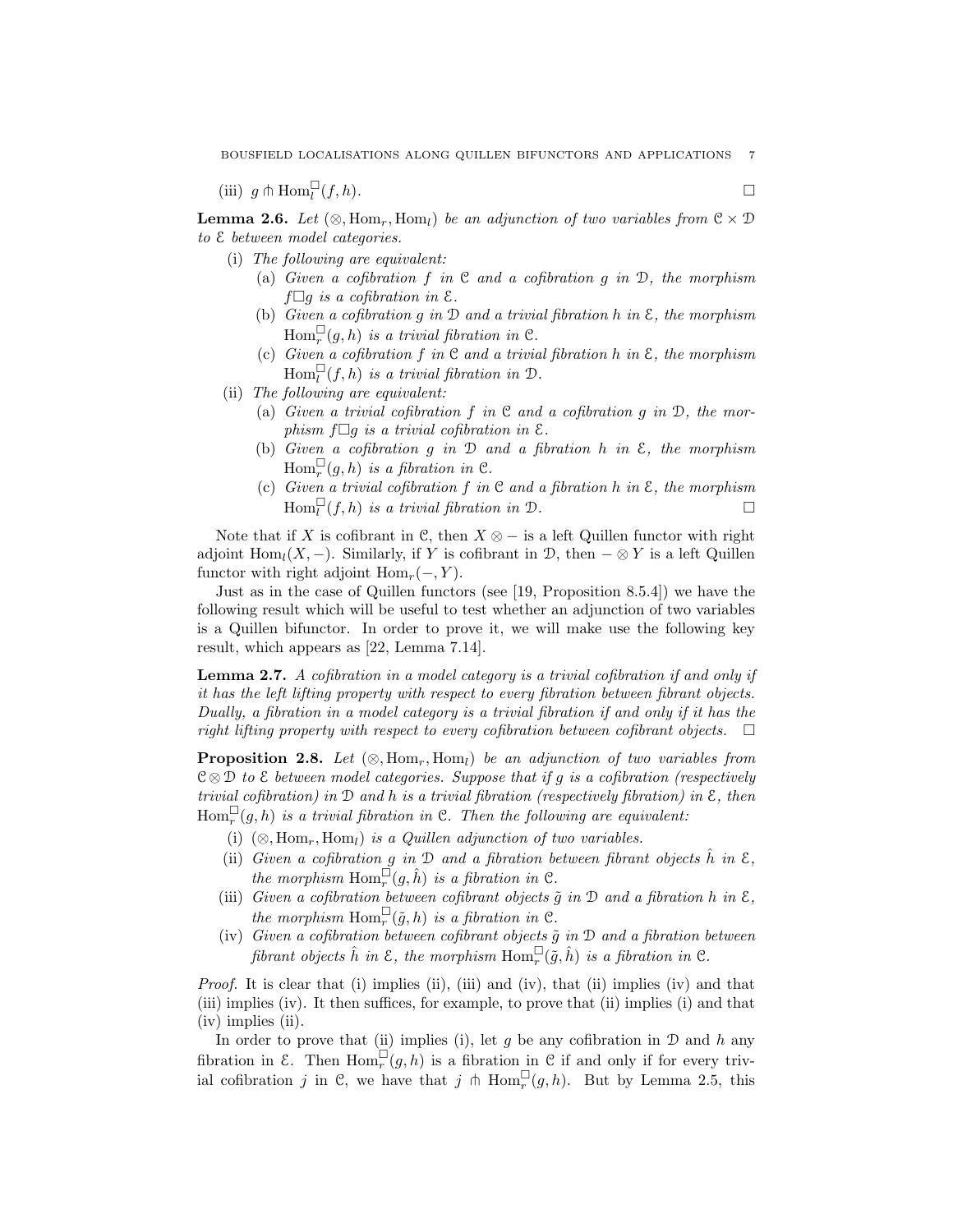is equivalent to  $(j\Box g) \pitchfork h$ , in other words,  $j\Box g$  being a trivial cofibration. By Lemma 2.6(i), we know that  $j\Box g$  is a cofibration. Hence, by Lemma 2.7 the previous condition is equivalent to  $(j\Box g)$   $\Uparrow \hat{h}$  for  $\hat{h}$  being any fibration between fibrant objets in  $\mathcal{E}$ . Again, by Lemma 2.5 this is equivalent to j  $\ln \text{Hom}_r^{\square}(g, \hat{h})$  for  $\hat{h}$  any fibration between fibrant objects. Since we are assuming that  $\text{Hom}_r^{\square}(g, \hat{h})$  is a fibration in C, the last statement is true, so we can conclude that  $\text{Hom}_r^{\square}(g, h)$  is a fibration for any cofibration g and fibration h as required, which was the missing part for  $(\otimes, \text{Hom}_r, \text{Hom}_l)$  to be a Quillen adjunction of two variables.

That part (iv) implies (ii) is proved in a very similar way to the previous point. Let g be any cofibration in  $\mathcal D$  and let  $\hat h$  be a fibration between fibrant objects in  $\mathcal{E}$ . Then  $\text{Hom}_r^{\square}(g, \hat{h})$  is a fibration in  $\mathcal{C}$  if and only if  $j \pitchfork \text{Hom}_r^{\square}(g, \hat{h})$  for every trivial cofibration j in C. By Lemma 2.5 this is equivalent to  $g \uparrow \text{Hom}_{I}^{\square}(j, \hat{h})$  for every trivial cofibration j in C. By Lemma 2.6(ii) the morphism  $\text{Hom}_{l}^{\square}(j,\hat{h})$  is a fibration, and therefore, by Lemma 2.7, the previous condition is equivalent to  $\tilde{g}$   $\uparrow$  $\text{Hom}_{l}^{\square}(j, \hat{h})$  for every cofibration  $\tilde{g}$  between cofibrant objects in  $\mathcal{D}$ . By adjunction, this is equivalent to saying that  $j \uparrow \text{Hom}_{r}^{\square}(\tilde{g}, \hat{h})$  for every trivial cofibration j in C, every cofibration between cofibrant objects  $\tilde{g}$  in  $\mathcal{D}$ , and every fibration between fibrant objects  $\hat{h}$  in  $\mathcal{E}$ . But  $\text{Hom}_{r}^{\square}(\tilde{g}, \hat{h})$  is a fibration, by assumption, hence (iv) is equivalent to (ii), which is what we wanted to prove.  $\Box$ 

2.2. Left and right Bousfield localisation. We recall the notion of *left Bousfield localisation* and *right Bousfield localisation* (also called *Bousfield colocalisation*) for model categories. Let C be a model category with homotopy function complex map<sub>C</sub>(-, -) and let S be a class of morphisms of C and X a class of objects in C. We say that an object Z in C is S*-local* if it is fibrant and for every morphism  $f: A \to B$  in S the induced map

$$
f^* \colon \mathrm{map}_{\mathcal{C}}(B, Z) \longrightarrow \mathrm{map}_{\mathcal{C}}(A, Z)
$$

is a weak equivalence of simplicial sets. We say that a map  $h: X \to Y$  in C is a K*-colocal equivalence* if for every object K in K the induced map

$$
h_*\colon \operatorname{map}_{\mathcal{C}}(K,X)\longrightarrow \operatorname{map}_{\mathcal{C}}(K,Y)
$$

is a weak equivalence of simplicial sets.

The left Bousfield localisation of  $C$  with respect to  $S$  (if it exists) is a new model structure  $L_{\mathcal{S}}\mathcal{C}$  on  $\mathcal{C}$  such that

- (i) the cofibrations of  $L_S \mathcal{C}$  are the same as those of  $\mathcal{C}$ ,
- (ii) the weak equivalences of  $L_S\mathcal{C}$  are the *S*-local equivalences, that is, those maps  $g: X \to Y$  such that the induced map

$$
g^* \colon \mathrm{map}_{\mathcal{C}}(Y, Z) \longrightarrow \mathrm{map}_{\mathcal{C}}(X, Z)
$$

is a weak equivalence of simplicial sets for every S-local object Z,

(iii) the fibrant objects of  $L_S\mathcal{C}$  are the S-local objects.

The S-local equivalences between S-local objects are weak equivalences in C.

The right Bousfield localisation (or Bousfield colocalisation) of C with respect to  $\mathcal K$  (if it exists) is a new model structure  $C_{\mathcal K}$ C on C such that

- (i) the fibrations of  $C_{\mathcal{K}}\mathcal{C}$  are the same as those of  $\mathcal{C}$ ,
- (ii) the weak equivalences of  $C_{\mathcal{K}}\mathcal{C}$  are the *K*-colocal equivalences,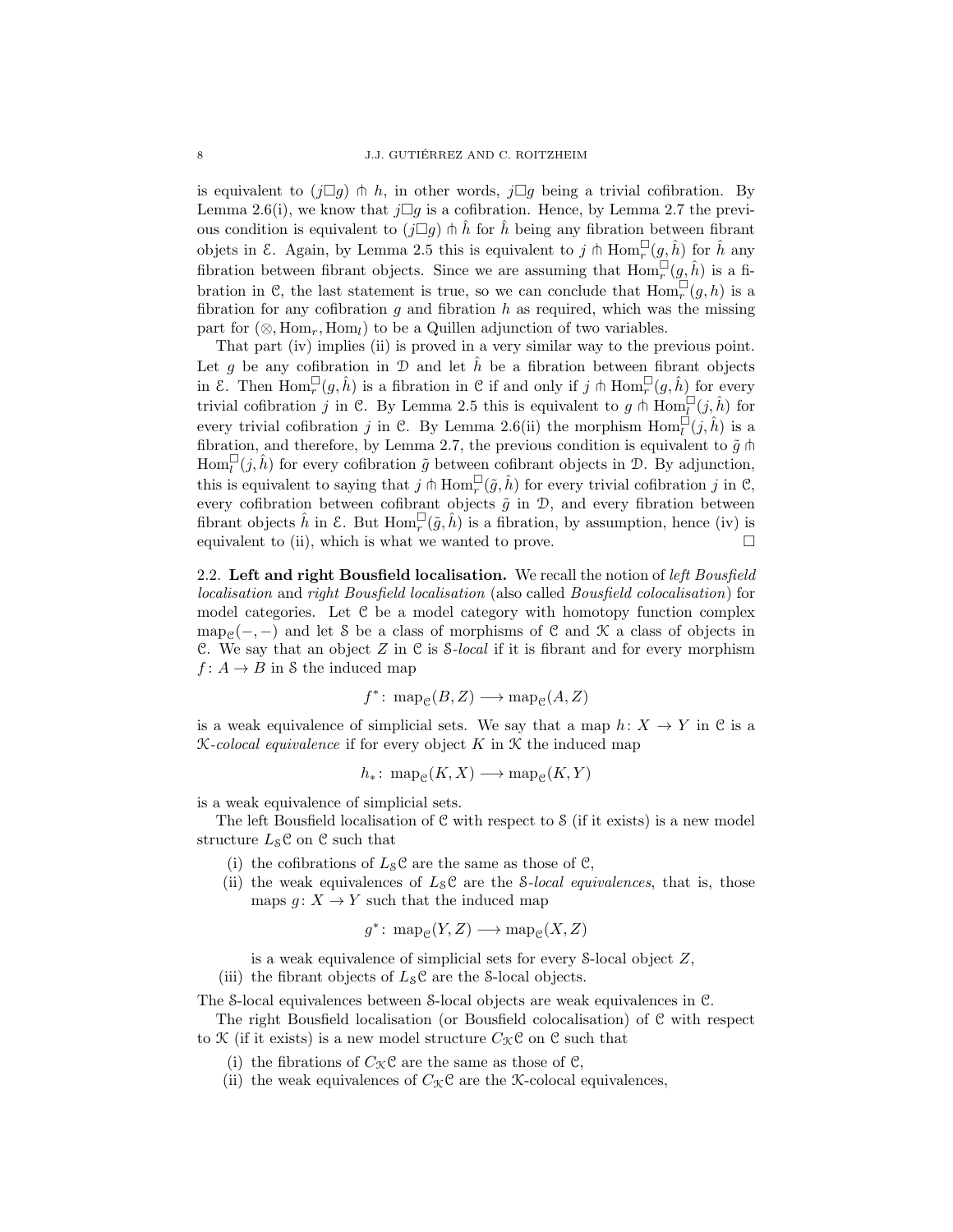(iii) the cofibrant objects of  $C_{\mathcal{K}}\mathcal{C}$  are the X-colocal objects, that is, those objects W that are cofibrant in  $\mathfrak C$  and such that

$$
h_*\colon \operatorname{map}_{\mathcal{C}}(W,X)\longrightarrow \operatorname{map}_{\mathcal{C}}(W,Y)
$$

is a weak equivalence of simplicial sets for every  $\mathcal{K}\text{-colocal equivalence } h$ . The K-colocal equivalences between K-colocal objects are weak equivalences in C.

*Remark* 2.9*.* Note that the definition of the S-local objects depends only on the homotopy function complex, which is homotopy invariant. Therefore, we can always replace the morphisms in S by weakly equivalent ones consisting of cofibrations between cofibrant objects, without changing the model structure  $L_8 \mathcal{C}$ . Hence, without loss of generality we will often assume that when we localize with respect to a class of morphisms, these morphisms are cofibrations between cofibrant objects.

Similarly, we can assume without loss of generality that when we colocalise with respect to a class of objects, they are cofibrant.

There are two main classes of model categories where localisations with respect to a *set* of morphisms and colocalisations with respect to a *set* of objects are always known to exist. These are the left/right proper cellular model categories [19, Theorem 4.1.1 and Theorem 5.1.1] and the left/right proper combinatorial model categories [5, Theorem 4.7 and Proposition 5.13]. If  $\mathcal C$  is left proper and combinatorial (or cellular) and  $\delta$  is a set of morphisms of  $\mathcal{C}$ , then  $L_{\delta} \mathcal{C}$  is also left proper and combinatorial (or cellular). If C is right proper and combinatorial (or cellular) and  $\mathcal K$  is a set of objects of C, then  $C_{\mathcal K}$ C is also right proper, but it is not cofibrantly generated in general.

**Definition 2.10.** Let  $\otimes$ :  $\mathcal{C} \times \mathcal{D} \rightarrow \mathcal{E}$  be a Quillen bifunctor, where  $\mathcal{D}$  is cofibrantly generated with set of generating cofibrations  $I_{\mathcal{D}}$  and set of cofibrant homotopy generators  $\mathcal{G}_{\mathcal{D}}$ . Assume that  $\mathcal{E}$  is proper and combinatorial and let S and X be sets of morphisms and objects in C, respectively.

- (i) The *S*-local model structure on  $\mathcal{E}$ , denoted by  $L_{S} \mathcal{E}$ , is the left Bousfield localisation  $L_{\delta \Box I_{\mathcal{D}}} \mathcal{E}$  of  $\mathcal{E}$  with respect to  $\mathcal{S} \Box I_{\mathcal{D}}$ .
- (ii) The *K*-colocal model structure on  $\mathcal{E}$ , denoted by  $C_{\mathcal{K}}\mathcal{E}$  is the right Bousfield localisation  $C_{\mathfrak{K} \otimes \mathfrak{G}_{\mathcal{D}}} \varepsilon$  of  $\varepsilon$  with respect to  $\mathfrak{K} \otimes \mathfrak{G}_{\mathcal{D}}$ .

*Remark* 2.11. If  $(\otimes, \text{Hom}_r, \text{Hom}_l)$  is a Quillen adjunction of two variables from  $\mathfrak{C} \times \mathfrak{D}$ to  $\mathcal E$  and  $\mathcal S$  is a set of morphisms in  $\mathcal D$  (instead of in  $\mathcal C$ ), then we can also define an S-localised model structure on  $\mathcal E$  as  $L_{I_{\mathcal P} \square \mathcal S} \mathcal E$ , where  $I_{\mathcal C}$  is the set of generating cofibrations of C. All the results from this section can be rephrased in terms of a set of morphisms in D, by suitably replacing  $\text{Hom}_{l}$  by  $\text{Hom}_{r}$  and vice versa. This is due to the fact that if  $(\otimes, \text{Hom}_r, \text{Hom}_l)$  is an adjunction of two variables from  $\mathcal{C} \times \mathcal{D}$  to  $\mathcal{E}$  and  $\tau : \mathcal{D} \times \mathcal{C} \to \mathcal{C} \times \mathcal{D}$  is the functor that interchanges the components, then  $(\otimes \circ \tau, \text{Hom}_l, \text{Hom}_r)$  is an adjunction of two variables from  $\mathcal{D} \times \mathcal{C}$  to  $\mathcal{E}$ .

**Theorem 2.12.** Let  $(\otimes, \text{Hom}_l, \text{Hom}_r)$  be a Quillen adjunction of two variables from C × D *to* E*. Let* S *and* K *be classes of morphisms and objects in* C*, respectively.* Assume that D *is combinatorial with set of generating cofibrations*  $I_p$  *and set of cofibrant homotopy generators*  $\mathcal{G}_{\mathcal{D}}$  *and that it is either left proper or the domains of the elements of*  $I_{\mathcal{D}}$  *are cofibrant.* 

(i) The following are equivalent for an object  $Z$  of  $\mathcal{E}$ : (a)  $Z$  *is*  $\mathcal{S} \Box I_{\mathcal{D}}$ *-local.*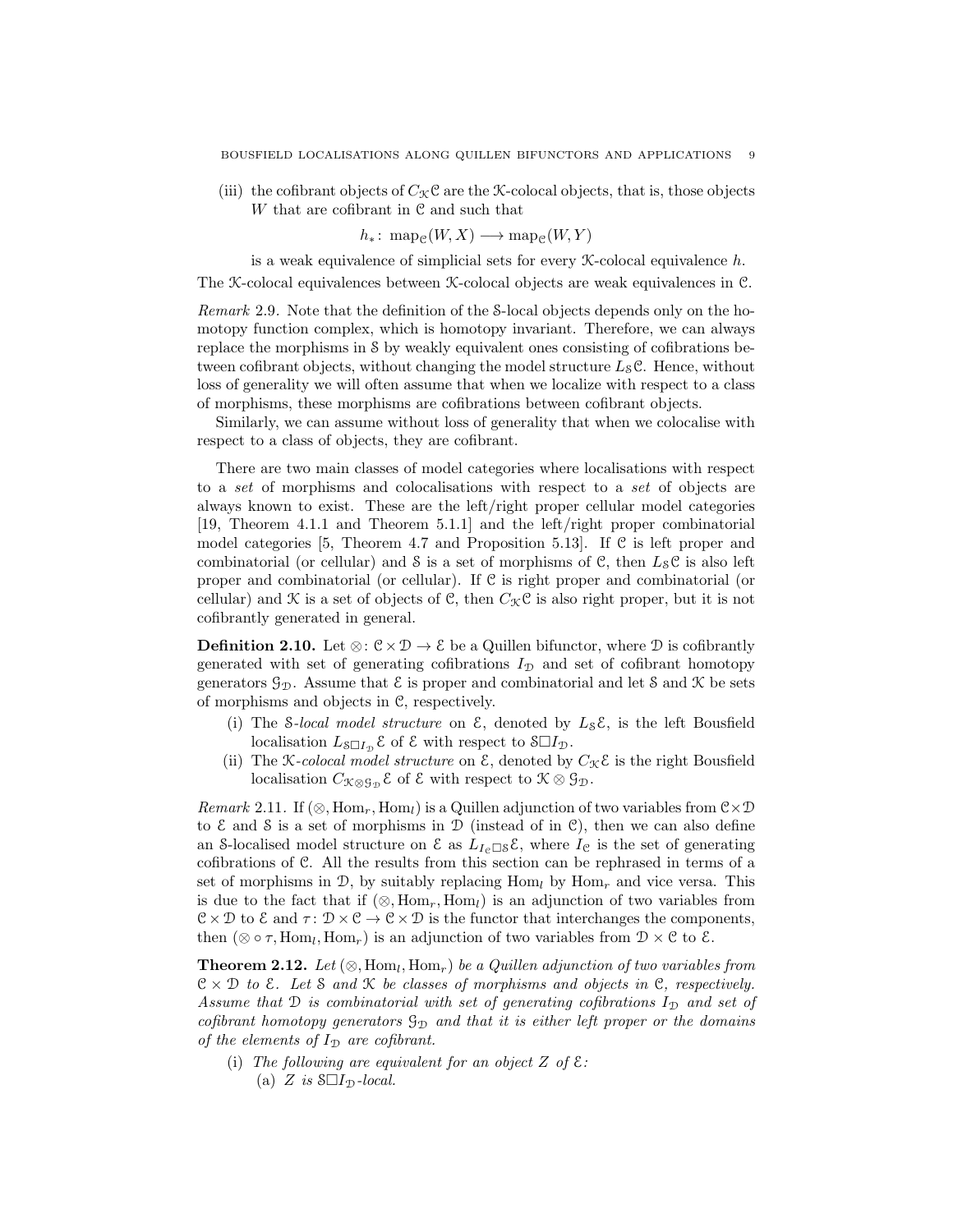- (b)  $Z$  *is*  $S \otimes \mathcal{G}_D$ *-local.*
- (c) Z *is fibrant and*  $Hom_r(G, Z)$  *is* S-local for every G in  $\mathcal{G}_D$ .
- (d) Z *is fibrant and for every*  $f: A \rightarrow B$  *in* S *the induced map*

 $f^*$ : Hom<sub>l</sub> $(B, Z) \longrightarrow$  Hom<sub>l</sub> $(A, Z)$ 

*is a weak equivalence in* D*.*

- (ii) *The following are equivalent for a morphism*  $h: X \to Y$  *of*  $\mathcal{E}:$ 
	- (a) h *is a*  $K \otimes \mathcal{G}_D$ -colocal equivalence.
	- (b) *For every*  $G$  *in*  $\mathcal{G}_{\mathcal{D}}$  *the induced map*

$$
\hat{h}_* \colon \text{Hom}_r(G, \hat{X}) \longrightarrow \text{Hom}_r(G, \hat{Y})
$$

*is a*  $K$ -colocal equivalence, where  $\hat{h}$  *is a fibrant replacement of*  $h$ . (c) *For every* K *in* K *the induced map*

$$
\hat{h}_* \colon \operatorname{Hom}_l(K, \hat{X}) \longrightarrow \operatorname{Hom}_l(K, \hat{Y})
$$

*is a weak equivalence in*  $D$ *, where*  $\hat{h}$  *is a fibrant replacement of*  $h$ *.* 

*Proof.* Let Z be any object of  $\mathcal{E}$ . Then Z is  $\mathcal{S} \Box I_{\mathcal{D}}$ -local if and only if it is fibrant and

$$
\operatorname{map}_{\mathcal{E}}(B \otimes Y, Z) \longrightarrow \operatorname{map}_{\mathcal{E}}(A \otimes Y \coprod_{A \otimes X} B \otimes X, Z)
$$

is a weak equivalence of simplicial sets for every map  $A \rightarrow B$  in S and every map  $X \to Y$  in  $I_{\mathcal{D}}$ . By adjunction and the compatibility of homotopy function complexes with Quillen pairs (see [19, Proposition 17.4.16]), the previous condition is equivalent to the diagram

$$
\operatorname{map}_{\mathcal{D}}(Y, \operatorname{Hom}_{l}(B, Z)) \longrightarrow \operatorname{map}_{\mathcal{D}}(Y, \operatorname{Hom}_{l}(A, Z))
$$
\n
$$
\downarrow \qquad \qquad \downarrow
$$
\n
$$
\operatorname{map}_{\mathcal{D}}(X, \operatorname{Hom}_{l}(B, Z)) \longrightarrow \operatorname{map}_{\mathcal{D}}(X, \operatorname{Hom}_{l}(A, Z))
$$

being a homotopy fiber square. This is the same as saying that for every morphism  $A \rightarrow B$  in S and every morphism  $X \rightarrow Y$  in  $I_{\mathcal{D}}$ , the pair given by the morphisms  $X \to Y$  and  $\text{Hom}_{l}(B, Z) \to \text{Hom}_{l}(A, Z)$  is a homotopy orthogonal pair.

By Corollary 1.4 the previous condition amounts to saying that the pair given by  $\emptyset \to G$  and  $\text{Hom}_l(B, Z) \to \text{Hom}_l(A, Z)$  is a homotopy orthogonal pair for every G in  $\mathcal{G}_{\mathcal{D}}$ , that is,

$$
\operatorname{map}_{\mathcal{D}}(G, \operatorname{Hom}_{l}(B, Z)) \longrightarrow \operatorname{map}_{\mathcal{D}}(G, \operatorname{Hom}_{l}(A, Z))
$$

is a weak equivalence. Again by adjunction and the compatibility of homotopy function complexes with Quillen adjunctions, this is equivalent to saying that

$$
\operatorname{map}_{\mathcal{E}}(B \otimes G, Z) \longrightarrow \operatorname{map}_{\mathcal{E}}(A \otimes G, Z)
$$

is a weak equivalence for every  $G$  in  $\mathcal{G}_{\mathcal{D}}$ , and this is precisely the condition of  $Z$ being  $S \otimes G_{\mathcal{D}}$ -local. This proves that (a) and (b) are equivalent.

By adjunction (b) is equivalent to the fact that

$$
\text{map}_{\mathcal{C}}(B, \text{Hom}_r(G, Z)) \longrightarrow \text{map}_{\mathcal{C}}(A, \text{Hom}_r(G, Z))
$$

is a weak equivalence for every map  $A \to B$  in S. Hence (b) and (c) are equivalent.

Now, Proposition 1.2 shows that (b) is equivalent to  $\text{Hom}_{l}(B, Z) \to \text{Hom}_{l}(A, Z)$ being a weak equivalence in D, which concludes the proof of part (i).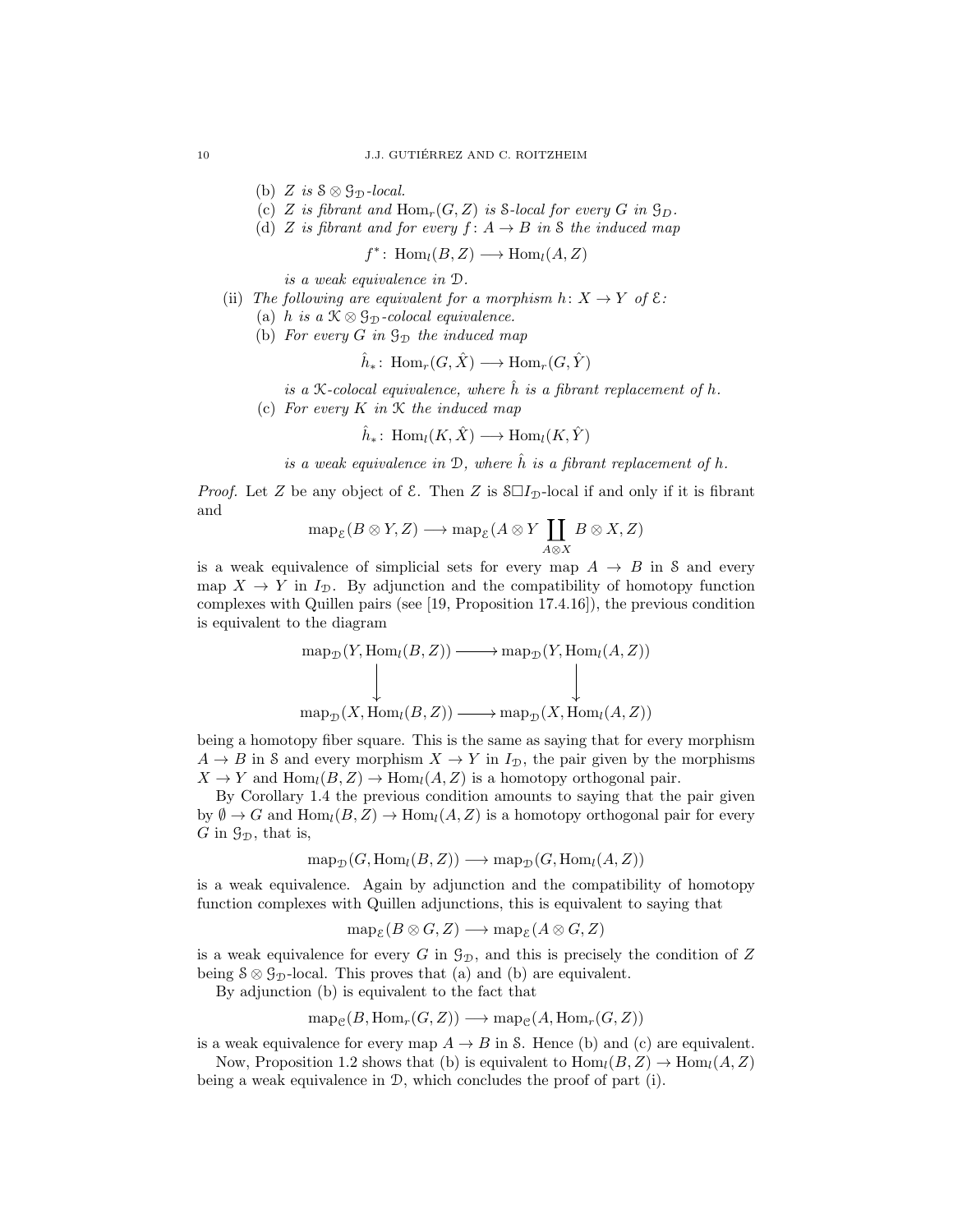To prove part (ii), first observe that a morphism  $h: X \to Y$  is a  $\mathcal{K} \otimes \mathcal{G}_{\mathcal{D}}$ -colocal equivalence if and only if  $\hat{h}$ :  $\hat{X} \to \hat{Y}$  is a  $\mathcal{K} \otimes \mathcal{G}_{\mathcal{D}}$ -colocal equivalence. This happens if and only if

$$
\text{map}_{\mathcal{E}}(K\otimes G,\hat{X})\longrightarrow \text{map}_{\mathcal{E}}(K\otimes G,\hat{Y})
$$

is a weak equivalence of simplicial sets for every K in  $\mathcal K$  and every G in  $\mathcal G_{\mathcal D}$ . As in the proof of part (i), by adjunction and the compatibility of homotopy function complexes with Quillen adjunctions, this is equivalent to saying that

$$
\operatorname{map}_{\mathcal{C}}(K\operatorname{Hom}_r(G,\hat{X})) \longrightarrow \operatorname{map}_{\mathcal{C}}(K,\operatorname{Hom}_r(G,\hat{Y}))
$$

is a weak equivalence for every K in  $\mathcal K$  and every G in  $\mathcal G_{\mathcal D}$ , or that

$$
\text{map}_{\mathcal{D}}(G\text{Hom}_{l}(K,\hat{X})) \longrightarrow \text{map}_{\mathcal{D}}(G,\text{Hom}_{r}(K,\hat{Y}))
$$

is a weak equivalence for every K in X and every G in  $\mathcal{G}_{\mathcal{D}}$ .

Corollary 2.13. *Let* C*,* D *and* E *be left proper combinatorial model categories and let* ⊗:  $C \times D \rightarrow \mathcal{E}$  *be a Quillen bifunctor. Let* S *be a set morphisms in* C *and let*  $\mathcal{G}_{\mathcal{D}}$ *be a set of cofibrant homotopy generators of*  $\mathcal{D}$ *. Then*  $L_S \mathcal{E} = L_{S \otimes \mathcal{G}_D} \mathcal{E}$ *.* 

*Proof.* The result follows immediately from Theorem 2.12 □

Proposition 2.14. *Let* C *be a combinatorial model category and* S *a set of morphisms. If*  $J_s$  *is a set of generating trivial cofibrations of*  $L_s \mathcal{C}$ *, then*  $L_s \mathcal{C} = L_{J_s} \mathcal{C}$ *.* 

*Proof.* This is [23, Proposition A.3.7.4]

Proposition 2.15. *Let* C*,* D *and* E *be left proper combinatorial model categories and let*  $\otimes$ :  $\mathcal{C} \times \mathcal{D} \rightarrow \mathcal{E}$  *be a Quillen bifunctor. Let* S *be a set of morphisms in*  $\mathcal{C}$ *. Then* ⊗:  $L_S \mathcal{C} \times \mathcal{D} \rightarrow L_S \mathcal{E}$  *is a Quillen bifunctor.* 

*Proof.* By [20, Corollary 4.2.5] it is enough to prove that the pushout-product axiom holds for the sets of generating cofibrations and trivial cofibrations of  $L_{\mathcal{S}}\mathcal{C}$  and  $\mathcal{D}$ . As the cofibrations in  $L_S\mathcal{C}$  and  $\mathcal{C}$  as well as the cofibrations in  $L_S\mathcal{E}$  and  $\mathcal{E}$  agree, it is sufficient to only consider the following case. Let  $J_8$  be a set of generating trivial cofibrations of  $L_{\mathcal{S}}\mathcal{C}$  and let  $I_{\mathcal{D}}$  be a set of generating cofibrations of  $\mathcal{D}$ . Since the cofibrations of  $L_8C$  are the same as those in C, it suffices to prove that if i is in  $J_8$ and j is in  $I_{\mathcal{D}}$ , then  $i\Box j$  is a  $\mathcal{S} \Box I_{\mathcal{D}}$ -equivalence in C. In fact, we will prove that the  $J_{\mathcal{S}}\Box I_{\mathcal{D}}$ -equivalences coincide with the  $\mathcal{S}\Box I_{\mathcal{D}}$ -equivalences.

Let  $\mathcal{G}_{\mathcal{D}}$  be a set of cofibrant homotopy generators of  $\mathcal{D}$ . By Theorem 2.12(i), an object Z of  $\mathcal E$  is  $\mathcal S\square I_{\mathcal D}$ -local if and only if  $\text{Hom}_r(G, Z)$  is S-local for every G in  $\mathcal{G}_D$ . But by Proposition 2.14, S-local objects coincide with  $J_s$ -local objects. Hence Hom<sub>r</sub>(G, Z) is  $J_8$ -local for every G in  $\mathcal{G}_{\mathcal{D}}$  and thus Z is  $J_8\square I_{\mathcal{D}}$ -local.

Proposition 2.16. *Let* C*,* D *and* E *be model categories with sets of cofibrant homotopy generators*  $\mathcal{G}_{e}$ ,  $\mathcal{G}_{\mathcal{D}}$  *and*  $\mathcal{G}_{\varepsilon}$ *, respectively. Suppose that*  $\mathcal{D}$  *is left proper and combinatorial.* Let  $(\otimes, \text{Hom}_l, \text{Hom}_r)$  *be a Quillen adjunction of two variables from*  $C \times D$  *to*  $\mathcal{E}$  *and let*  $S$  *be a class of morphisms in*  $C$ *. Let*  $f: X \rightarrow Y$  *be a map in*  $\mathcal{E}$ *and let*  $\hat{f}$ :  $\hat{X} \rightarrow \hat{Y}$  *be a fibrant approximation to* f *in*  $L_{S_c}$   $\mathcal{E}$ *. If the induced map* 

$$
\hat{f}_* \colon \text{Hom}_r(G, \hat{X}) \longrightarrow \text{Hom}_r(G, \hat{Y})
$$

*is an* S-equivalence in C for every G in  $\mathcal{G}_D$  and  $\mathcal{G}_{\mathcal{E}} \subset \mathcal{G}_{\mathcal{C}} \otimes \mathcal{G}_D$ , then f is an S*-equivalence in* E*.*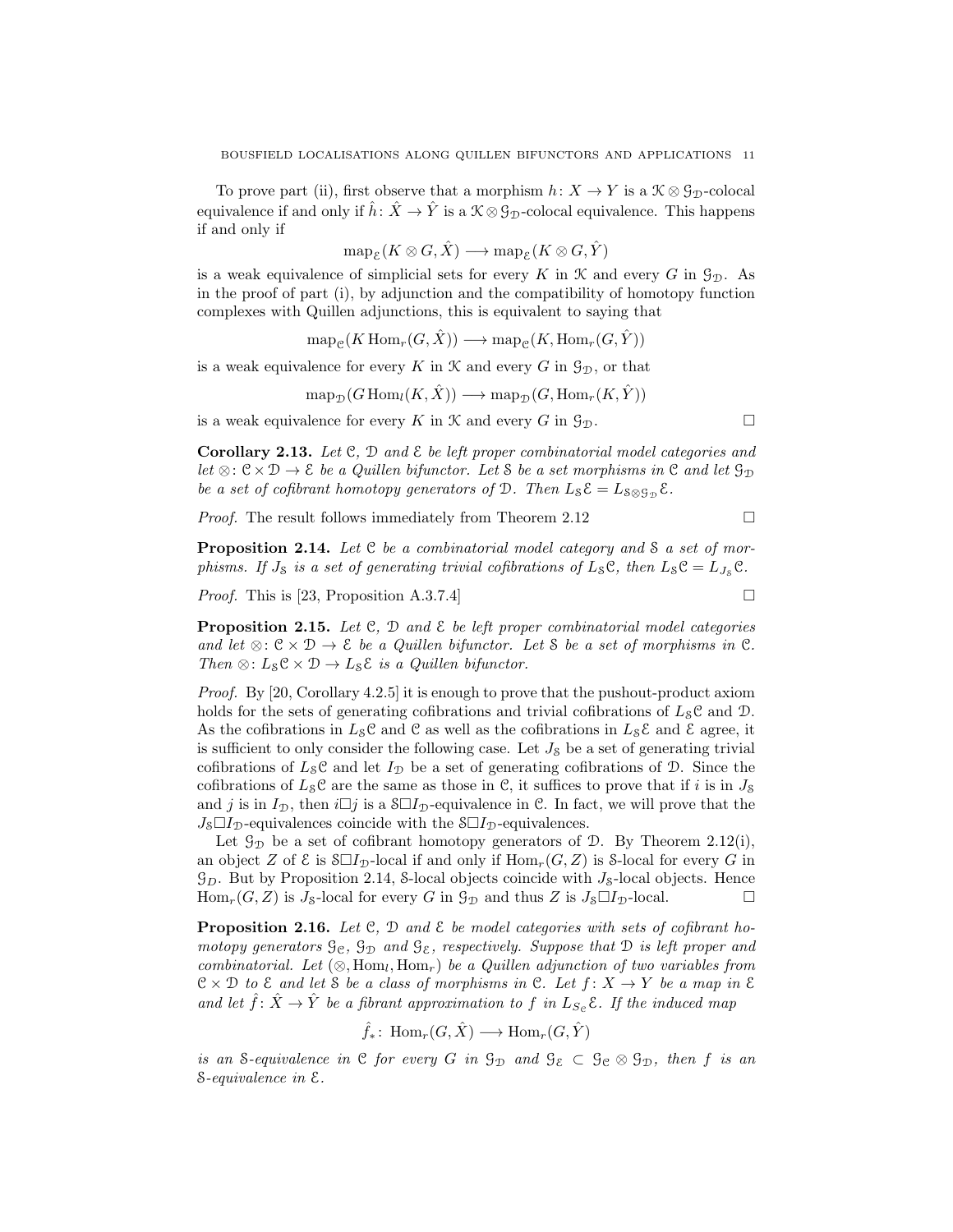*Proof.* By Theorem 2.12(i) the objects  $\text{Hom}_r(G, \hat{X})$  and  $\text{Hom}_r(G, \hat{Y})$  are both S-local. Thus  $\hat{f}_*$  is an S-equivalence between S-local objects and hence a weak equivalence in C. This implies that

$$
\text{map}_{\mathcal{C}}(W, \text{Hom}_r(G, \hat{X})) \longrightarrow \text{map}_{\mathcal{C}}(W, \text{Hom}_r(G, \hat{Y}))
$$

is a weak equivalence of simplicial sets for every W in  $\mathcal{G}_e$  and every G in  $\mathcal{G}_D$ . By adjunction and compatibility of homotopy function complexes with Quillen functors this is equivalent to

$$
\operatorname{map}_{\mathcal{E}}(W \otimes G, \hat{X}) \longrightarrow \operatorname{map}_{\mathcal{E}}(W \otimes G, \hat{Y})
$$

being a weak equivalence of simplicial sets for every W in  $\mathcal{G}_{\mathcal{C}}$  and every G in  $\mathcal{G}_{\mathcal{D}}$ . Since by assumption  $\mathcal{G}_{\mathcal{E}} \subset \mathcal{G}_{\mathcal{C}} \otimes \mathcal{G}_{\mathcal{D}}$ , this implies that  $\hat{f}$  is a weak equivalence in  $\&$ . Now, by the 2-out-of-3 axiom and the fact that weak equivalences in  $\&$  are S-equivalences, it follows that f is an S-equivalence.  $\Box$ 

**Definition 2.17.** Let  $\otimes : \mathcal{C} \times \mathcal{D} \to \mathcal{E}$  be a Quillen bifunctor and let S and be a set of maps in C. We say that  $\mathcal E$  *is*  $\mathcal S$ -*familiar* if  $\otimes$ :  $L_{\mathcal S} \mathcal C \times \mathcal D \to \mathcal E$  is a Quillen bifunctor.

*Remark* 2.18*.* In particular, it follows from Proposition 2.15 that the S-local model structure  $L_{\mathcal{S}}\mathcal{E}$  is S-familiar.

**Proposition 2.19.** *Let*  $(\otimes, \text{Hom}_r, \text{Hom}_l)$  *be a Quillen adjunction of two variables from* C × D *to* E *and let* S *be a set of maps in* C*. Then* E *is* S*-familiar if and only if*  $Hom_r(X, Y)$  *is*  $\delta$ *-local for every*  $X$  *cofibrant in*  $D$  *and*  $Y$  *fibrant in*  $\mathcal{E}$ *.* 

*Proof.* The "only if" part follows from the fact that if  $\mathcal E$  is S-familiar and X is cofibrant in D, then the functor  $\text{Hom}_r(X, -)$ :  $\mathcal{E} \to L_{\mathcal{S}} \mathcal{C}$  is right Quillen. Hence, for every Y fibrant in  $\mathcal{E}$ , we have that  $\text{Hom}_r(X, Y)$  is fibrant is fibrant in  $L_{S_{\mathcal{C}}} \mathcal{C}$ , that is,  $S_{\mathcal{C}}$ -local.

Conversely, we want to show that if  $\text{Hom}_r(X, Y)$  is S local for every cofibrant X and fibrant Y, then  $L_{S_{\mathcal{C}}}\mathcal{C}\times\mathcal{D}\to \mathcal{E}$  is also a Quillen bifunctor. Let f be a cofibration (respectively, a trivial cofibration) in  $\mathcal D$  and let g be a trivial fibration (respectively, a fibration) in  $\mathcal{E}$ . Because  $\mathcal{C} \times \mathcal{D} \to \mathcal{E}$  is assumed to be a Quillen bifunctor, the map  $\text{Hom}_r^{\square}(f,g)$  is a trivial fibration in C. Therefore, by Proposition 2.8 it suffices to prove that if  $f: A \to B$  is a cofibration between cofibrant objects in  $D$  and  $g: X \to Y$  is a fibration between fibrant objects in  $\mathcal{E}$ , then  $\text{Hom}_r^{\square}(f, g)$  is a fibration in  $L_S$ C. Consider the pullback diagram



The right vertical map  $f^*$  is a fibration in  $L_{\mathcal{S}}\mathcal{C}$ , since it is a fibration in  $\mathcal{C}$  between ∗ S-local objects (see [19, Proposition 3.3.16]). Since fibrations are closed under pullbacks, the left vertical map is a also fibration in  $L_{S_{\mathcal{C}}}$ . But  $\text{Hom}_r(A, X)$  is S-local (that is, fibrant in  $L_{S}C$ ) and therefore so is  $\text{Hom}_{r}(B, Y) \times_{\text{Hom}_{r}(A, Y)} \text{Hom}_{r}(A, X)$ .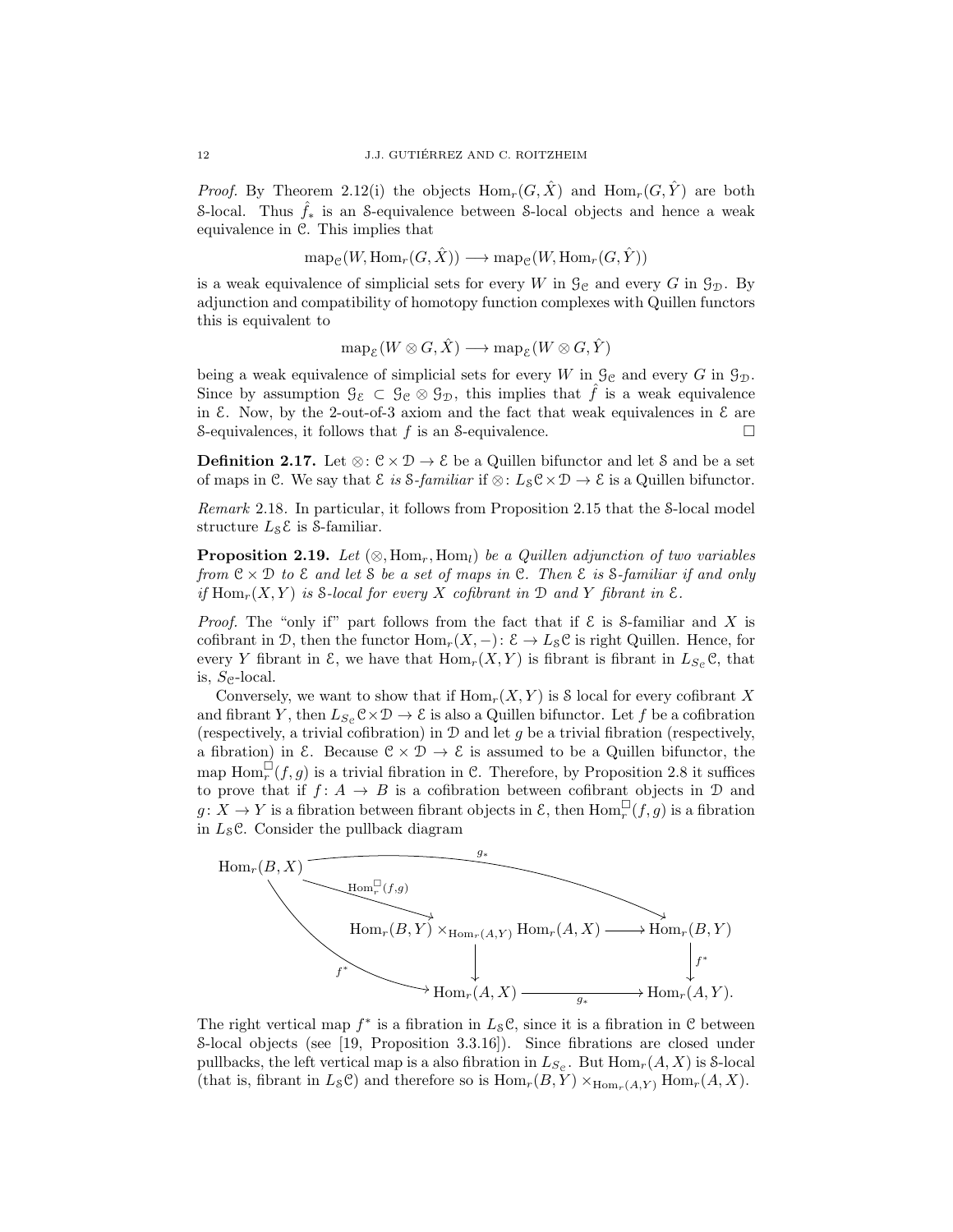Hence, we have proved that  $\text{Hom}_r^{\square}(f,g)$  is a fibration in C between  $S_{\mathcal{C}}$ -local objects. By [19, Proposition 3.3.16] this means that  $\text{Hom}_r^{\square}(f,g)$  is a fibration in  $L_8$ C.

We have seen that for a Quillen bifunctor  $\otimes : \mathcal{C} \times \mathcal{D} \to \mathcal{E}$  and a set S of morphisms in C, the new model structure  $L_{S_{\mathcal{C}}} \mathcal{E}$  on  $\mathcal{E}$  gives rise to a Quillen bifunctor

$$
\otimes\colon L_{\mathcal{S}}\mathcal{C}\times \mathcal{D}\longrightarrow L_{\mathcal{S}}\mathcal{E}.
$$

We can now state that this model structure  $L_S \mathcal{E}$  is the "closest" model structure to  $\mathcal E$  with this property in the following sense.

Proposition 2.20. *Let* C*,* D *and* E *be left proper combinatorial model categories and let* ⊗:  $C \times D$  →  $E$  *be a Quillen bifunctor. Let*  $F: E \rightarrow E'$  *be a left Quillen functor and* S *a set of morphisms in* C*. If* E ′ *is* S*-familiar with respect to the Quillen bifunctor*  $F \circ \otimes : \mathcal{C} \times \mathcal{D} \rightarrow \mathcal{E} \rightarrow \mathcal{E}'$ , then

$$
F\colon L_8\mathcal{E}\longrightarrow \mathcal{E}'
$$

*is also a left Quillen functor, that is,* F *factors over the* S*-localisation of* E*.*

*Proof.* By Corollary 2.13 we have that  $L_{\mathcal{S}}\mathcal{E} = L_{\mathcal{S}\otimes\mathcal{G}_{\mathcal{D}}}\mathcal{E}$ , where  $\mathcal{G}_{\mathcal{D}}$  is a set of cofibrant homotopy generators of D. Thus, by [19, Proposition 3.3.18] it is enough to show that  $F(f \otimes G)$  is a weak equivalence in  $\mathcal{E}'$  for every f in S and G in  $\mathcal{G}_{\mathcal{D}}$ . But, by assumption,  $F \circ \otimes : L_8 \times \mathcal{D} \to \mathcal{E}'$ , is a Quillen bifunctor. Hence  $F(f \otimes G)$  is a weak equivalence in  $\mathcal{E}'$  since f is a weak equivalence in  $L_{\mathcal{S}}\mathcal{C}$  between cofibrant objects and G is cofibrant in  $\mathcal{D}$ .

#### 2.3. Examples.

2.3.1. *Enriched localisations and colocalisations.* Let V be a monoidal model category and let C be a V-enriched model category. Then there is a Quillen adjunction of two variables  $C \times V \to C$ . If V is combinatorial, C is left proper combinatorial and S is a set of maps in C, then the S-localised model structure (see Remark 2.11) is the V*-enriched left Bousfield localisation* of C with respect to S, as in [5, Definition 4.42]. Similarly if  $K$  is a set of objects in C, then the X-colocalised model structure of C along the Quillen bifunctor is the *enriched right Bousfield localisation* of C with respect to K.

If  $V = sSet$ , the category of simplicial sets, then we recover left and right Bousfield localisations of simplicial model categories.

2.3.2. *Familiarisations.* Let C be a spectral category. Then there is a Quillen adjunction of two variables  $C \times Sp \to C$ , where Sp denotes the model category of symmetric spectra. Let  $E$  be any spectrum and let  $S_E$  be the set of generating trivial cofibrations of the E-local model structure  $L_E$  Sp. Then the  $S_E$ -localised model structure on  $\mathcal C$  is the *E-familiarisation* of  $\mathcal C$  in the sense of [4, Section 5].

If S is a set of morphisms in Sp, then we call the S-localised model structure on C the *stable* S*-familiarisation*.

#### 3.  $k$ -TYPES

3.1. The classical case: spaces. We are going to recall some results for Postnikov towers and k-types in simplicial sets. For details, see [19, Section 1.5]. Note that in [19] this is formulated for topological spaces rather than simplicial sets, but due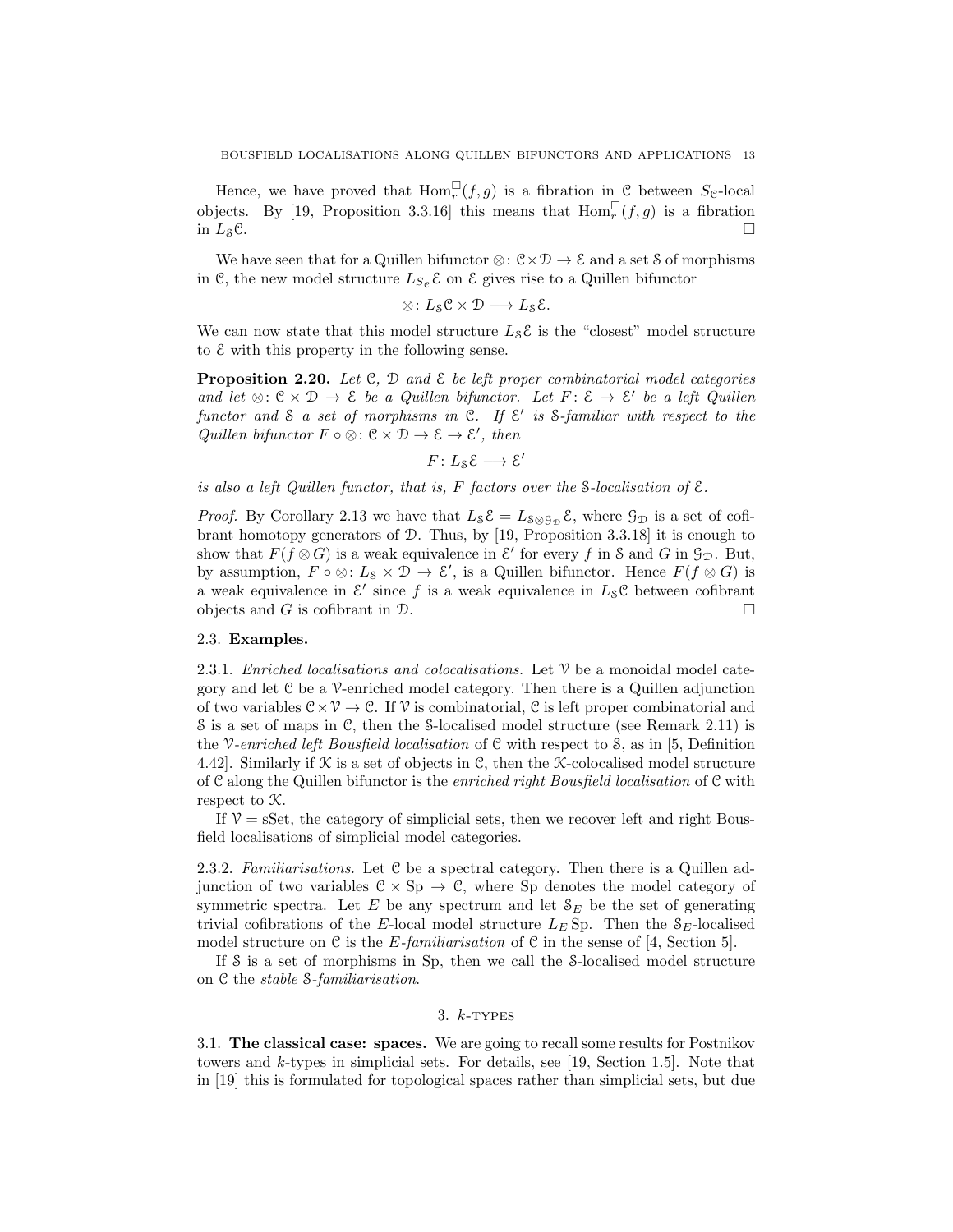to the compatibility of localisation with the geometric realisation and total singular complex functors this will not be an issue; see [19, Section 1.6].

Let  $f_k: S^{k+1} \longrightarrow D^{k+2}$  denote the morphism in sSet from the  $(k+1)$ -sphere to the  $(k+2)$ -disk. We form the left Bousfield localisation of sSet with respect to this map, obtaining the model structure Lf<sup>k</sup> sSet. This is called the *category of* k*-types* of simplicial sets. In fact, a simplicial set X is  $f_k$ -local if and only if it is a Kan complex and its homotopy groups vanish in degrees  $k + 1$  and higher, for every choice of basepoint in  $X$ . The localisation map

$$
l_k \colon X \longrightarrow L_{f_k} X,
$$

which is defined as the fibrant replacement of X in  $L_{f_k}$  sSet, is a  $\pi_i$ -isomorphism for  $i \leq k$  and every choice of a basepoint in X.

*Remark* 3.1. The model category  $L_{f_k}$  sSet is cofibrantly generated/cellular, since it is a left Bousfield localisation of a cofibrantly generated/cellular model category; see for example [19, Theorem 4.1.1].

**Proposition 3.2.** *If a map of fibrant simplicial sets*  $X \rightarrow Y$  *is a*  $\pi_i$ *-isomorphism for*  $i \leq k$  *and every choice of a basepoint in* X, then it is an  $f_k$ -equivalence, that *is, a weak equivalence in*  $L_{f_k}$  sSet.

*Proof.* This is [19, Propositions 1.5.2 and 1.5.4].

As a consequence of the above, we see that the localisation map  $l_k$  of a simplicial set X to its  $f_k$ -localisation is nothing but the projection of X onto its k-th Postnikov section  $P_k X$ . For details on Postnikov sections, see for instance [15, VI.3] or [18, Section 4.3].

If  $i \geq j$ , then  $L_{f_i} X$  is fibrant in  $L_{f_i}$  sSet, that is,  $L_{f_j} X$  is  $f_i$ -local. Hence, there is a commutative triangle



since, by definition,  $l_i$  is a trivial cofibration in  $L_{f_i}$  sSet.

Furthermore, let  $X \to Y$  be a weak equivalence in  $P_k$  sSet. Consider the commutative square

$$
\begin{array}{ccc}\nX & \longrightarrow & Y \\
\downarrow & & \downarrow \\
P_k X & \longrightarrow & P_k Y.\n\end{array}
$$

We know that the vertical maps are  $\pi_i$ -isomorphisms for  $i \leq k$  by definition. As the top horizontal and the two vertical maps are  $P_k$ -equivalences, then so is the map  $P_k X \to P_k Y$ . But of course  $P_k X$  and  $P_k Y$  are  $P_k$ -local, so the bottom map is in fact a  $\pi_i$ -isomorphism for all i. Thus, any weak equivalence in  $P_k$  sSet is a  $\pi_i$ -isomorphism for  $i \leq k$ . Together with Proposition 3.2 we can conclude that  $X \to Y$  is a weak equivalence in  $P_k$  sset if and only if it is a  $\pi_i$ -isomorphism for  $i \leq k$ .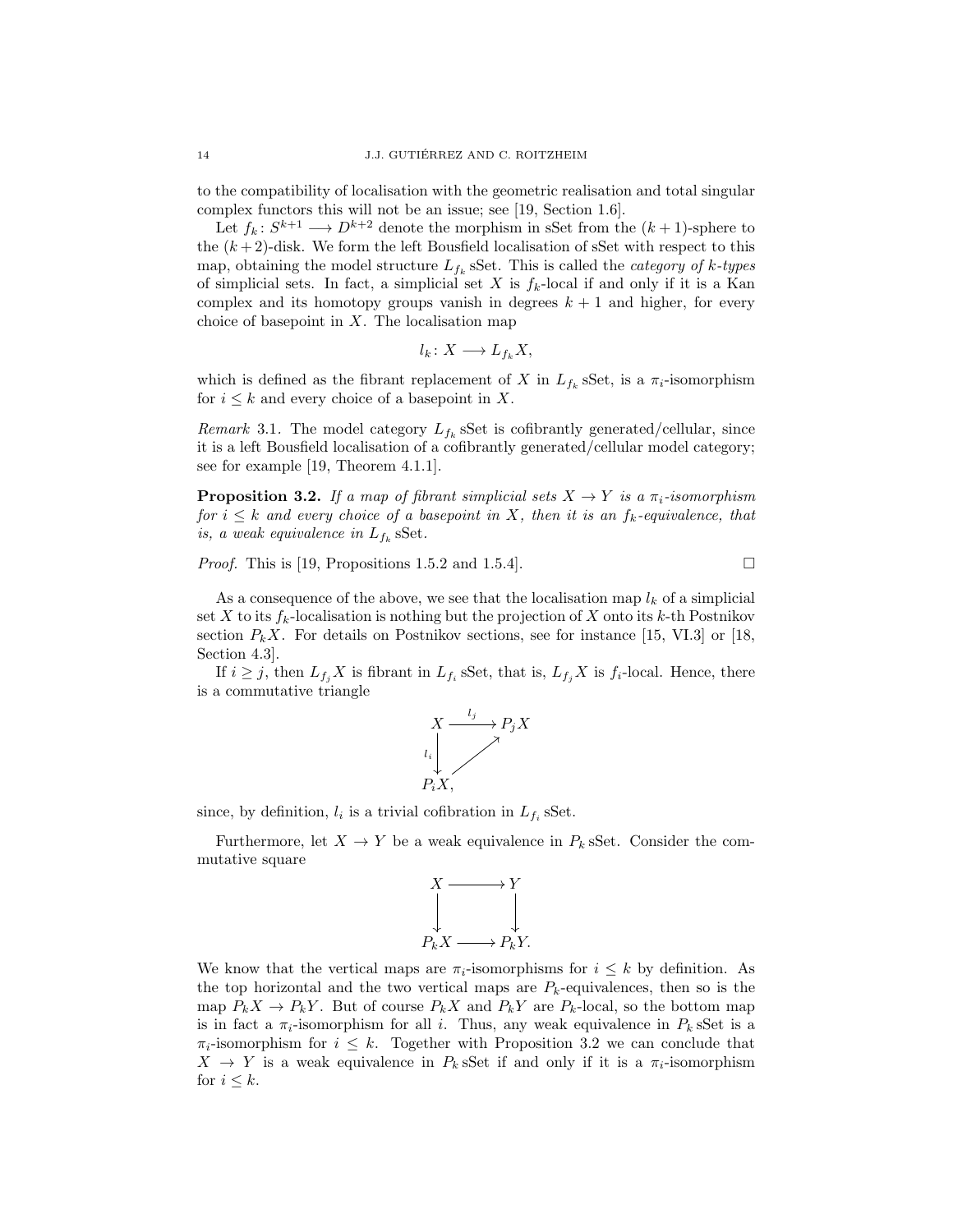3.2. The general case. Let  $C$  be now a simplicial, left proper, combinatorial model category. Again, by  $f_k$  we denote the map  $S^{k+1} \to D^{k+2}$  in simplicial sets, and denote  $W_k = I_c \Box f_k$ , where  $I_c$  denotes the set of generating cofibrations in C. We then form the Bousfield localisation  $P_k \mathcal{C} = L_{W_k} \mathcal{C}$  which we will call the *model structure for* k*-types* in C.

When  $C$  is a model category that is not necessarily simplicial, we can still define the model structure for k-types in C. In this case we use the technique of *framings*; see [20, Section 5] or [2, Section 3] for details. Framings provide any model category C with bifunctors

$$
-\otimes - : \mathcal{C} \times \mathbf{sSet} \longrightarrow \mathcal{C},
$$

$$
(-)^{(-)} : \mathbf{sSet}^{op} \times \mathcal{C} \longrightarrow \mathcal{C},
$$

$$
\operatorname{map}_l(-,-) : \mathcal{C}^{op} \times \mathcal{C} \longrightarrow \mathbf{sSet},
$$

$$
\operatorname{map}_r(-,-) : \mathcal{C}^{op} \times \mathcal{C} \longrightarrow \mathbf{sSet},
$$

and adjunctions

 $\mathcal{C}(X \otimes K, Y) \cong \text{sSet}(K, \text{map}_l(X, Y))$  and  $\mathcal{C}^{op}(Y^K, X) \cong \text{sSet}(K, \text{map}_r(X, Y)).$ 

The homotopy function complex map<sub>e</sub> $(-, -)$  agrees with the derived functors  $R \text{ map}_{l}(-,-)$  and  $R \text{ map}_{r}(-,-)$ . Moreover, if X is a cofibrant object in C and Y is a fibrant object in C, then

 $X \otimes -: \text{ sSet} \rightleftarrows \mathfrak{C}: \text{ map}_l(X, -) \quad \text{ and } \quad Y^{(-):} \text{ sSet} \rightleftarrows \mathfrak{C}^{op}: \text{ map}_r(-, Y).$ 

are Quillen pairs; see [20, Corollary 5.4.4].

Note that a framing does not provide  $C$  with a simplicial model structure though, as map<sub>l</sub> and map<sub>r</sub> only agree up to a zig-zag of weak equivalences [20, Proposition 5.4.7]. However, it does mean that  $Ho(\mathcal{C})$  is a closed  $Ho(\mathrm{sSet})$ -module category. If C is already a simplicial model category, the action from the simplicial structure agrees with the Ho(sSet)-action coming from framings. In our previous notation, for a simplicial model category C, the simplicial enrichment  $\text{Map}(-, -) = \text{Hom}_{l}(-, -)$ coincides with  $\text{map}_l(-,-)$  and  $\text{map}_r(-,-)$ , and the cotensor is  $\text{Hom}_r(-,-)$ .

Thus, if our model category C is not simplicial we can define  $W_k = I_{\mathcal{C}} \Box f_k$  just as before, where the pushout-product is constructed using the functor  $\otimes$  coming from the framing.

*Remark* 3.3*.* If C is a *pointed* model category, then it is equipped with a *pointed framing* [20, Section 5.7], where the category of simplicial sets is replaced by *pointed* simplicial sets sSet∗.

Definition 3.4. Let C be a left proper combinatorial model category. We call  $P_k \mathcal{C} = L_{W_k} \mathcal{C}$  the *model category of k-types in*  $\mathcal{C}$ . An object of  $\mathcal{C}$  is called a k-type if it is  $W_k$ -local, that is, fibrant in  $P_k$ C.

Before we look further into the properties of this localisation, we need an analogue of Theorem 2.12(ii) using framings.

Proposition 3.5. *Let* C *be a combinatorial, left proper model category with generating cofibrations*  $I_c$  *and set of cofibrant homotopy generators*  $\mathcal{G}_c$ *. Furthermore, let* S *be a class of maps in* sSet*. Then the following are equivalent for an object* Z *of* C*:*

(i)  $Z$  *is*  $I<sub>e</sub> \square S$ *-local*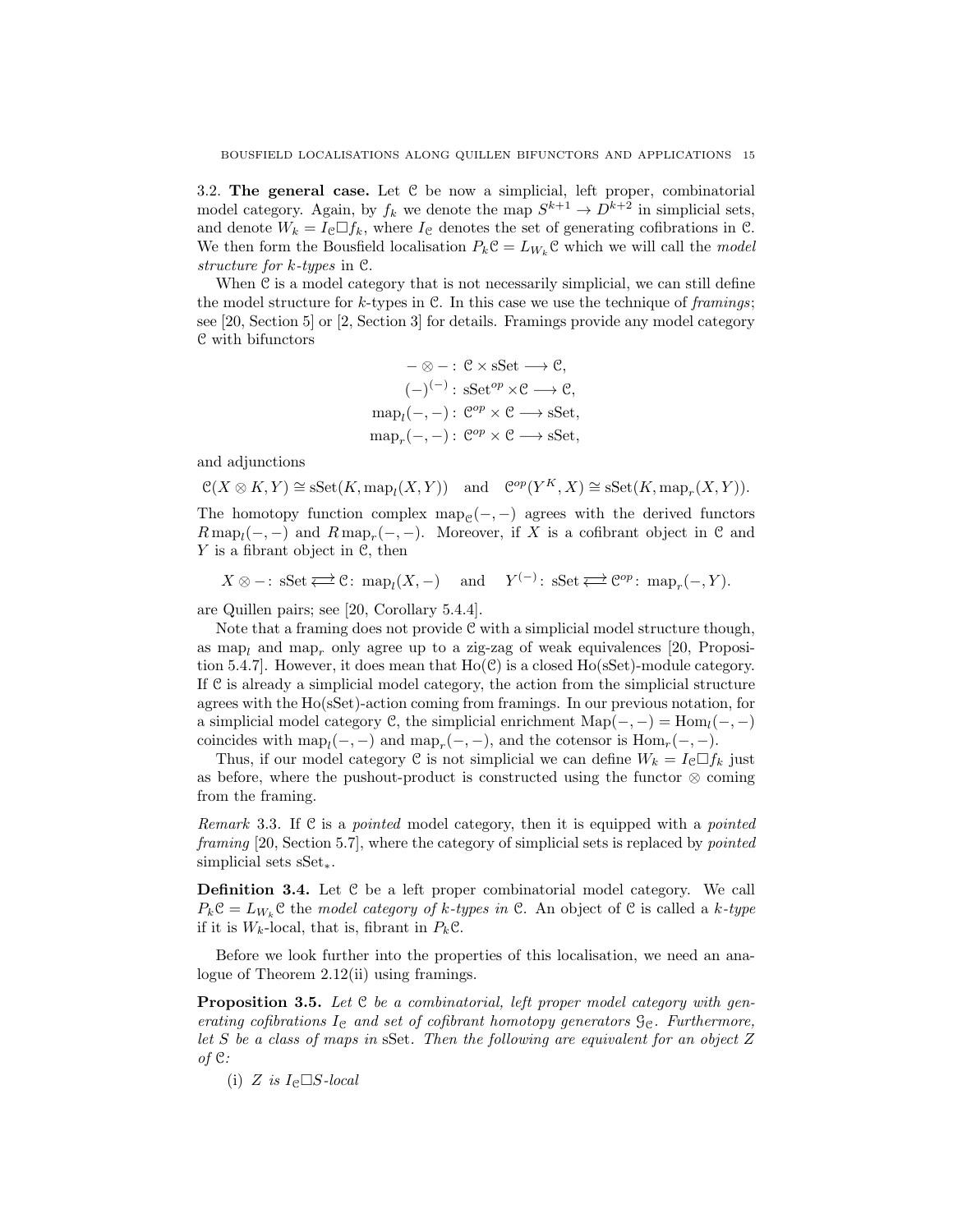- (ii)  $Z$  *is*  $\mathcal{G}_{\mathcal{C}} \otimes S$ *-local*
- (iii) Z is fibrant and  $\text{map}_{\mathcal{C}}(G, Z)$  is S<sub>C</sub>-local for every G in  $\mathcal{G}_{\mathcal{C}}$ .
- (iv) Z *is fibrant and for every*  $g: X \to Y$  *in* S *the induced map*

$$
g^*\colon Z^Y\longrightarrow Z^X
$$

*is a weak equivalence in* C*.*

*Proof.* The proof follows exactly the same pattern as Theorem 2.12(ii), so we are not spelling it out here. The occurring functors  $\otimes$ , Hom<sub>r</sub> and Hom<sub>l</sub> have been replaced by the functors  $\otimes$ ,  $(-)^{(-)}$ , map<sub>l</sub> and map<sub>r</sub> coming from framings. The only properties needed are that when  $X$  is cofibrant and  $Y$  is fibrant in  $\mathcal{C}$ , the adjunctions  $(X \otimes -, \text{map}_l(X, -))$  and  $(Y^{(-)}, \text{map}_r(-, Y))$  are Quillen pairs, and that  $\text{map}_l(X, Y)$  is weakly equivalent to  $\text{map}_r(X, Y)$ ; see [20, Proposition 5.4.7]. As the homotopy mapping objects are also derived from framings, these are all compatible and the necessary adjunctions hold just as before.  $\Box$ 

Proposition 3.6. *Let* C *be a left proper combinatorial model category with set of cofibrant homotopy generators*  $\mathcal{G}_e$ *. A fibrant object* Z *of* C *is a k-type if and only if*  $\pi_i(\text{map}_{\mathcal{C}}(X, Z)) = 0$  *for all* X *in* C *and*  $i > k$ , *or equivalently*,  $\pi_i(\text{map}_{\mathcal{C}}(G, Z)) = 0$ *for all*  $G$  *in*  $\mathcal{G}_e$  *and*  $i > k$ *.* 

*Proof.* By Proposition 3.5 we have that Z is  $W_k$ -local if and only if Z is fibrant in C and map<sub> $\varphi$ </sub> $(G, Z)$  is a k-type in sSet for every G in  $\mathcal{G}_{\mathcal{C}}$ . Since every object in C is weakly equivalent to a homotopy colimit of objects of  $\mathcal{G}_{\mathcal{C}}$  and those commute with homotopy function complexes, the result follows.

In combination with Proposition 3.5 we also have the following.

Corollary 3.7. *Let* C *be a left proper combinatorial model category with set of cofibrant homotopy generators*  $\mathcal{G}_{\mathcal{C}}$ *, and let*  $f_k: S^{k+1} \to D^{k+2}$  *in* sSet. Then the *model category of k-types*  $P_k$ **C** *coincides with*  $L_{\mathcal{G}_e \otimes f_k}$ **C***.* □

*Remark* 3.8. When C is a simplicial model category, then model structure  $P_k$ C agrees with the model structure for  $k$ -types defined by Barwick in [5, Proposition 5.28].

In the context of *familiarisation* as defined by [4], one would define  $P_k \mathcal{C}$  to be  $L_{I_c \Box J_{f_k}} \mathcal{C}$  where  $J_{f_k}$  denotes the generating acyclic cofibrations of  $L_{f_k}$  sSet. However, those two model structures agree since  $L_{f_k}$  sSet =  $L_{J_{f_k}}$  sSet by Proposition 2.14. The reason one works with the acyclic cofibrations in [4] is to actually cut down the localised weak equivalences of some  $L_S$  sSet to a generating set if S is not a set. However, in our case we only localize simplicial sets at one morphism, making this technicality unnecessary.

Proposition 3.9. *Let* C *be a left proper combinatorial model category. The model category of* k*-types* PkC *has the following properties:*

- (i) *Every Quillen adjunction* sSet  $\rightleftarrows$  C *gives rise to a Quillen adjunction*  $L_{f_k}$  Set  $\rightleftarrows$   $P_k \mathcal{C}$ , and  $P_k \mathcal{C}$  is the closest model structure to  $\mathcal{C}$  with this *property. This means that if*  $C \rightleftarrows D$  *is a Quillen adjunction such that the composite*  $sSet \rightleftarrows \mathcal{D}$  *factors over*  $L_{f_k}$  *sSet, then*  $P_k \mathcal{C} \rightleftarrows \mathcal{D}$  *is also a Quillen adjunction.*
- (ii) If  $C$  *is a simplicial model category, then*  $P_kC$  *is a*  $L_{f_k}$  sSet-model category.
- (iii) *For every*  $k \geq 0$  *the model structures*  $P_k P_{k+1}$ **C** *and*  $P_k$ **C** *coincide.*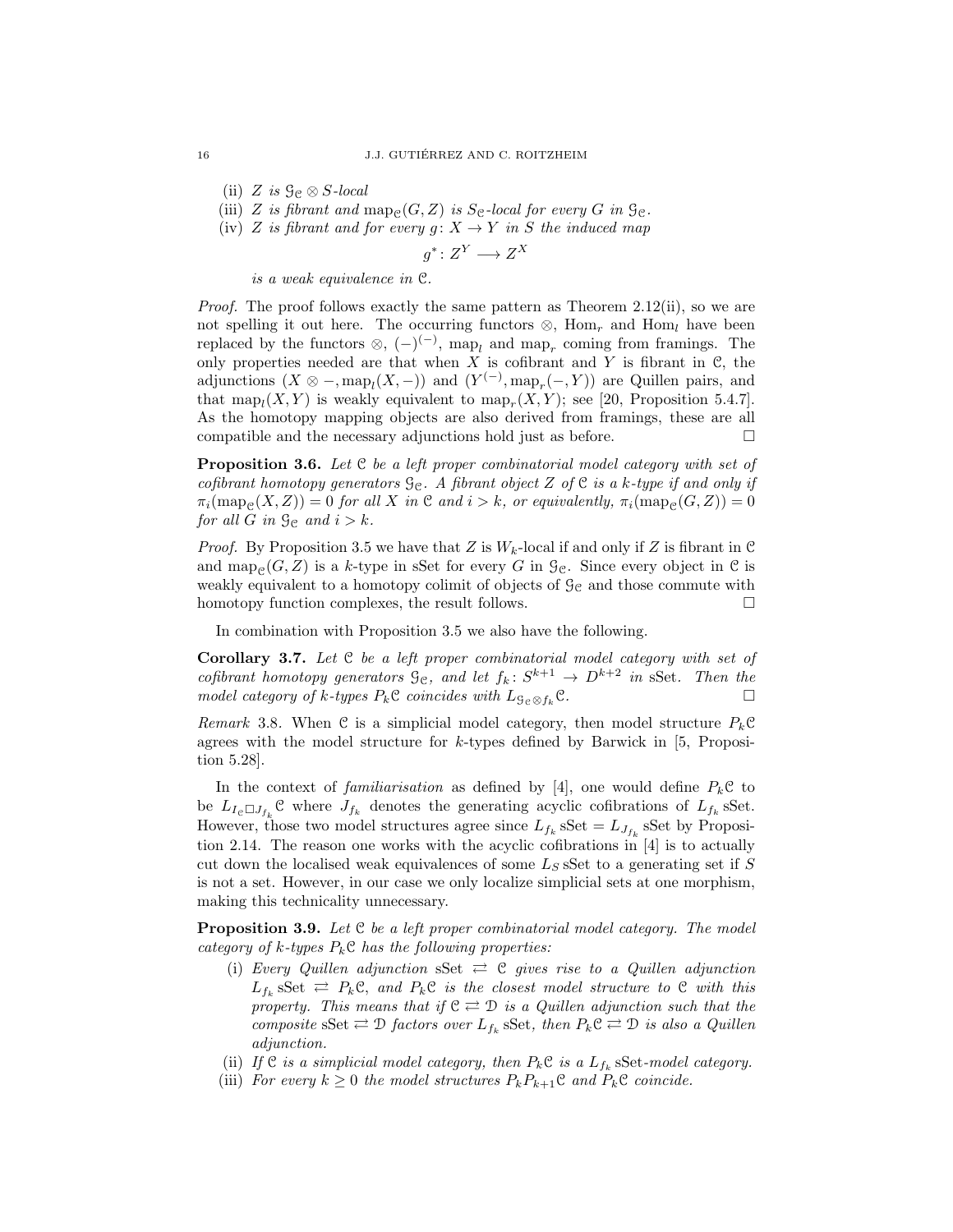*Proof.* Let  $F:$  sSet  $\rightleftarrows$   $\mathcal{C}:$  U be a Quillen adjunction. By [19, Proposition 3.3.18], in order for this to be a Quillen adjunction between  $L_{f_k}$  Set and  $P_k \mathcal{C}$ , we need to show that  $F(f_k)$  is a weak equivalence in  $P_k\mathcal{C}$ . By [20, Chapter 5], all Quillen adjunctions arise from framings, that is, they are of the form  $F = A \otimes -$  for some A ∈ C. (Every adjunction between sSet and C is of the form  $(A^{\bullet} \otimes -, \text{Hom}(A^{\bullet}, -))$ for some cosimplicial object  $A^{\bullet} \in \mathbb{C}^{\Delta}$ , and every Quillen adjunction is given by a framing on  $A^{\bullet}[0] = A$ ; see [20, Proposition 3.1.5 and Section 5.2] and [2, Section 3].) So we have to show that  $A \otimes f_k$  is a weak equivalence in  $P_k \mathcal{C}$ . By Proposition 3.5, all maps of the form  $G \otimes f_k$  are weak equivalences for all generators  $G \in \mathcal{G}$ . But as every A is a filtered colimit of such generators, and  $-\otimes f_k$  commutes with colimits,  $A \otimes f_k$  is a weak equivalence as well.

Now let  $F' : \mathfrak{C} \rightleftarrows \mathfrak{D} : U'$  be another Quillen adjunction such that  $F'(F(f_k))$  is a weak equivalence in  $\mathcal D$  for any left Quillen functor  $F$  as before. This means that  $F'(A \otimes f_k)$  is a weak equivalence in D for any  $A \in \mathcal{C}$ . So in particular, F' sends all morphisms  $G \otimes f_k$  to weak equivalences, where  $G \in \mathcal{G}$ . As  $P_k \mathcal{C} = L_{\mathcal{G} \otimes f_k} \mathcal{C}$ , this means that  $F'$  sends all the weak equivalences in  $P_k \mathcal{C}$  to weak equivalences in  $\mathcal{D}$ , which is what we wanted to prove.

Part (ii) follows from Proposition 2.15(ii), and part (iii) follows from the fact that both model structures have the same cofibrations and the same fibrant objects. This last point can be easily checked using the characterisation of local objects given in Proposition 3.5.

Before we move on to the next result, let us note the following. The fact that a model category is  $\lambda$ -presentable only depends on the underlying category, not on its model structure. Also, the left Bousfield localisation of a cofibrantly generated model category is again cofibrantly generated. Thus, if a model category is combinatorial, so is any left Bousfield localisation of it. Also, as Bousfield localisation does not change cofibrations and preserves weak equivalences, if  $\mathcal{G}_{\mathcal{C}}$  is a set of homotopy generators for a combinatorial model category  $\mathcal{C}$ , then  $\mathcal{G}_{\mathcal{C}}$  will also be a set of homotopy generators for any left Bousfield localisation of C.

We can now characterise the weak equivalences of  $P_k\mathcal{C}$ .

**Proposition 3.10.** *Let*  $f: X \to Y$  *be a morphism in* C*. If its fibrant replacement*  $\widetilde{f}: \widetilde{X} \to \widetilde{Y}$  *in*  $P_k \mathcal{C}$  *induces a weak equivalence* 

$$
f_*\colon \mathrm{map}_{\mathcal{C}}(G,\tilde{X}) \longrightarrow \mathrm{map}_{\mathcal{C}}(G,\tilde{Y})
$$

in  $L_{f_k}$  Set *for all homotopy generators*  $G$  *in*  $\mathcal{G}_e$ *, then the morphism*  $f$  *is a weak equivalence in*  $P_k$ **C**.

*Proof.* We have that  $\mathcal{G}_{\mathcal{C}} \subset \mathcal{G}_{\mathcal{C}} \otimes \mathcal{G}_{\mathrm{sSet}}$  as we can, without loss of generality, add the single point to  $\mathcal{G}_{\text{sset}}$ . Thus, the statement follows from Proposition 2.16. Note that if  $C$  is not simplicial, then we have to replace the mapping objects in that proof by the mapping objects given by framings.  $\square$ 

Corollary 3.11. *If*  $f: X \to Y$  *is a morphism in*  $C$  *such that its fibrant replacement*  $\widetilde{f}: \widetilde{X} \to \widetilde{Y}$  in  $P_k \mathcal{C}$  *induces an isomorphism* 

$$
\pi_i(\widetilde{f}_*)\colon \pi_i(\text{map}_{\mathcal{C}}(G,\tilde{X})) \longrightarrow \pi_i(\text{map}_{\mathcal{C}}(G,\tilde{Y}))
$$

*for all*  $i \leq k$  *and homotopy generators* G *in*  $\mathcal{G}_c$ *, then* f *is a weak equivalence in*  $P_k$ C.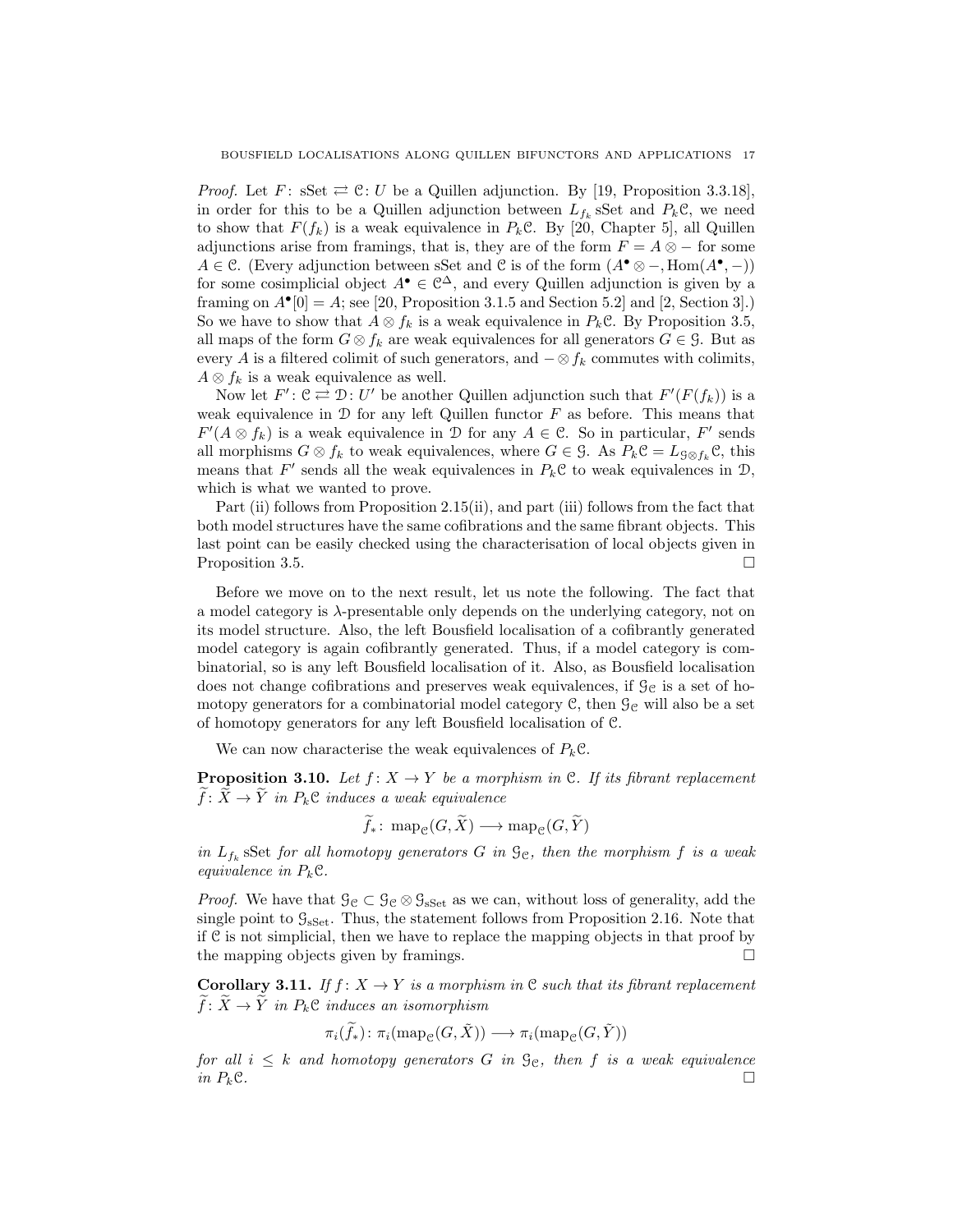3.3. Example: S-local simplicial sets. Let us consider the example of left Bousfield localisations of pointed simplicial sets,  $C = L_s sSet_*$ . We can easily describe Postnikov sections in this model category. By definition,  $P_k L_S$  sSet<sub>\*</sub> =  $L_{W_k} L_S$  sSet<sub>\*</sub> where  $W_k = I_{L_8 \text{ sSet}_*} \Box f_k$  and  $f_k : S^{k+1} \to D^{k+2}$ . As the generating cofibrations  $I_{L<sub>s</sub> sSet_*}$  of  $L<sub>s</sub> sSet_*$  are the same as the generating cofibrations of  $sSet_*$  we can conclude that

$$
P_k L_S \, \text{sSet}_* = L_{f_k} L_S \, \text{sSet}_* \, .
$$

Thus, X is fibrant in  $P_kL_S \text{ sSet}_*$  if and only if it is a Kan complex, S-local and  $\pi_i X = \pi_i L_s X = 0$  for  $i > k$ .

3.4. Example:  $k$ -types in chain complexes. We are going to apply the results from the previous section to the category of bounded chain complexes of R-modules,  $\mathrm{Ch}_{b}(R)$ , where R is a commutative ring with unit. This is a particularly interesting example as it concerns a model category that is not simplicial. We are going to describe the k-types in  $\mathrm{Ch}_b(R)$  as well as describe some of the weak equivalences. The results are just what one would expect and fit very neatly with our general setup.

Let  $\mathrm{Ch}_b(R)$  denote the category of bounded chain complexes of R-modules with the standard projective model structure; see [13, Section 7]. The weak equivalences are given by quasi-isomorphisms, fibrations are morphisms which are surjective in positive degrees, and cofibrations are monomorphisms with projective cokernel in every degree. Consider the model category of k-types of chain complexes,  $P_k Ch_b(R)$ . According to Definition 3.4, this is the left Bousfield localisation with respect to the set

$$
W_k = I_{\text{Ch}_b(R)} \square \{ f_k \colon S^{k+1} \longrightarrow D^{k+2} \}.
$$

Now the generating cofibrations in the standard projective model structure are given by the inclusions

$$
I_{\text{Ch}_b(R)} = \{ \mathbb{S}^{n-1} \longrightarrow \mathbb{D}^n \mid n \ge 1 \},\
$$

where  $\mathbb{S}^{n-1}$  denotes the chain complex which is R in degree  $n-1$  and zero everywhere else, and  $\mathbb{D}^n$  denotes the chain complex with R in degrees  $n-1$  and n with the identity differential between them, and zero everywhere else. To avoid notational confusion with the sphere and disk in spaces, we will use bold face for these.

Recall that the suspension functor  $\Sigma$  in a pointed model category C can be defined using pointed framings; see [20, Definition 6.1.1]. If X is a cofibrant object then  $\Sigma X = X \otimes S^1$ , that is,  $\Sigma X$  is the pushout of the diagram

$$
X \otimes \partial \Delta[1] \longrightarrow X \otimes \Delta[1]
$$
  
\n
$$
\downarrow
$$
  
\n
$$
\star
$$

In the category  $\mathrm{Ch}_b(R)$ , the suspension is given by shifting. Hence, putting this into the above definition, we obtain

$$
W_k = \{ \mathbb{S}^{n+k+1} \longrightarrow \mathbb{D}^{n+k+2} \mid n \ge 0 \},\
$$

so  $P_k Ch_b(R)$  is just localizing  $Ch_b(R)$  at the map  $g_k: \mathbb{S}^{k+1} \to \mathbb{D}^{k+2}$ . Note that local equivalences are closed under (positive) suspensions, and hence localizing with respect to  $g_k$  is the same as localizing with respect to  $\{\sum^n g_k \mid n \geq 0\} = W_k$ .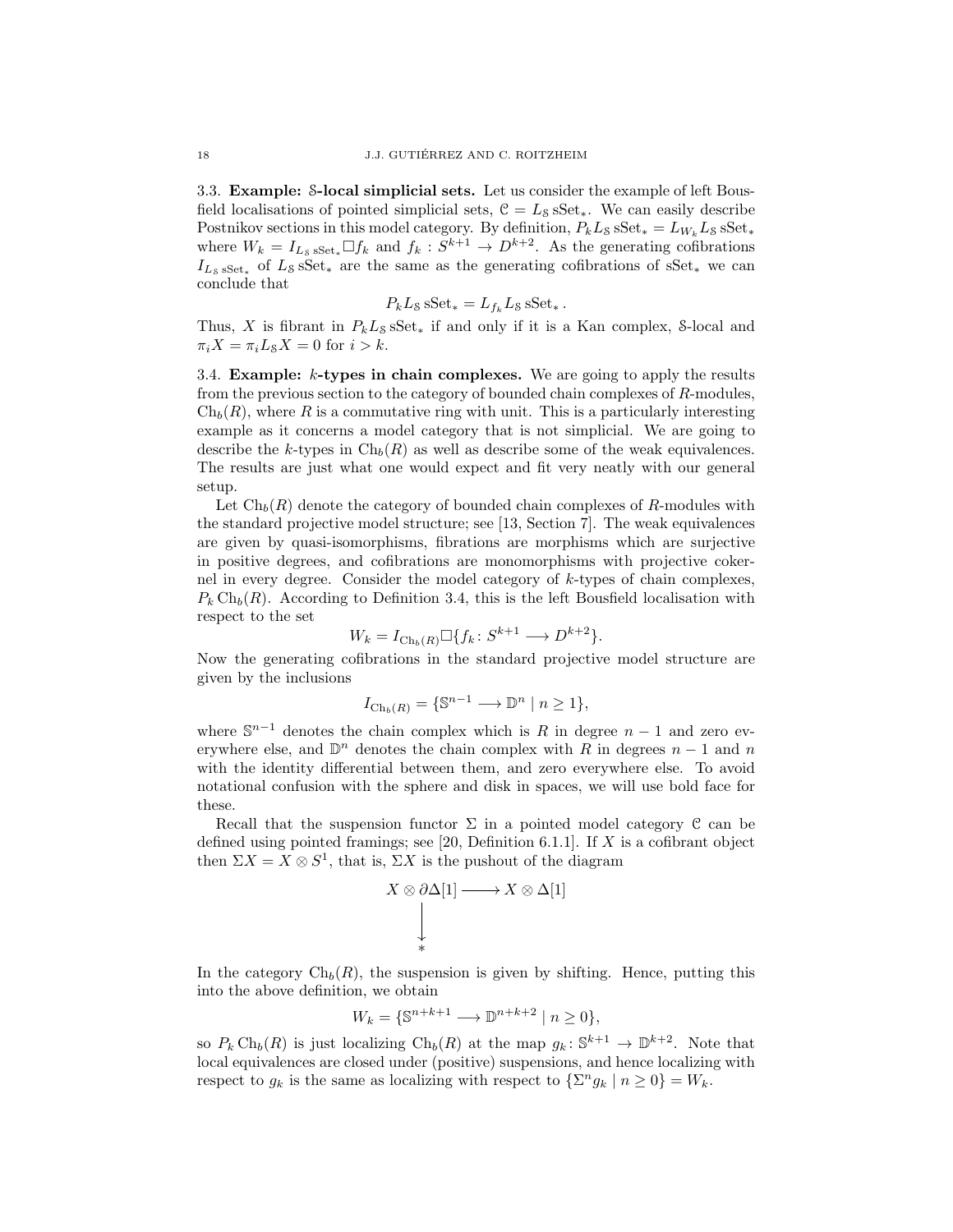**Proposition 3.12.** A fibrant chain complex M in  $\text{Ch}_b(R)$  is a k-type if and only *if*  $H_i(M) = 0$  *for all*  $i > k$ *.* 

*Proof.* The chain complex M is  $g_k$ -local if and only if

$$
\pi_i(\text{map}_{\text{Ch}_b(R)}(\mathbb{D}^{k+2}, M)) \longrightarrow \pi_i(\text{map}_{\text{Ch}_b(R)}(\mathbb{S}^{k+1}, M))
$$

is an isomorphism for all  $i \geq 0$ . By adjunction, this is equivalent to

$$
[\mathbb{D}^{i+k+2},M]\longrightarrow [\mathbb{S}^{i+k+1},M]
$$

being an isomorphism for all  $i \geq 0$ , where the square brackets denote morphisms in the derived category  $D_b(R)$ . But as the chain complex  $\mathbb{D}^{i+k+2}$  is acyclic and the right hand side equals the homology  $H_{i+k+1}(M)$  of M, the above is equivalent to  $H_i(M) = 0$  for all  $i > k$ .

We can now say something about the weak equivalences in  $P_k Ch_b(R)$ . Recall that if M is a chain complex in  $\mathrm{Ch}_b(R)$ , we denote by  $M[n]$  the n-fold suspension of M.

**Proposition 3.13.** Let  $f: M \to N$  be a morphism of chain complexes such that  $H_i(f)$  *is an isomorphism for*  $0 \leq i \leq k$ . Then f *is a weak equivalence in*  $P_k Ch_b(R)$ .

*Proof.* This is very similar to [19, Proposition 1.5.2]. Without loss of generality, let  $f: M \to N$  be a cofibration of chain complexes, that is, a degreewise monomorphism with projective cokernel.

We know that f is a weak equivalence in  $P_k Ch_b(R)$  if and only if

$$
\text{map}_{\text{Ch}_b(R)}(N, Z) \longrightarrow \text{map}_{\text{Ch}_b(R)}(M, Z)
$$

is an acyclic fibration in simplicial sets for all  $g_k$ -local Z; see [19, Section 1.3.1]. This is equivalent to having a lift in the diagram



for all  $n \geq 0$ . By adjunction, this is equivalent to having a lift in the diagram



for all  $n \geq 0$ .

We know by Proposition 3.12 that  $H_i(Z) = 0$  for  $j \geq k+1$ . Moreover, the pushout in the top left corner of the diagram is a shift of the mapping cone of f (that is,  $M[n+1] \oplus N[n]$ ), whereas the bottom left corner is a shift of the cone of Y (that is,  $N[n+1] \oplus N[n]$ ). Thus, the left vertical map is also a cofibration that is a homology isomorphism in degrees 0 to  $k + 1$  (rather than just k). This means that we have a square in  $\mathrm{Ch}_b(R)$  where the left vertical map is a cofibration and the right vertical map a fibration. In order to have the desired lift, one of those maps would have to be a homology isomorphism.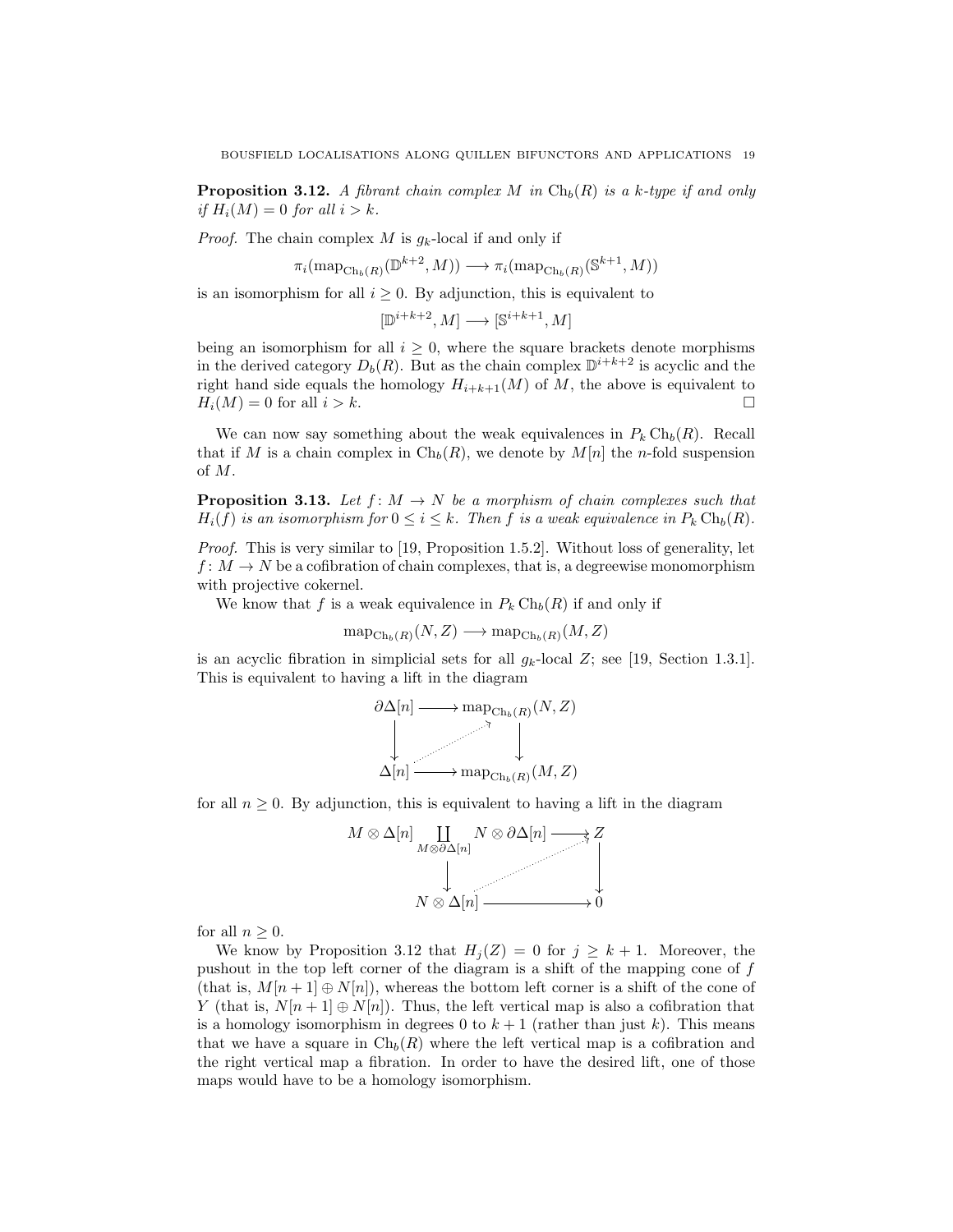As the left vertical map is a homology isomorphism in degrees 0 to  $k + 1$ , we can use methods analogous to [13, Section 7.7] to construct a lift in those degrees. Then we can use the same method as in [13, Section 7.5] to inductively construct the lift from degrees  $k + 2$  onwards, which uses that  $H_i(N) = 0$  for  $j \geq k + 1$ .

So we have constructed a lift in the above square, which means that  $f: M \to N$ is a weak equivalence in  $P_k \text{Ch}_b(R)$ .

As a consequence of Proposition 3.12 and Proposition 3.13 we get the following.

**Corollary 3.14.** *If* M *is a chain complex in*  $\text{Ch}_b(R)$ *, then the*  $W_k$ -localisation is *given by the k-truncation*  $\tau_{\geq k}M$  *of* X*, defined by* 

$$
(\tau_{\ge k}M)_n = \begin{cases} M_n & \text{if } n < k, \\ M_k/B_k & \text{if } n = k, \\ 0 & \text{if } n > k, \end{cases}
$$

*where*  $B_k = \text{im}(d_k)$  *denotes the group of k-boundaries.* 

#### 4. Towers and fiber products of model categories

In this section we recall the injective model structure on the category of sections of diagrams of model categories. We will state the existence of this model structure in general, although we will be mainly interested in the cases of sections of towers and fiber products of model categories. Details about these model structures can be found in [5, Section 2, Application II],  $[7]$ ,  $[8]$ ,  $[16$ , Section 3] and [28, Section 4].

Let I be a small category. A *left Quillen presheaf on* I is a presheaf of categories  $F: \mathcal{I}^{\text{op}} \to \text{CAT}$  such that for every i in J the category  $F(i)$  has a model structure, and for every map  $f: i \to j$  in J the induced functor  $f^*: F(j) \to F(i)$  has a right adjoint and they form a Quillen pair.

**Definition 4.1.** A *section* of a left Quillen presheaf  $F: \mathbb{S}^{\text{op}} \to \text{CAT}$  consists of a tuple  $X = (X_i)_{i \in \mathcal{I}}$ , where each  $X_i$  is in  $F(i)$ , and, for every morphism  $f: i \to j$  in I a morphism  $\varphi_f: f^*X_j \to X_i$  in  $F(i)$  such that the diagram

$$
(f \circ g)^* X_k \xrightarrow{\varphi_{f \circ g}} X_i
$$
  
 $f^* \varphi_g$   
 $f^* X_j$ 

commutes for every pair of composable morphisms  $f: i \rightarrow j$  and  $g: j \rightarrow k$ .

A morphism of sections  $\phi: (X, \varphi) \to (Y, \varphi')$  is given by morphisms  $\phi_i: X_i \to Y_i$ in  $F(i)$  such that the diagram

$$
f^*X_j \xrightarrow{f^*\phi_j} f^*Y_j
$$
  

$$
\varphi_f \downarrow \qquad \qquad \downarrow \varphi'_j
$$
  

$$
X_i \xrightarrow{\phi_i} Y_i
$$

commutes for every morphism  $f: i \rightarrow j$  in J.

A section  $(X, \varphi)$  is called *homotopy cartesian* if for every  $f : i \to j$ , the morphism  $\varphi_f: f^*X_j \to X_i$  is a weak equivalence in  $F(i)$ .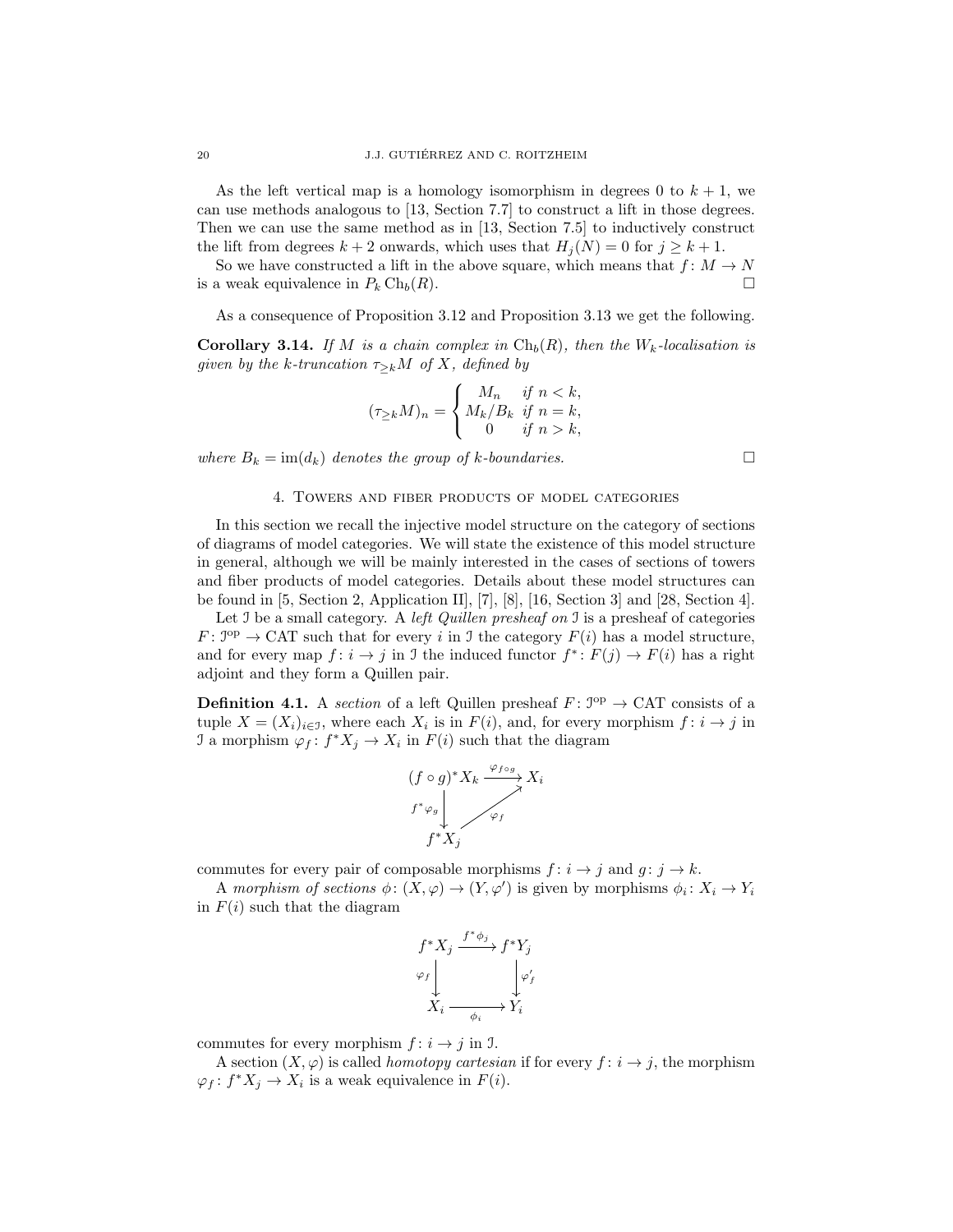As proved in [5, Theorem 2.30], the category of sections admits an *injective* model structure.

**Theorem 4.2.** Let  $F: \mathbb{S}^{\text{op}} \to \text{CAT}$  be a left Quillen presheaf such that  $F(i)$  is *combinatorial for every* i *in* I*. Then there exists a combinatorial model structure on the category of sections of* F*, denoted by* Sect(I, F) *and called the* injective model structure, such that a morphism of sections  $\phi$  is a weak equivalence or a *cofibration if*  $\phi_i$  *is a weak equivalence or a cofibration in*  $F(i)$  *for every i in* J, *respectively. Moreover, if*  $F(i)$  *is left or right proper for every*  $i \in I$ *, then so is the model structure on*  $Sect(\mathcal{I}, F)$ *.* 

Now, in order to model the homotopy limit of a diagram of left Quillen presheaf, we would like to construct a model structure on the category of sections whose cofibrant objects are precisely the levelwise cofibrant homotopy cartesian sections. This will be done by taking a right Bousfield localisation of  $Sect(\mathcal{I}, F)$ . The resulting model structure will be called the *homotopy limit model structure*.

The existence of the homotopy limit model structure as a *right* model structure is proved in [5, Theorem 5.25]. It follows directly from that result that if  $F(i)$  is right proper for every i in I, then we get a *full* model structure. For the reader's convenience we spell this out in a little more detail.

**Theorem 4.3.** Let  $F: \mathbb{S}^{\text{op}} \to \text{CAT}$  be a left Quillen presheaf such that  $F(i)$  is *right proper and combinatorial for every* i *in* I*. Then there exists a combinatorial model structure on the category of sections of* F*, called the* homotopy limit model structure*, with the same fibrations as* Sect(I, F) *and whose cofibrant objects are the sections that are cofibrant in*  $Sect(\mathcal{I}, F)$  *and homotopy cartesian.* 

*Proof.* Let  $D$  be the full subcategory of  $Sect(\mathcal{I}, F)$  consisting of the homotopy cartesian sections. Consider the functor

$$
\Phi\colon \operatorname{Sect}(\mathfrak{I},F)\longrightarrow \prod_{f\colon i\to j}\operatorname{Arr}(F(i))
$$

defined as  $\Phi((X_i)_{i\in\mathcal{I}}) = \prod_{f: i\to j} \varphi_f$ , where f runs over all morphisms of J and Arr(−) denotes the category of arrows.

The categories Sect $(\mathcal{I}, F)$  and  $\prod_{f: i \to j} \text{Arr}(F(i))$  are accessible (in fact, they are locally presentable; see [1, Corollary 1.54]) and the functor  $\Phi$  is an accessible functor since it preserves all colimits (they are computed levelwise). Hence  $\Phi$  is an accessible functor between accessible categories.

Each  $F(i)$  is combinatorial for every i in J, and hence by [23, Corollary A.2.6.6] the subcategory of weak equivalences  $w e q(F(i))$  is an accessible and accessibly embedded subcategory of Arr $(F(i))$ . Therefore,  $\prod_{f \colon i \to j}$  weq $(F(i))$  is an accessible and accessibly embedded subcategory of  $\prod_{f : i \to j} \text{Arr}(F(i))$ . By [1, Remark 2.50], the preimage  $\Phi^{-1}(\prod_{f \colon i \to j} \text{weg}(F(i)))$  is an accessible and accessibly embedded subcategory of  $Sect(\mathcal{I}, F)$ . But this preimage is precisely  $\mathcal{D}$ .

Now, since  $\mathcal D$  is accessible there exists a set  $\mathcal K$  and a regular cardinal  $\lambda$  such that every object of  $\mathcal D$  is a  $\lambda$ -filtered colimit (and hence a homotopy colimit if we choose  $\lambda$  big enough; see [11, Proposition 7.3]) of objects in K. Moreover, since  $\mathcal D$ is accessibly embedded this homotopy colimit lies in D.

The homotopy limit model structure is then the right Bousfield localisation  $R_K \, \text{Sect}(\mathcal{I}, F)$ . (We can perform this right Bousfield localisation because every  $F(i)$ , and hence  $Sect(\mathcal{I}, F)$  are right proper.) The fact that the cofibrant objects of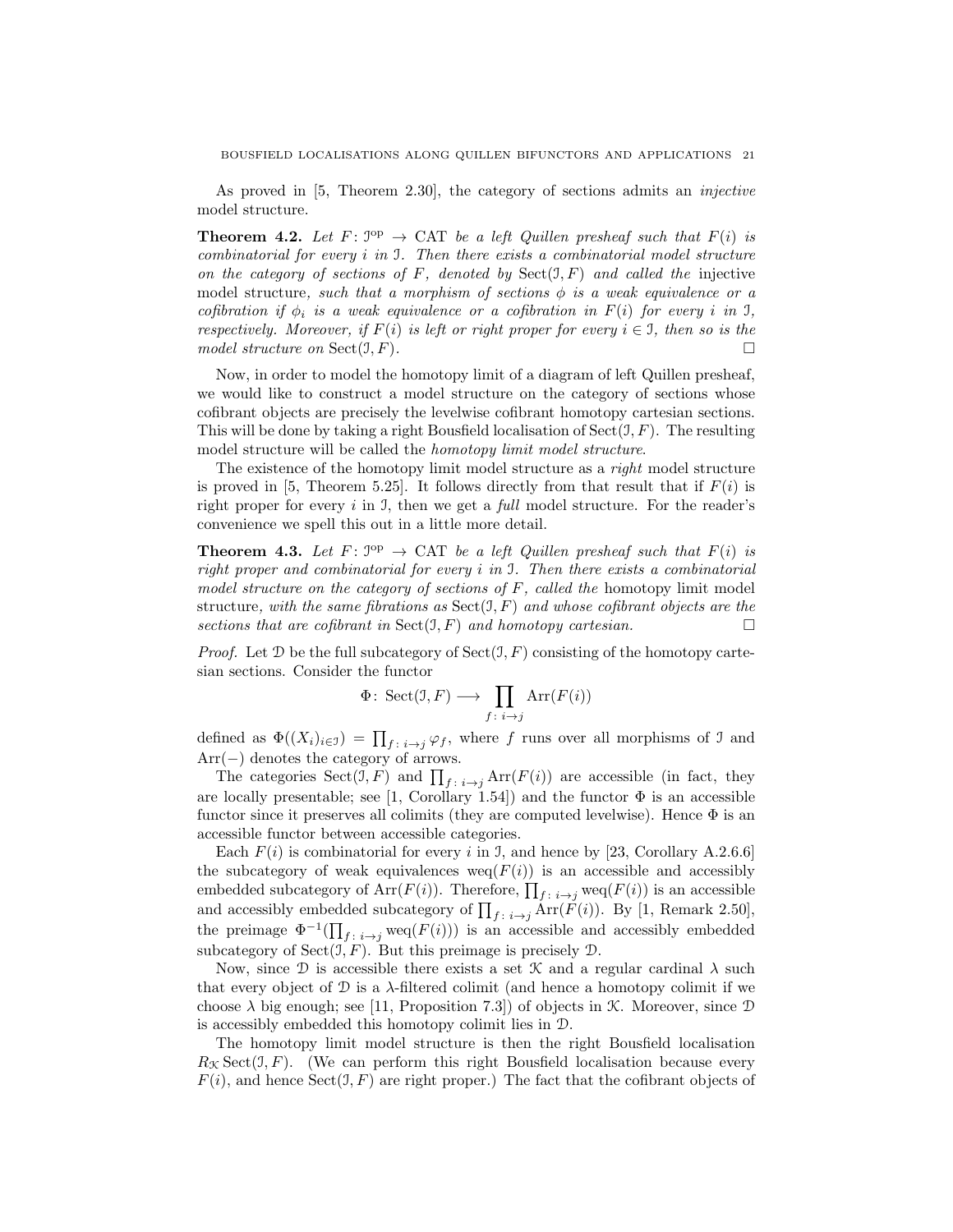this new model structure are precisely the levelwise cofibrant homotopy cartesian sections follows from [19, Theorem 5.1.5].  $\square$ 

4.1. Towers of model categories. Let N be the category  $0 \to 1 \to 2 \to \cdots$ . A *tower of model categories* is a left Quillen presheaf  $F: \mathbb{N}^{\text{op}} \to \text{CAT}$ . The objects of the category of sections are then sequences  $X_0, X_1, \ldots, X_n, \ldots$ , where each  $X_i$ is an object of  $F(i)$ , together with morphisms  $\varphi_i: f^*X_{i+1} \to X_i$  in  $F(i)$  for every  $i \geq 0$ , where  $f: i \to i+1$  is the unique morphism from i to  $i+1$  in N. A morphism between two sections  $\phi_{\bullet} : X_{\bullet} \to Y_{\bullet}$  consist of morphisms  $\phi_i : X_i \to Y_i$  in  $F(i)$  such that the diagram



commutes for every  $i \geq 0$ .

**Proposition 4.4.** Let  $F: \mathbb{N}^{\text{op}} \to \text{CAT}$  be a tower of model categories, where each  $F(i)$  is a combinatorial model category for every  $i \geq 0$ . There exist a combinato*rial model structure on the category of sections, denoted by*  $Sect(N^{op}, F)$ *, where a map*  $\phi_{\bullet}$  *is a weak equivalence or a cofibration if for every*  $i \geq 0$  *the map*  $\phi_n$  *is a weak equivalence or a cofibration in* F(i)*, respectively. The fibrations are the maps*  $\phi_{\bullet}: X_{\bullet} \to Y_{\bullet}$  *such that*  $\phi_0$  *is a fibration in*  $F(0)$  *and* 

$$
X_{i+1} \longrightarrow Y_{i+1} \times_{f_*Y_i} f_* X_i
$$

*is a fibration in*  $F(i + 1)$  *for every*  $i \geq 0$ *, where*  $f_*$  *denotes the right adjoint to*  $f^*$ *.* The fibrant objects are those sections  $X_{\bullet}$  such that  $X_i$  is fibrant in  $F(i)$  and the *morphism*

$$
X_{i+1} \longrightarrow f_* X_i
$$

*is a fibration in*  $F(i + 1)$  *for every*  $i \geq 0$ *.* 

*Proof.* The existence of the required model structure follows from Theorem 4.2. The description of the fibrations follows from [16, Theorem 3.1].

**Proposition 4.5.** Let  $F: \mathbb{N}^{\text{op}} \to \text{CAT}$  be a tower of model categories, where each  $F(i)$  *is combinatorial and right proper for every*  $i \geq 0$ *. Then there is a model structure* Tow(F) *on the category of sections of* F *with the following properties:*

- (i) *A morphism*  $\phi_{\bullet}$  *is a fibration in* Tow(*F*) *if*  $\phi_{\bullet}$  *is a fibration in* Sect( $\mathbb{N}^{\text{op}}, F$ ).
- (ii) *A section*  $X_{\bullet}$  *is cofibrant in* Tow(*F*) *if*  $X_i$  *is cofibrant in*  $F(i)$  *and the morphism*  $f^*X_{i+1} \to X_i$  *is a weak equivalence in*  $F(i)$  *for every*  $i \geq 0$ *.*
- (iii) *A morphism*  $\phi_{\bullet}$  *between cofibrant sections is a weak equivalence in* Tow(*F*) *if and only if*  $\phi_i$  *is weak equivalence in*  $F(i)$  *for every*  $i \geq 0$ *.*

*Proof.* The existence of the model structure  $Tow(F)$  follows from Theorem 4.3 applied to the left Quillen presheaf  $F$ . The characterisation of the weak equivalences between cofibrant objects follows since  $Tow(F)$  is a right Bousfield localisation of  $Sect(N^{op}, F).$  $\mathcal{P}(F)$ .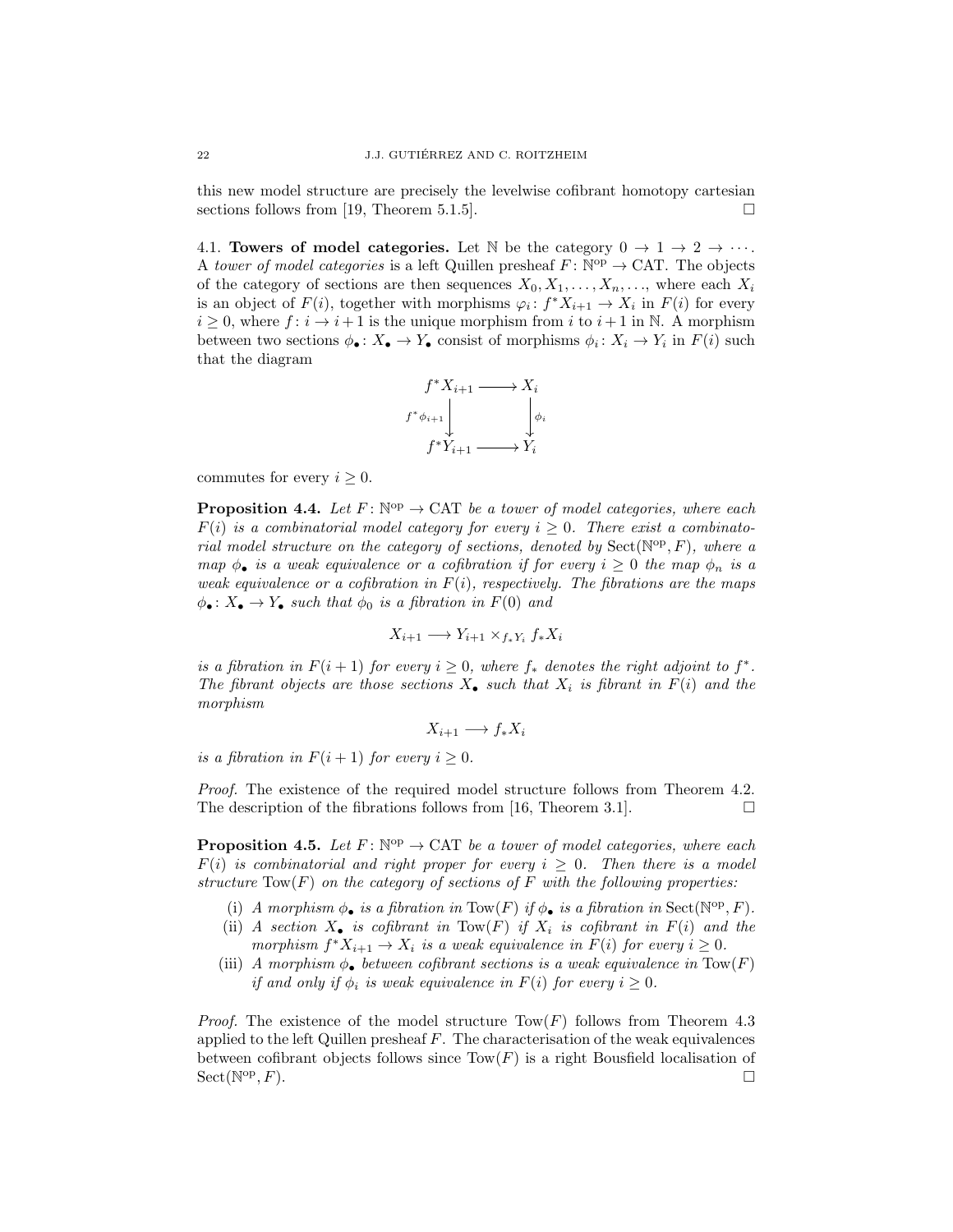4.2. Postnikov towers. Let C be a left proper combinatorial model category and, for every  $n \geq 0$ , consider the model structure  $P_n \mathcal{C}$  of *n*-types in  $\mathcal{C}$  as described in Section 3.2. For every  $n < m$  the identity is a left Quillen functor  $P_m \mathcal{C} \to P_n \mathcal{C}$ . Thus we have a tower of model categories  $P_{\bullet} \mathcal{C} \colon \mathbb{N}^{\text{op}} \to \text{CAT}$ . The objects  $X_{\bullet}$  of the category of sections are sequences

$$
\cdots \longrightarrow X_n \longrightarrow \cdots \longrightarrow X_2 \longrightarrow X_1 \longrightarrow X_0
$$

of morphisms in C, and its morphisms  $f_{\bullet}: X_{\bullet} \to Y_{\bullet}$  are given by commutative ladders

$$
\cdots \longrightarrow X_n \longrightarrow \cdots \longrightarrow X_2 \longrightarrow X_1 \longrightarrow X_0
$$
  
\n
$$
\downarrow f_n \qquad \qquad \downarrow f_2 \qquad \qquad f_1 \qquad \qquad f_0
$$
  
\n
$$
\cdots \longrightarrow Y_n \longrightarrow \cdots \longrightarrow Y_2 \longrightarrow Y_1 \longrightarrow Y_0.
$$

By Proposition 4.4, if C is a left proper combinatorial model category, then there exist a left proper combinatorial model structure on the category of sections Sect( $\mathbb{N}^{\text{op}}, P_{\bullet} \mathbb{C}$ ), where a map  $f_{\bullet}$  is a weak equivalence or a cofibration if for every  $n \geq 0$  the map  $f_n$  is a weak equivalence or a cofibration in  $P_n \mathcal{C}$ , respectively. The fibrations are the maps  $f_{\bullet}: X_{\bullet} \to Y_{\bullet}$  such that  $f_0$  is a fibration in  $P_0 \mathcal{C}$  and

$$
X_n \longrightarrow Y_n \times_{Y_{n-1}} X_{n-1}
$$

is a fibration in  $P_nC$  for every  $n \geq 1$ . The fibrant objects can be characterised as follows:

**Lemma 4.6.** Let  $X_{\bullet}$  be a section of  $P_{\bullet}$ C. The following are equivalent:

- (i)  $X_{\bullet}$  *is fibrant in* Sect( $\mathbb{N}^{\text{op}}, P_{\bullet} \mathbb{C}$ ).
- (ii)  $X_0$  *is fibrant in*  $P_0 \mathcal{C}$  *and*  $X_{n+1} \to X_n$  *is a fibration in*  $P_{n+1} \mathcal{C}$  *for all*  $n \geq 0$ *.*
- (iii)  $X_n$  *is fibrant in*  $P_n \mathcal{C}$  *and*  $X_{n+1} \to X_n$  *is a fibration in*  $\mathcal{C}$  *for all*  $n \geq 0$ *.*

*Proof.* This follows because a fibration in  $P_n \mathcal{C}$  is also a fibration in  $P_{n+1} \mathcal{C}$  as well as a fibration in C.

If the model structures for *n*-types  $P_n$ C are right proper for every  $n \geq 0$ , then by Proposition 4.5, the model structure  $Tow(P_eC)$  exists and will be denoted by Post $(\mathcal{C})$ . It has the following properties:

- (i) A morphism  $f_{\bullet}$  is a fibration in Post(C) if  $f_{\bullet}$  is a fibration in Sect( $\mathbb{N}^{\text{op}}, P_{\bullet} \mathbb{C}$ ).
- (ii) A section  $X_{\bullet}$  is cofibrant if  $X_n$  is cofibrant in C and  $X_{n+1} \to X_n$  is a weak equivalence in  $P_nC$  for every  $n \geq 0$ .
- (iii) A morphism  $f_{\bullet}$  between cofibrant sections is a weak equivalence if and only if  $f_n$  is a weak equivalence in  $P_nC$  for every  $n \geq 0$ .

For every  $n \geq 0$  the identity functors give a Quillen pair id:  $\mathcal{C} \rightleftarrows P_n\mathcal{C}$ : id, since  $P_n$ C is a left Bousfield localisation of C. This extends to a Quillen pair

$$
\mathrm{id}\colon \mathcal{C}_{\mathrm{inj}}^{\mathbb{N}^{\mathrm{op}}}\Longleftrightarrow \mathrm{Sect}(\mathbb{N}^{\mathrm{op}},P_{\bullet}\mathcal{C})\colon \mathrm{id},
$$

where  $\mathcal{C}^{\mathbb{N}^{\mathrm{op}}}_{\mathrm{inj}}$  denotes the category of  $\mathbb{N}^{\mathrm{op}}$ -indexed diagrams with the injective model structure. Indeed weak equivalences and cofibrations in  $\mathcal{C}_{\text{inj}}^{\mathbb{N}^{\text{op}}}$  are defined levelwise and every weak equivalence in C is a weak equivalence in  $P_n\mathcal{C}$  for all  $n \geq 0$ . Hence, there is a Quillen pair

$$
\mathcal{C} \xleftarrow[\text{lim}]{\text{const}} \mathcal{C}^{\mathbb{N}^\text{op}}_{\text{inj}} \xleftarrow[\text{id}]{\text{id}} \text{Sect}(\mathbb{N}^\text{op}, P_\bullet \mathcal{C}),
$$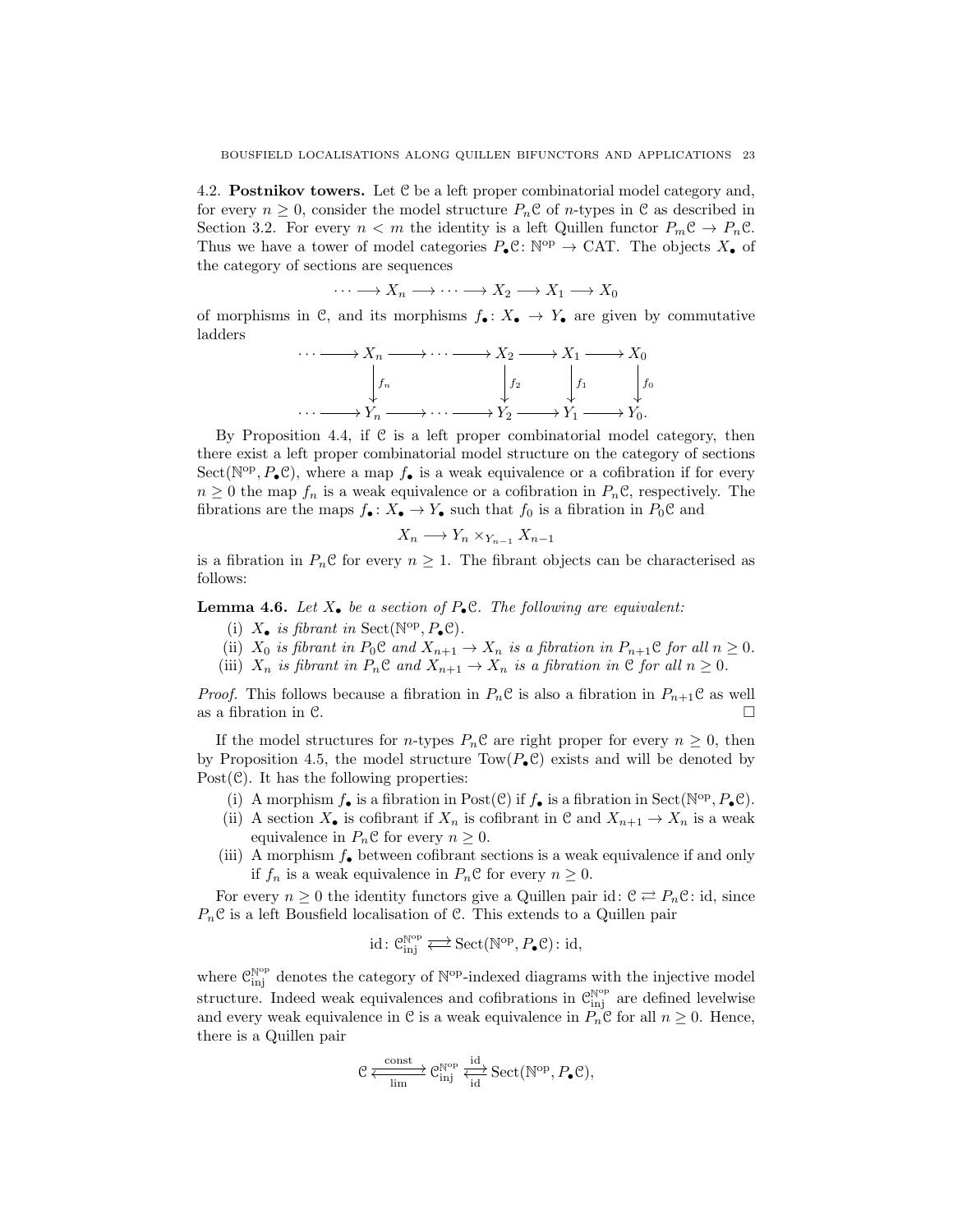where const denotes the constant diagram functor.

#### **Lemma 4.7.** *The adjunction* const:  $C \rightleftarrows Post(C)$ : lim *is a Quillen pair.*

*Proof.* It is enough to check that the left adjoint preserves trivial cofibrations and cofibrations between cofibrant objects. If f is a trivial cofibration in C then const $(f)$ is a trivial cofibration in Sect( $\mathbb{N}^{\text{op}}, P_{\bullet} \mathbb{C}$ ). But since  $\text{Post}(\mathbb{C})$  is a right Bousfield localisation of  $Sect(N^{\text{op}}, P_{\bullet} \mathcal{C})$  it has the same trivial cofibrations. Hence  $const(f)$ is a trivial cofibration in  $Post(\mathcal{C})$ .

Let  $f: X \to Y$  be a cofibration between cofibrant objets in C. Then const $(f)$ is a cofibration between cofibrant objects in Sect( $\mathbb{N}^{\text{op}}, P_{\bullet} \mathcal{C}$ ). But const(X) and const(Y) are both cofibrant in Post(C) by Proposition 4.5. Hence const $(f)$  is a cofibration in Post(C) if and only if it is a cofibration in Sect( $\mathbb{N}^{\text{op}}, P_{\bullet} \mathbb{C}$ ) (see [19, Proposition 3.3.16(ii)]).

If  $\mathcal{C} = sSet$ , then the model structure Post(sSet) exists, since  $P_n(sSet)$  is right proper for every  $n \geq 0$ ; see [10, Theorem 9.9].

**Theorem 4.8.** Let  $C = \text{SSet}$  be the category of simplicial sets. Then, the Quillen *pair* const:  $sSet \rightleftarrows Post(sSet)$ : lim *is a Quillen equivalence.* 

*Proof.* By [20, Proposition 1.3.13] it suffices to check that the derived unit and counit are weak equivalences. Let X be a fibrant simplicial set. Then  $\text{const}(X)$  is cofibrant in Post(sSet), since const is a left Quillen functor. Let

$$
\cdots \longrightarrow X_n \longrightarrow \cdots \longrightarrow X_2 \longrightarrow X_1 \longrightarrow X_0
$$

be a fibrant replacement of const(X) in Post(sSet). Hence we have that  $X_n$  is fibrant in  $P_n$  sSet and  $X_{n+1} \to X_n$  is a fibration in sSet and a weak equivalence in  $P_n$  sSet for all  $n \geq 0$ . Now, by [15, Ch.VI, Theorem 3.5], the map  $X \to \lim X_{\bullet}$  is a weak equivalence.

Now, let  $X_{\bullet}$  be any fibrant and cofibrant object in Post(sSet). We have to see that the map const(lim  $X_{\bullet}$ )  $\rightarrow X_{\bullet}$  is a weak equivalence in Post(sSet). This is equivalent to seeing that the map  $\lim X_{\bullet} \to X_n$  is a weak equivalence in  $P_n$  sSet for every  $n \geq 0$ . First note that since the category  $\mathbb{N}_{>n}^{\text{op}} = \cdots \to n+3 \to n+2 \to n+1$  is homotopy left cofinal in  $\mathbb{N}^{op}$  we have that  $\lim X_{\bullet}$  is weakly equivalent to  $\lim_{\mathbb{N}^{op}_{>n}} X_{\bullet}$ for every n (see [19, Theorem 19.6.13]). Hence it is enough to check that the map  $\lim_{N\geq n} X_{\bullet} \to X_n$  is a weak equivalence in  $P_n$  sSet for all  $n \geq 0$ . For every  $n \geq 0$  we have a map of towers



where each vertical map is a weak equivalence in  $P_{n+1}$  sSet. Applying Milnor exact sequence (see [15, Ch.VI, Proposition 2.15]) we get a morphism of short exact sequences

$$
\begin{array}{ccc}\n0 & \longrightarrow \lim_{\mathbb{N} \to \mathbb{N}} \pi_{i+1} X_{\bullet} \longrightarrow \pi_{i}(\lim_{\mathbb{N} \to \mathbb{N}} X_{\bullet}) \longrightarrow \lim_{\mathbb{N} \to \mathbb{N}} \pi_{i} X_{\bullet} \longrightarrow 0 \\
 & \downarrow & \downarrow & \downarrow & \downarrow & \downarrow & \downarrow & \\
0 & \longrightarrow \lim_{\mathbb{N} \to \mathbb{N}} \pi_{i+1} X_{n+1} \longrightarrow \pi_{i}(\lim_{\mathbb{N} \to \mathbb{N}} X_{n+1}) \longrightarrow \lim_{\mathbb{N} \to \mathbb{N}} \pi_{i} X_{n+1} \longrightarrow 0.\n\end{array}
$$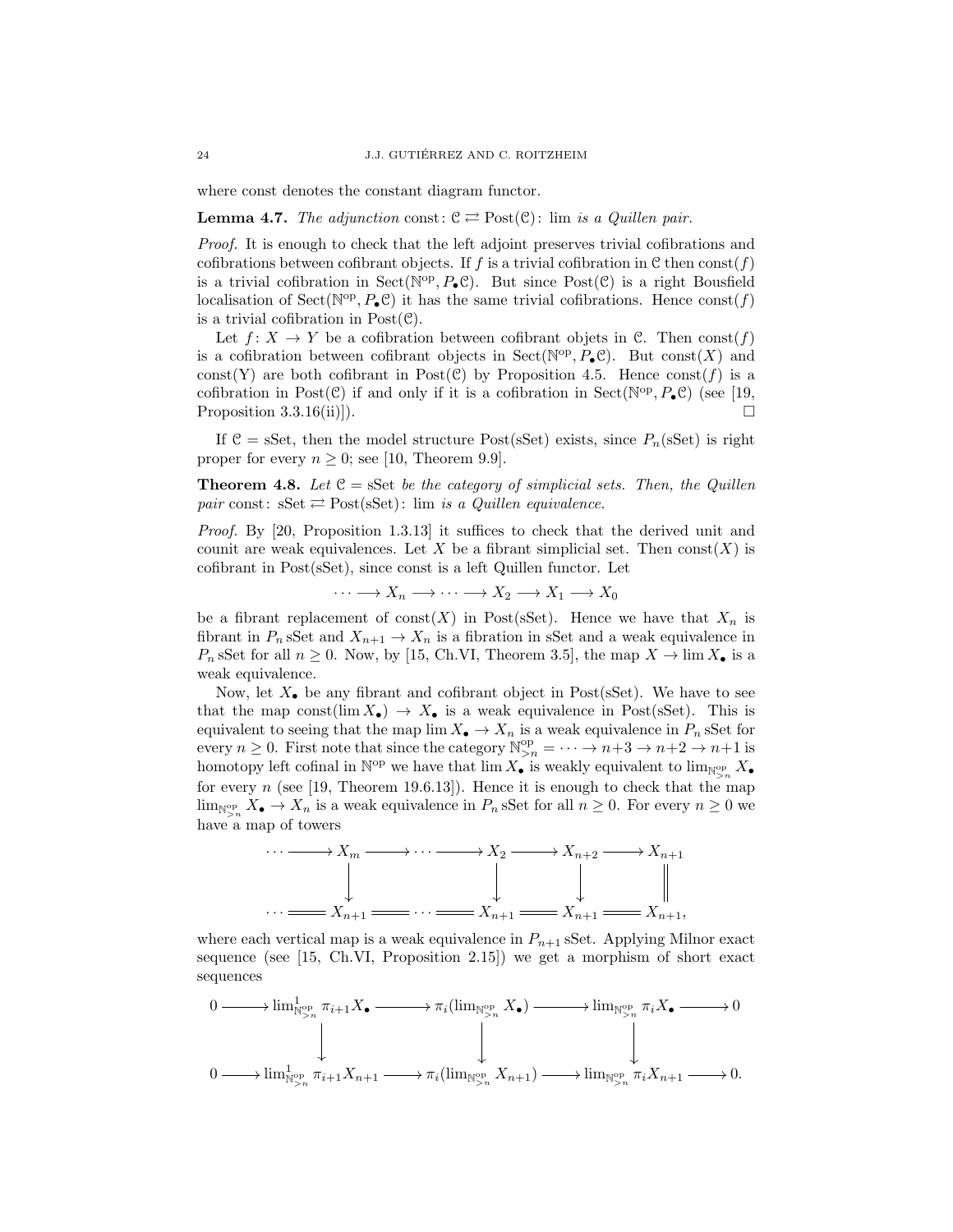For  $0 \leq i \leq n$  the left and right morphisms are isomorphisms, hence the map  $\lim_{N\geq n} X_{\bullet} \to X_{n+1}$  is a weak equivalence in  $P_n$  sSet. Therefore the map

$$
\lim_{\mathbb{N}_{>n}^{\text{op}}} X_{\bullet} \longrightarrow X_{n+1} \longrightarrow X_{n}
$$

is a weak equivalence in  $P_n$  sSet for  $n \geq 0$ .

4.3. Chromatic towers of localisations. We can also use the homotopy limit model structure on towers of categories to obtain a categorified version of yet another classical result. The chromatic convergence theorem states that for a finite  $p$ -local spectrum  $X$ ,

$$
X \simeq \text{holim}_n L_n X
$$

where  $L_n$  denotes left localisation at the chromatic homology theory  $E(n)$ , see [26, Theorem 7.5.7]. We will see that the Quillen adjunction between spectra and the left Quillen presheaf of chromatic localisations of spectra induces an adjunction between the homotopy category of finite spectra and the homotopy category of chromatic towers subject to a suitable finiteness condition. The chromatic convergence theorem then shows that the derived unit of this adjunction is a weak equivalence. (Note that by spectra in this section we always mean p*-local spectra*.)

Let  $\mathcal C$  be a proper and combinatorial stable model category. Define  $L_n\mathcal C$  to be the localisation of  $C$  with respect to  $E(n)$ -equivalences. This defines a left Quillen presheaf

$$
L_\bullet \mathcal{C}\colon \mathbb{N}^{op}\longrightarrow \mathsf{CAT}\,.
$$

By Proposition 4.4 we get the following.

Proposition 4.9. *There is a left proper, combinatorial and stable model structure on the category of sections*  $Sect(N^{op}, L_{\bullet} \mathcal{C}),$  *such that a map is a weak equivalence (respectively, a cofibration) if and only if each*

$$
f_n\colon X_n\longrightarrow Y_n
$$

*is a weak equivalence (respectively, a cofibration) in*  $L_n \mathcal{C}$ . A map  $f_n : X_n \to Y_n$  *is a fibration if and only if*  $f_0$  *is a fibration in*  $L_0C$  *and* 

$$
X_{n+1} \longrightarrow Y_{n+1} \times_{Y_n} X_n
$$

*is a fibration in*  $L_{n+1}$ **C** *for all*  $n \geq 1$ *.* 

Note that the resulting model structure is stable as each  $L_n\mathcal{C}$  is stable. We then perform a right Bousfield localisation to obtain the homotopy limit model structure. Note that this again results in a stable model category as this right localisation is stable in the sense of [4, Definition 5.3]. As left localisation with respect to  $E(n)$  is also stable in the sense of [4, Definition 4.2],  $L_n \mathcal{C}$  is both left and right proper if  $\mathcal{C}$ is; see [3, Proposition 4.7]. Hence, Proposition 4.5 implies

Proposition 4.10. *Let* C *be a proper, combinatorial and stable model category. There is a model structure*  $Chrom(C)$  *in*  $Sect(N^{op}, L_{\bullet}C)$  *with the following properties.*

- (i) *A morphism is a fibration in* Chrom(C) *if and only if it is a fibration in*  $Sect(\mathbb{N}^{op}, L_{\bullet}\mathbb{C}).$
- (ii) *An object*  $X_{\bullet}$  *is cofibrant in* Chrom(C) *if all the*  $X_n$  *are cofibrant in* C *and*  $X_{n+1} \to X_n$  *is an*  $E(n)$ -equivalence for each n.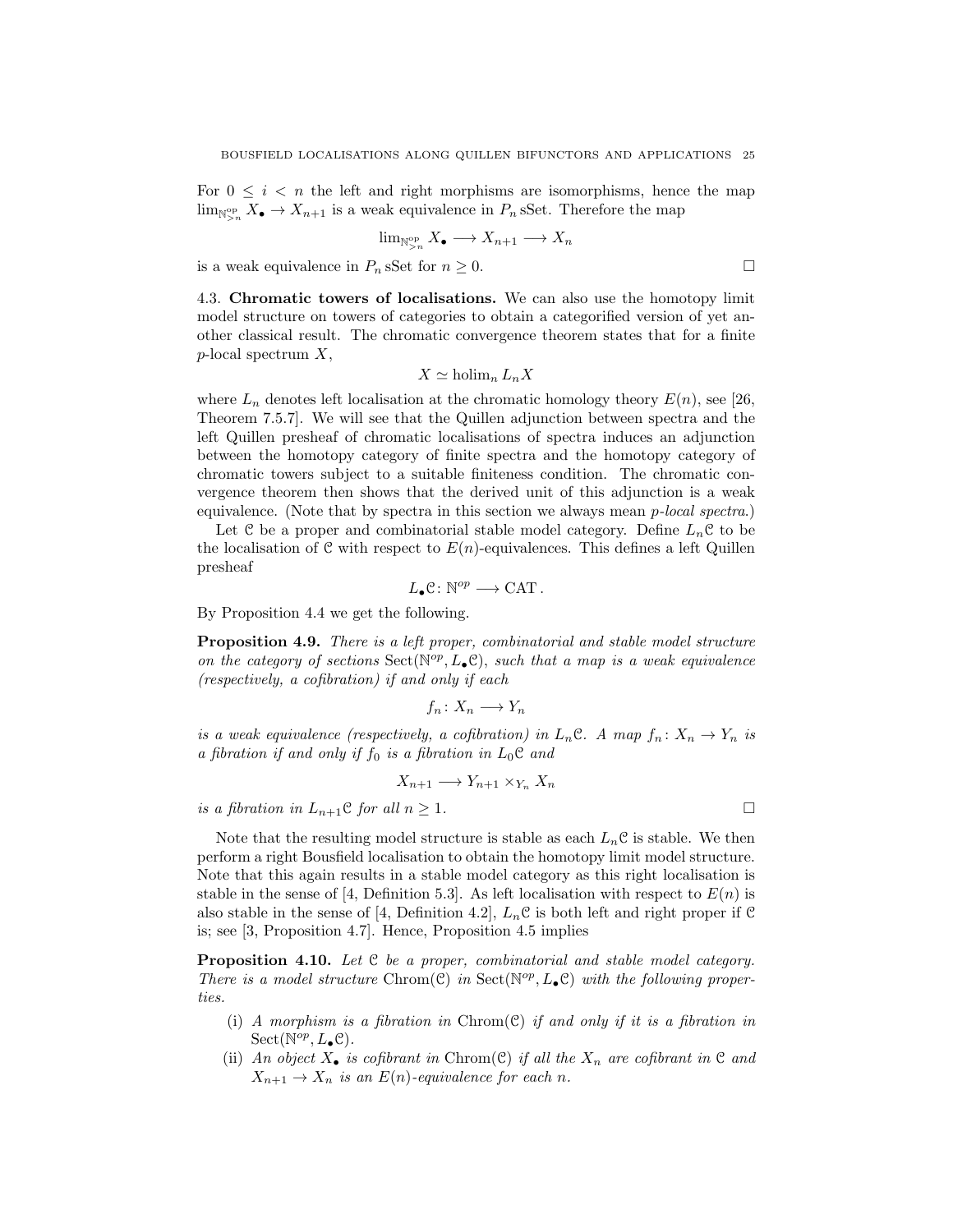The following is useful to justify the name "homotopy limit model structure".

**Lemma 4.11.** *Let*  $f: X_{\bullet} \to Y_{\bullet}$  *be a weak equivalence in* Chrom(Sp). *Then* 

holim  $X_{\bullet} \longrightarrow \text{holim } Y_{\bullet}$ 

*is a weak equivalence of spectra.*

*Proof.* Let 
$$
f: X_{\bullet} \to Y_{\bullet}
$$
 be a weak equivalence in  $Chrom(\mathcal{C})$ . This implies that

$$
\text{Ho}(\text{Chrom}(\mathcal{C}))(\text{const}(A), X_{\bullet}) \longrightarrow \text{Ho}(\text{Chrom}(\mathcal{C}))(\text{const}(A), Y_{\bullet})
$$

is an isomorphism for all cofibrant  $A \in \mathcal{C}$ . By Lemma 4.7, (const, lim) is a Quillen pair, so the above is equivalent to

$$
[A, \text{holim}\, X_{\bullet}] \longrightarrow [A, \text{holim}\, Y_{\bullet}]
$$

is an isomorphism for all cofibrant  $A \in \mathcal{C}$ , where the square brackets denote morphisms in the stable homotopy category. But as the class of all cofibrant spectra detects isomorphisms in the stable homotopy category, this is equivalent to

$$
\text{holim}\,X_{\bullet}\longrightarrow\text{holim}\,Y_{\bullet}
$$

being a weak equivalence of spectra as desired.

It is important to note that we do not know if the converse is true. Looking at the proof of this lemma, we see that the following are equivalent:

(i) There is a set of constant generators  $\text{const}(G)$  for  $\text{Chrom}(\mathcal{C})$ .

(ii) The weak equivalences in  $Chrom(\mathcal{C})$  are precisely the holim-isomorphisms. Unfortunately, it is not known from the definition of the homotopy limit model structure whether any of those equivalent conditions hold.

We can now turn to the main result of this subsection. For this, we need to specify our finiteness conditions. Recall that a  $(p\text{-local})$  spectrum is called finite if it is in the full subcategory of the stable homotopy category Ho(Sp) which contains the sphere spectrum and is closed under exact triangles and retracts. We denote this full subcategory by  $Ho(\text{Sp})^{\text{fin}}$ .

**Definition 4.12.** We call a diagram  $X_{\bullet}$  in Chrom(Sp) *finitary* if holim  $X_{\bullet}$  is a finite spectrum. By  $Ho(Chrom(Sp))^F$  we denote the full subcategory of the finitary diagrams in the homotopy category of Chrom(Sp).

**Theorem 4.13.** The Quillen adjunction const:  $Sp \rightleftarrows Chrom(Sp)$ : lim *induces an adjunction*

$$
\mathrm{Ho}(\mathrm{Sp})^\mathrm{fin} \rightleftarrows \mathrm{Ho}(\mathrm{Chrom}(\mathrm{Sp}))^F.
$$

*The composite*

 $\text{Ho}(\text{Sp})^{fin} \xrightarrow{\text{Lconst}} \text{Ho}(\text{Chrom}(\text{Sp}))^F \xrightarrow{\text{holim}} \text{Ho}(\text{Sp})^{fin}$ 

*is isomorphic to the identity.*

*Proof.* Firstly, we notice that the derived adjunction

$$
\mathbb{L} \text{const} \colon \operatorname{Ho}(\operatorname{Sp}) \rightleftarrows \operatorname{Ho}(\operatorname{Chrom}(\operatorname{Sp})) \colon \mathbb{R} \lim = \operatorname{holim}
$$

restricts to an adjunction

Lconst:  $\text{Ho}(\text{Sp})^{fin} \rightleftarrows \text{Ho}(\text{Chrom}(\text{Sp}))^F : \mathbb{R} \lim = \text{holim}$ .

 $\Box$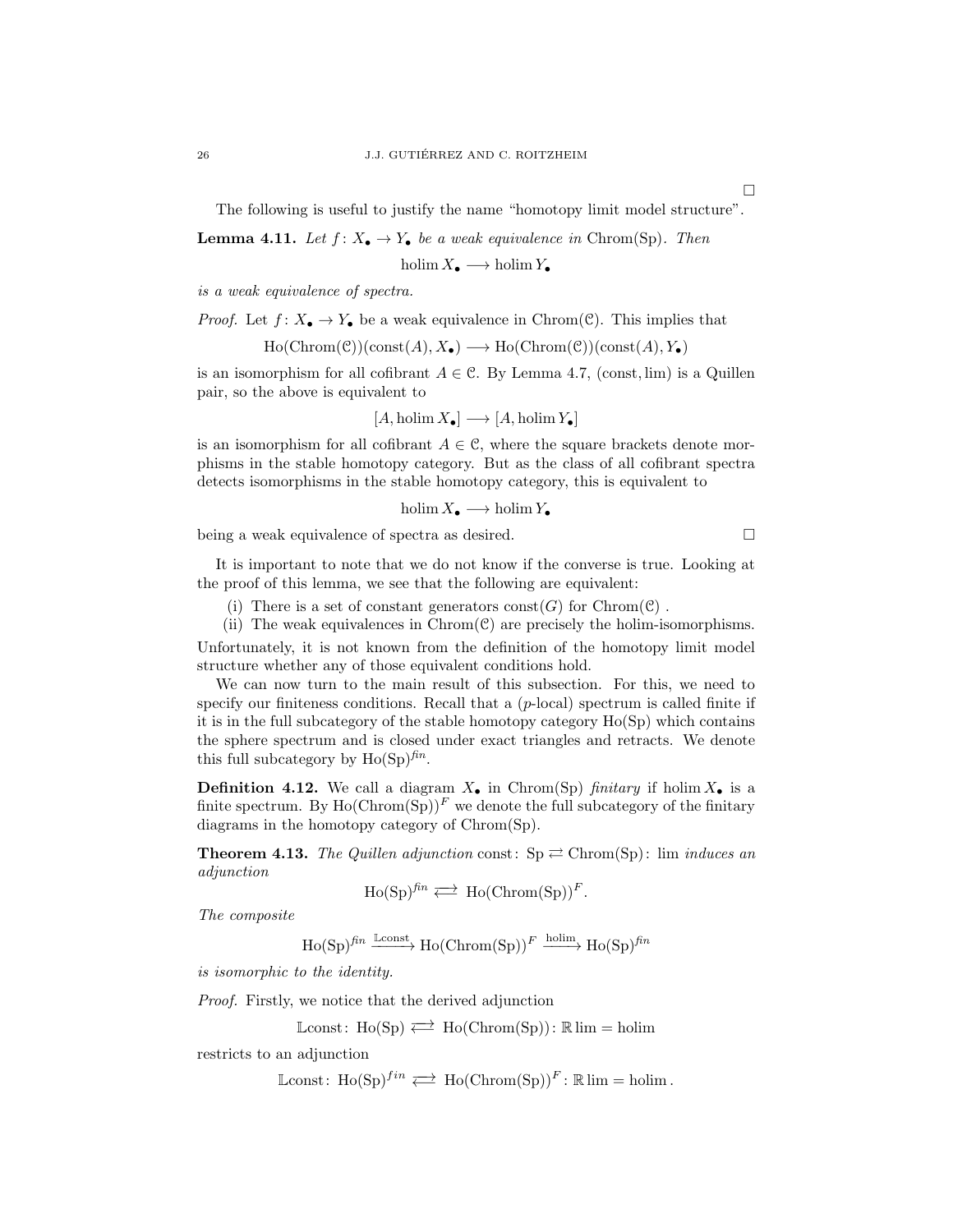By definition, the homotopy limit of each finitary diagram is assumed to be a finite spectrum. On the other side,

$$
\text{holim}(\mathbb{L}\text{const}(X)) \simeq X
$$

is exactly the chromatic convergence theorem for finite spectra.The derived unit of the above adjunction is a weak equivalence. For a cofibrant spectrum

$$
X \longrightarrow (\text{holim}(\text{const}(X)) = \text{holim}_{n} L_{n} X)
$$

is again the chromatic convergence theorem.

We would really like to show that the above adjunction is an equivalence of categories, that is, that the counit is a weak equivalence, meaning that

 $\text{const}(\text{holim } Y_{\bullet}) \longrightarrow Y_{\bullet}$ 

is a weak equivalence for  $Y_{\bullet}$  a fibrant and cofibrant finitary diagram in Chrom(Sp)). However, to show this we would need to know that the weak equivalences in Chrom(Sp) are exactly the holim-isomorphisms; see earlier remark. Furthermore, we would not just have to know that Chrom(Sp) has a constant set of generators but also that those generators are finitary, that is, have finite homotopy limit.

#### 4.4. Homotopy pullbacks of model categories. Let I be the small category

$$
1 \xleftarrow{\alpha} 0 \xrightarrow{\beta} 2.
$$

A *pullback diagram of model categories* is a left Quillen presheaf  $F: \mathcal{I}^{\text{op}} \to \text{CAT}$ . The objects  $X_{\bullet}$  of the category of sections are given by three objects  $X_0, X_1$  and  $X_2$  in  $F(0), F(1)$  and  $F(2)$ , respectively, together with morphisms

$$
\alpha^* X_1 \longrightarrow X_0 \longleftarrow \beta^* X_2
$$

in  $F(0)$ . A morphism  $\phi_{\bullet}: X_{\bullet} \to Y_{\bullet}$  consists of morphisms  $\phi_i: X_i \to Y_i$  in  $F(i)$  for  $i = 0, 1, 2$ , such that the diagram

$$
\alpha^* X_1 \longrightarrow X_0 \longleftarrow \beta^* X_2
$$
  
\n
$$
\alpha^* \phi_1 \qquad \phi_0 \qquad \beta^* \phi_2
$$
  
\n
$$
\alpha^* Y_1 \longrightarrow Y_0 \longleftarrow \beta^* Y_2
$$

commutes.

**Proposition 4.14.** Let  $F: \mathbb{S}^{\text{op}} \to \text{CAT}$  be a pullback diagram of model categories *such that each* F(i) *combinatorial model category for every* i *in* I*. Then there exist a combinatorial model structure on the category of sections*  $Sect(\mathcal{I}^{op}, F)$ *, where a map*  $\phi_{\bullet}$  *is a weak equivalence or a cofibration if*  $\phi_i$  *is a weak equivalence or cofibration in*  $F(i)$  *for every i in* 3. The *fibrations* are the maps  $\phi_{\bullet} : X_{\bullet} \to Y_{\bullet}$  *such that*  $f_0$  *is a fibration in* F(0) *and*

$$
X_1 \longrightarrow Y_1 \times_{\alpha_* Y_0} \alpha_* X_0 \quad and \quad X_2 \longrightarrow Y_2 \times_{\beta_* Y_0} \beta_* X_0
$$

*are fibrations in*  $F(1)$  *and*  $F(2)$ *, respectively. In particular,*  $X_{\bullet}$  *is fibrant if*  $X_i$  *is fibrant in* F(i) *and*

 $X_1 \longrightarrow \alpha_* X_0$  *and*  $X_2 \longrightarrow \beta_* X_0$ 

*are fibrations in* F(1) *and* F(2)*, respectively*

*Proof.* The existence of the required model structure follows from Theorem 4.2. The description of the fibrations follows from [16, Theorem 3.1].  $\Box$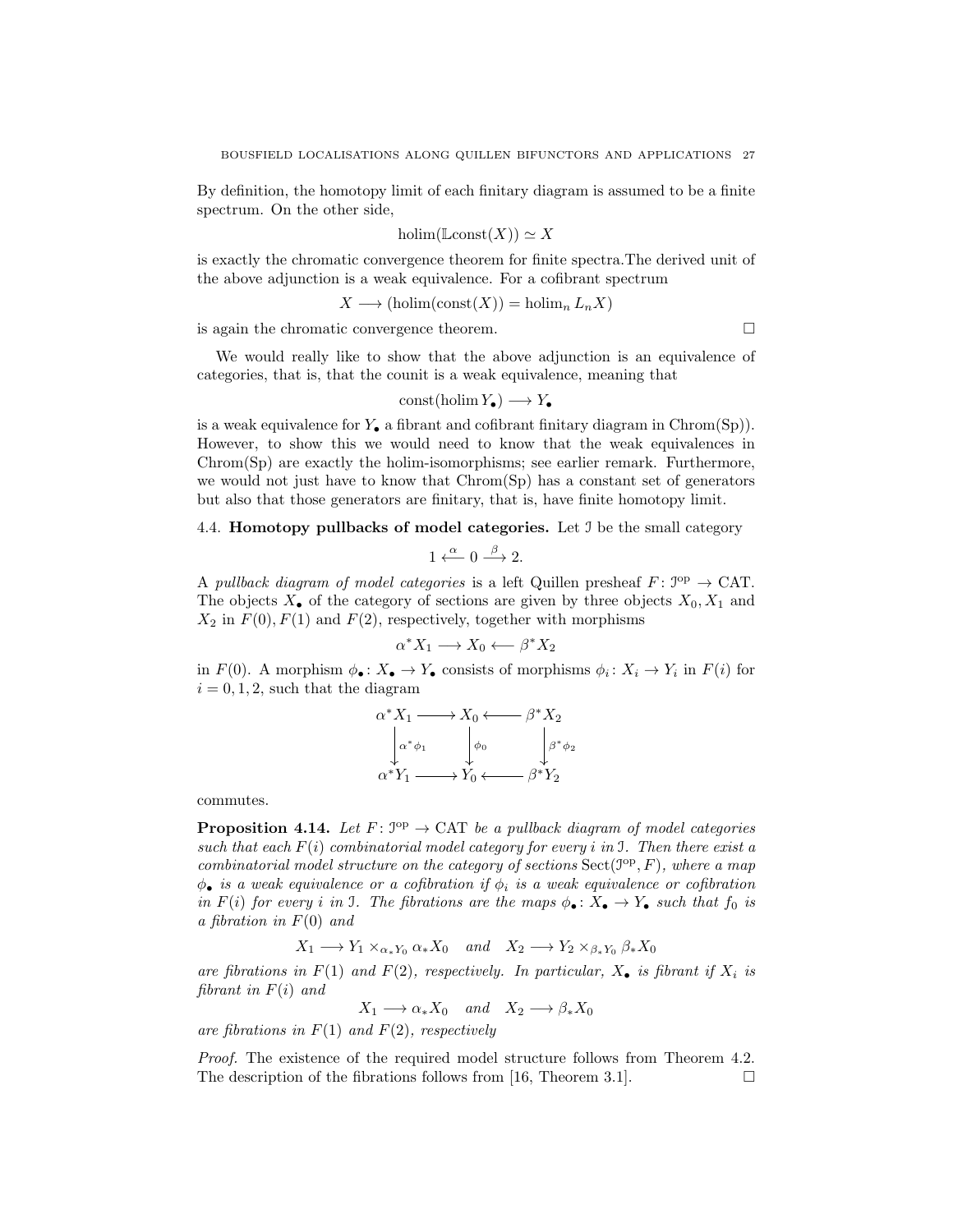**Proposition 4.15.** Let  $F: \mathbb{S}^{\text{op}} \to \text{CAT}$  be a pullback diagram of model categories *such that each* F(i) *is combinatorial and right proper for every* i *in* I*. Then there is a model structure* Pull(C) *on the category of sections of* F*, called the homotopy pullback model structure, with the following properties:*

- (i) *A morphism*  $\phi_{\bullet}$  *is a fibration in* Pull(*F*) *if*  $\phi_{\bullet}$  *is a fibration in* Sect( $\mathcal{I}^{\text{op}}, F$ ).
- (ii) *A section*  $X_{\bullet}$  *is cofibrant in*  $Pull(F)$  *if*  $X_i$  *is cofibrant in*  $F(i)$  *for every i in* I and the morphisms  $\alpha^* X_1 \to X_0$  and  $\beta^* X_2 \to X_0$  are weak equivalences  $in F(0)$ .
- (iii) *A morphism*  $\phi_{\bullet}$  *between cofibrant sections is a weak equivalence if and only if*  $\phi_i$  *is a weak equivalence in*  $F(i)$  *for every i in* J.

*Proof.* The existence of the model structure  $Pull(F)$  follows from Theorem 4.3 applied to the left Quillen presheaf  $F$ . The characterisation of the weak equivalences between cofibrant objects follows since  $Pull(F)$  is a right Bousfield localisation of  $Sect(\mathcal{I}^{op},F).$  $\mathcal{O}(P,F)$ .

4.5. Bousfield arithmetic squares of homological localisations. Let  $C$  be a left proper spectral combinatorial model category and, let J and K be a partition of the set of primes numbers. By  $\mathbb{Z}_J$  we denote the J-local integers, and by MG the Moore spectrum of the group G. Consider the model structures  $L_{M\mathbb{Z}_I}$ .  $L_{M\mathbb{Z}_{K}}\mathcal{C}$  and  $L_{M\mathbb{Q}}\mathcal{C}$ , as described in Section 2.3.2. Since for every set of primes P, every  $M\mathbb{Z}_P$ -equivalence is an  $M\mathbb{Q}$ -equivalence, the identities  $L_{M\mathbb{Z}_I} \mathcal{C} \to L_{M\mathbb{Q}} \mathcal{C}$  and  $L_{M\mathbb{Z}_K}$   $\mathcal{C} \to L_{M\mathbb{Q}}$  are left Quillen functors.

Thus we have a pullback diagram of model categories  $L_{\bullet} \mathcal{C} : \mathcal{I}^{\mathrm{op}} \to \mathrm{CAT}$ , where  $\mathcal{I} = 1 \leftarrow 0 \rightarrow 2$  and  $L_0 \mathcal{C} = L_{M \mathbb{Q}} \mathcal{C}, L_1 \mathcal{C} = L_{M \mathbb{Z}_J} \mathcal{C}$  and  $L_2 \mathcal{C} = L_{M \mathbb{Z}_K} \mathcal{C}$ .

If C is a left proper stable combinatorial model category, then by Proposition 4.14, the model structure  $Sect(\mathcal{I}^{op}, L_{\bullet} \mathcal{C})$  exists, and it is also a stable model structure because each of the involved model categories is stable.

Moreover, if in addition the model structures  $L_{M\mathbb{Z}_I}$ C,  $L_{M\mathbb{Z}_K}$ C and  $L_{M\mathbb{Q}}$ C are right proper, then by Proposition 4.15 the model structure  $Pull(L_{\bullet} \mathcal{C})$ , which we denote by  $Bou(\mathcal{C})$  also exists. The model structure  $Bou(\mathcal{C})$  is also stable, since it is a right Bousfield localisation with respect to a set of stable objects; see [3, Proposition 5.6].

**Lemma 4.16.** *The adjunction* const:  $C \rightleftarrows Bou(C)$ : lim *is a Quillen pair.* 

*Proof.* The proof is the same as the one for Lemma 4.7.  $\Box$ 

Now let Sp be a suitable model structure for the category of spectra, e.g., symmetric spectra. Note that for any spectrum E, the model structure  $L_E$  Sp is right proper [3, Proposition 4.7], hence the model structure Bou(Sp) exists.

**Theorem 4.17.** The Quillen pair const:  $Sp \rightleftharpoons Bou(Sp)$ : lim *is a Quillen equivalence.*

*Proof.* By [20, Proposition 1.3.13] it suffices to check that the derived unit and counit are weak equivalences.

Let  $X$  be a fibrant and cofibrant spectrum. We need to show that

$$
X \longrightarrow \lim(\text{const}(X)^{fib})
$$

is a weak equivalence in Sp, where  $(-)$ <sup>fib</sup> denotes the fibrant replacement in Bou(Sp). The constant diagram const(X) is cofibrant in Bou(Sp) since const is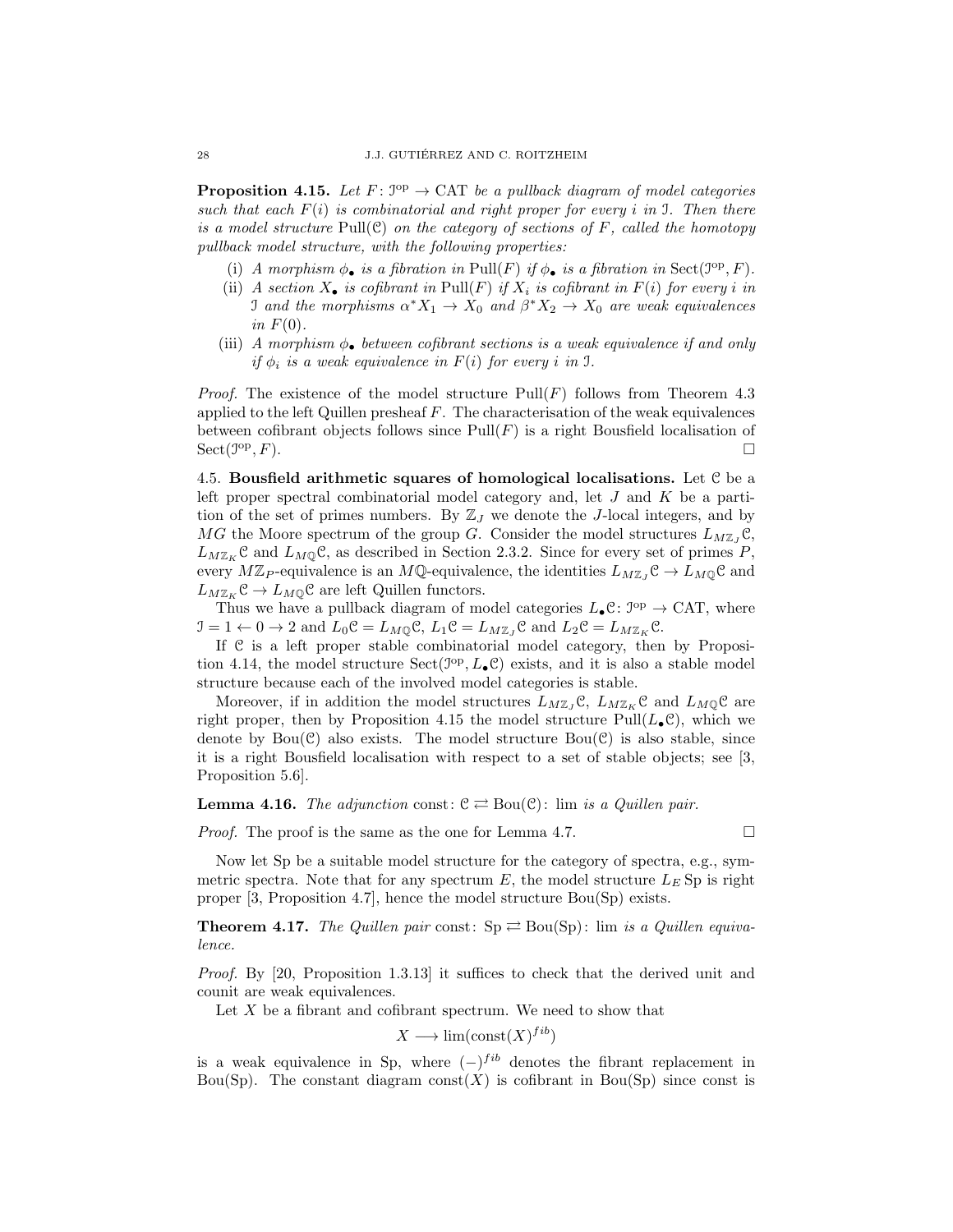a left Quillen functor. Let

$$
L_{M\mathbb{Z}_J}X\longrightarrow L_{M\mathbb{Q}}X\longleftarrow L_{M\mathbb{Z}_K}X
$$

be a fibrant replacement of const(X) in Bou(Sp). We have that  $L_{MZ_K}X$ ,  $L_{MZ_J}X$ and  $L_{M\mathbb{Q}}X$  are fibrant in  $L_{M\mathbb{Z}_K}$  Sp,  $L_{M\mathbb{Z}_J}$  Sp and  $L_{M\mathbb{Q}}$  Sp, respectively, and the two maps are fibrations in Sp and weak equivalences in  $L_{M,Q}$  Sp. Now, by [9, Proposition 2.10], the map

$$
X \longrightarrow \lim(L_{M\mathbb{Z}_K} X \longrightarrow L_{M\mathbb{Q}} X \longleftarrow L_{M\mathbb{Z}_J} X)
$$

is a weak equivalence.

Now, let  $X_{\bullet}$  be any fibrant and cofibrant object in Bou(Sp). We have to see that the map

$$
const(\lim X_{\bullet}) \longrightarrow X_{\bullet}
$$

is a weak equivalence in Bou(Sp). This is equivalent to saying that the map  $\lim X_{\bullet} \to X_1$  is a weak equivalence in  $L_{M\mathbb{Z}_J}$  Sp,  $\lim X_{\bullet} \to X_2$  is a weak equivalence in  $L_{M\mathbb{Z}_K}$  Sp and  $\lim X_{\bullet} \to X_{12}$  is a weak equivalence in  $L_{M\mathbb{Q}}$  Sp.

Note that if  $A \to B$  is a map such that is a weak equivalence in  $L_{MQ}$  Sp, A is fibrant in  $L_{M\mathbb{Z}_K}$  Sp and B is fibrant in  $L_{M\mathbb{Q}}$  Sp, then  $A \to B$  is a weak equivalence in  $L_{M\mathbb{Z}_J}$  Sp. To see this, let  $A \to L_{M\mathbb{Z}_J}A$  be a fibrant replacement of A in  $L_{M\mathbb{Z}_J}$  Sp. Since B is fibrant  $L_{MQ}$  Sp, it is in  $L_{M\mathbb{Z}_J}$  Sp. Thus, there is a lifting



The left arrow is a weak equivalence in  $L_{M\mathbb{Z}_J}$  Sp and hence a weak equivalence in  $L_{MQ}$  Sp. Therefore the dotted arrow is a weak equivalence in  $L_{MQ}$  Sp between fibrant objects in  $L_{MQ}$  Sp. (Observe that  $L_{MZJ}$  A is fibrant in  $L_{MZJ}$  Sp and  $L_{MZK}$  Sp, and hence in  $L_{MQ}$  Sp). Thus, it is a weak equivalence in Sp. This completes the proof of the claim since weak equivalences in Sp are weak equivalences in  $L_{M\mathbb{Z}}$ , Sp.

Since  $X_{\bullet}$  is fibrant and cofibrant, we have that in the pullback diagram



 $X_1, X_2$  and  $X_{12}$  are fibrant in  $L_{M\mathbb{Z}_J}$  Sp,  $L_{M\mathbb{Z}_K}$  Sp and  $L_{M\mathbb{Q}}$  Sp, respectively, and the right and bottom arrows weak equivalences in  $L_{MQ}$  Sp and fibrations in  $L_{MZ_K}$  Sp and  $L_{M\mathbb{Z}_I}$  Sp, respectively. By the previous observation and right properness of the model structures involved, the map  $f_1 : \lim X_{\bullet} \to X_1$  is a weak equivalence in  $L_{M\mathbb{Z}_J}$ , and  $f_2: \lim X_{\bullet} \to X_2$  is a weak equivalence in  $L_{M\mathbb{Z}_K}$  Sp, respectively. Thus, the map  $\lim X_{\bullet} \to X_{12}$  is also a weak equivalence in  $M\mathbb{Q}$ , which means that const(lim  $X_{\bullet}$ )  $\longrightarrow X_{\bullet}$  is a vertexwise weak equivalence, and thus a weak equivalence in Bou(Sp) as claimed.  $\square$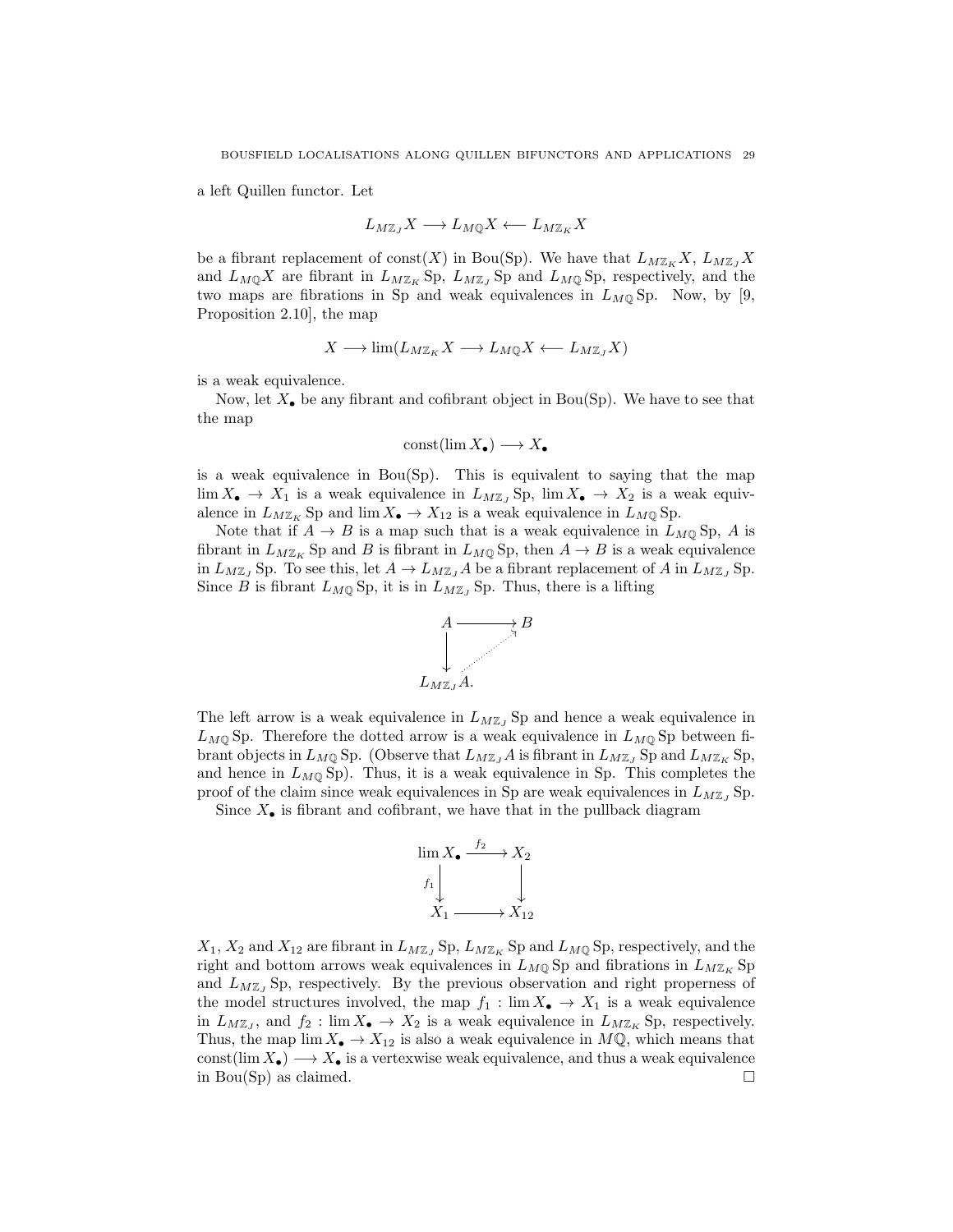*Remark* 4.18*.* There is a higher chromatic version of the objectwise statement. There is a homotopy fibre square



see [12, Section 3.9]. However, we cannot apply the methods of this section to get a result analogously to Theorem 4.17. This is due to the fact that  $L_{K(n)}L_{n-1}$  Sp is trivial as a model category. (By [25, Theorem 2.1], a spectrum is  $E(n-1)$ -local if and only if it is K(i)-local for  $1 \leq i \leq n-1$ . But the K(n)-localisation of a  $K(m)$ -local spectrum is trivial for  $n \neq m$ .) Consider the homotopy limit model structure on

$$
L_{n-1} \, \text{Sp} \longrightarrow L_{n-1} L_{K(n)} \, \text{Sp} \longleftarrow L_{K(n)} \, \text{Sp} \, .
$$

A fibrant and cofibrant diagram

$$
X_1 \xrightarrow{f_1} X_0 \xleftarrow{f_2} X_2
$$

would have to satisfy that  $X_1$  is  $E(n-1)$ -local and  $f_1$  is a  $L_{n-1}L_{K(n)}$  localisation. By the universal property of localisations, this means that  $f_1$  factors over  $L_{n-1}L_{K(n)}X_1 \longrightarrow X_0$ . However, as  $X_1$  is  $E(n-1)$ -local and thus  $K(n)$ -acyclic, this map (and thus  $f_1$ ) is trivial. Thus we cannot reconstruct a pullback square like the above from this model structure.

4.6. Homotopy fibers of localised model categories. We will use the homotopy pullback model structure to describe the homotopy fibre of Bousfield localisations. We can then use this to describe the layers of a Postnikov tower, among other examples.

Let C be a left proper pointed combinatorial model category and let S be a set of morphisms in C. The identity  $C \to L_S C$  is a left Quillen functor and thus we have a pullback diagram of model categories  $L^s_{\bullet} \mathbb{C} : \mathcal{I}^{\mathrm{op}} \to \mathrm{CAT}$ , where  $\mathcal{I} = 1 \leftarrow 0 \rightarrow 2$ , and  $L_0^{\mathcal{S}} \mathcal{C} = L_{\mathcal{S}} \mathcal{C}$ ,  $L_1^{\mathcal{S}} \mathcal{C} = *$  and  $L_2^{\mathcal{S}} \mathcal{C} = \mathcal{C}$ . (Here  $*$  denotes the category with one object and one identity morphism with the trivial model structure.)

A section of  $L^s_{\bullet} \mathcal{C}$  is a diagram  $* \to Y \leftarrow X$  in  $\mathcal{C}$  where  $*$  denotes the zero object. There is an adjunction

$$
\mathrm{const}\colon \mathcal{C}\mathop{\longrightarrow}\limits^{\longrightarrow}\mathrm{Sect}(\mathcal{I}^\mathrm{op},L_\bullet^\mathcal{S}\mathcal{C})\colon ev_2,
$$

where const $(X) = (* \rightarrow X \stackrel{1}{\leftarrow} X)$  and  $ev_2(* \rightarrow Y \leftarrow X) = X$ . We will denote Pull( $L^{\mathcal{S}}_{\bullet}$ ) by Fib( $L^{\mathcal{S}}_{\bullet}$ ) and we will call it the *homotopy fiber* of the Quillen pair  $\mathcal{C} \rightleftarrows L_{\mathcal{S}} \mathcal{C}.$ 

**Definition 4.19.** Let C be a proper pointed combinatorial model category and let K be a set of objects and S be a set of morphisms in C. We say that the colocalised model structure  $C_{\mathcal{K}}C$  and the localised model structure  $L_{\mathcal{S}}C$  are *compatible* when for every object X in C, X is  $\mathcal K$ -colocal if and only if X is cofibrant in C and the map  $* \to X$  is an S-local equivalence;

The stable case is discussed in detail in [4, Section 10] where such model structures are called "orthogonal", see also Section 4.6.3.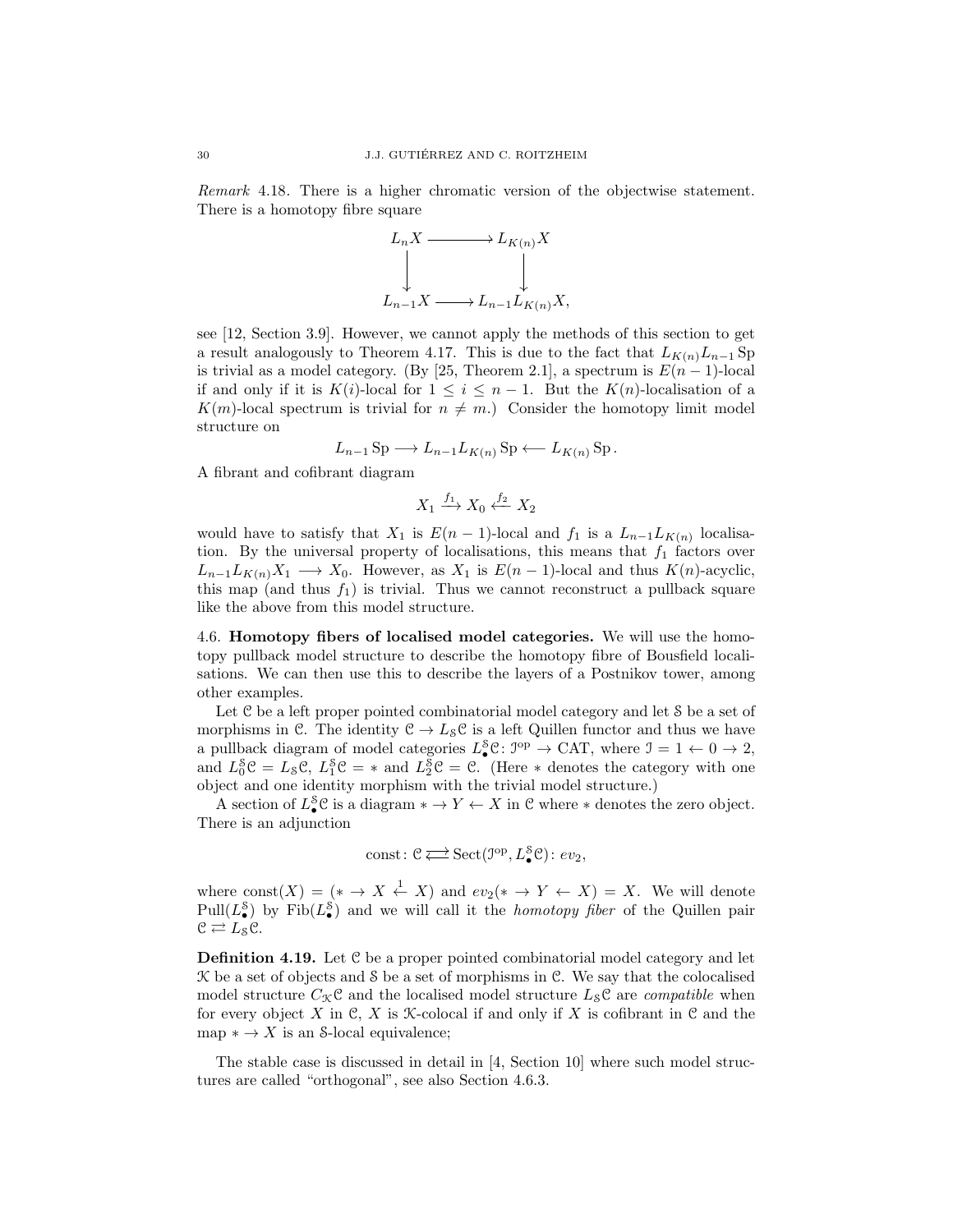*Remark* 4.20. Note that if  $C_{\mathcal{K}}\mathcal{C}$  and  $L_{\mathcal{S}}\mathcal{C}$  are compatible, then it follows from the definitions  $* \to Y \leftarrow X$  is cofibrant in Fib( $L^{\mathcal{S}}_{\bullet} \mathcal{C}$ ), if and only both X and Y are K-colocal and cofibrant in C. If  $* \to Y \leftarrow X$  is moreover fibrant in Fib $(L^s_{\bullet} \mathcal{C})$ , then Y is weakly contractible since Y is S-local and  $* \to Y$  is an S-equivalence and  $X \to Y$  is a fibration in C.

Theorem 4.21. *Let* C *be a proper pointed combinatorial model category and let* K *be a set of objects and* S *be a set of morphisms in* C. If  $C_{\mathcal{K}}C$  and  $L_{\mathcal{S}}C$  are *compatible, then the adjunction*

$$
const\colon C_{\mathcal{K}}\mathcal{C} \rightleftarrows \mathrm{Fib}(L^{\mathcal{S}}_{\bullet}\mathcal{C})\colon ev_2,
$$

*is a Quillen equivalence.*

*Proof.* We will first show that the adjunction is a Quillen pair. For this, it is enough to check that the left adjoint preserves trivial cofibrations and sends cofibrations between cofibrant objects to cofibrations.

Let f be a trivial cofibration in  $C_{\mathcal{K}}$ C. Then f is a trivial cofibration in C and therefore const(f) is a trivial cofibration in  $Sect(\mathcal{I}^{op}, L^S_{\bullet} \mathcal{C})$  and thus a trivial cofibration in  $\text{Fib}(L^8_\bullet \mathcal{C})$ .

Now let  $f: X \to Y$  be a cofibration between cofibrant objects in  $C_{\mathcal{K}} \mathcal{C}$ . Then f is a cofibration between cofibrant objects in  $\mathcal C$  and hence const $(f)$  is also a cofibration between cofibrant objects in  $Sect(\mathcal{I}^{op}, L^S_{\bullet}\mathcal{C})$ . But  $const(X)$  and  $const(Y)$  are cofibrant in Fib( $L^{\mathcal{S}}_{\bullet}(\mathcal{C})$ , since  $C_{\mathcal{K}}(\mathcal{C})$  and  $L_{\mathcal{S}}(\mathcal{C})$  are compatible and therefore the maps  $* \to X$  and  $* \to Y$  are S-local equivalences. Hence const(f) is a cofibration in  $\mathrm{Fib}(L^{\mathcal{S}}_{\bullet}\mathcal{C}).$ 

To prove that it is a Quillen equivalence, it suffices to show that the derived unit and counit are weak equivalences; see  $[20,$  Proposition 1.3.13. Let X be a cofibrant object in  $C_{\mathcal{K}}\mathcal{C}$ . Then we can construct a fibrant replacement for const $(X)$ in  $\text{Fib}(L^{\mathcal{S}}_{\bullet}\mathcal{C})$  as follows



where the map  $X \to L_S X$  is a trivial cofibration in  $L_S \mathcal{C}$  and  $X \to X' \to L_S X$  is a factorisation in C of the previous map as a trivial cofibration followed by a fibration. Indeed, the map between the two sections is a trivial cofibration in  $\text{Fib}(L^{\mathcal{S}}_{\bullet}\mathcal{C})$  since it is a levelwise trivial cofibration, and  $* \to L_S X \leftarrow X'$  is fibrant in  $\text{Fib}(L^S_{\bullet} \mathcal{C})$  since  $L_S X$  is fibrant in  $L_S C$ , X' is fibrant in C and  $X' \to L_S X$  is a fibration in C.

Therefore the map  $X \to ev_2(\text{const}(X)) \to ev_2(R(\text{const}(X))),$  where R denotes fibrant replacement in Fib( $L^s_{\bullet}(\mathcal{C})$ , is precisely the map  $X \to X'$ , which is a weak equivalence in  $C_{\mathcal{K}}\mathcal{C}$  since it was already a weak equivalence in  $\mathcal{C}$ .

Finally, let  $* \to Y \leftarrow X$  be a fibrant and cofibrant section in Fib( $L^s_{\bullet}$ C). We need check that the composite

$$
const(Q(ev_2(* \to Y \leftarrow X))) \longrightarrow const(ev_2(* \to Y \leftarrow X)) \longrightarrow (* \to Y \leftarrow X)
$$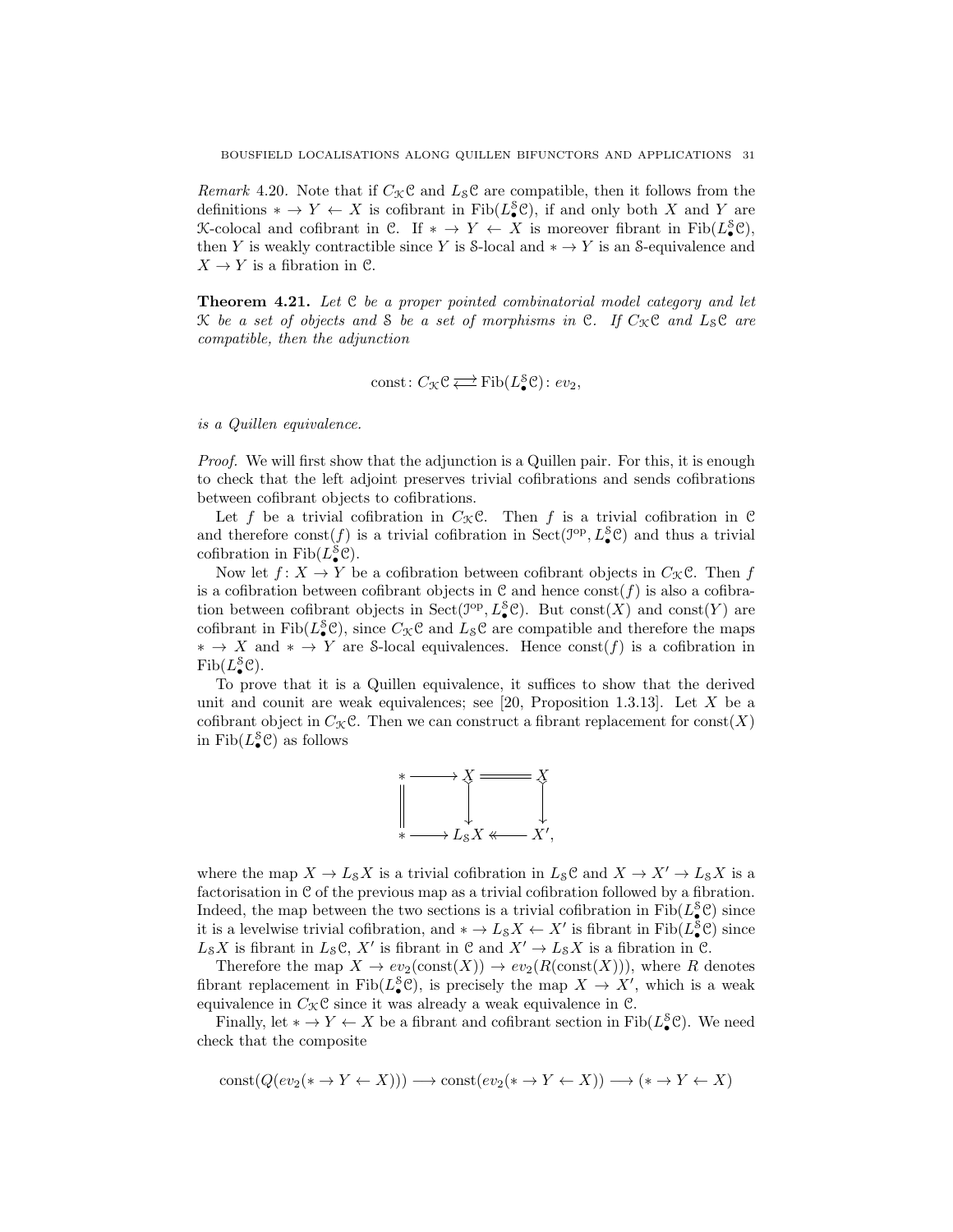is a weak equivalence in  $\text{Fib}(L^s_{\bullet} \mathcal{C})$ . But  $ev_2(\ast \to Y \leftarrow X) = X$  is already cofibrant in  $C_{\mathcal{K}}\mathcal{C}$ , by Remark 4.20. Therefore, we need to show that the map of sections



is a weak equivalence in  $\text{Fib}(L^{\mathcal{S}}_{\bullet}\mathcal{C})$ . Since both sections are cofibrant, it is enough to see that the map in the middle is a weak equivalence in  $L_{\mathcal{S}}\mathcal{C}$ , which follows again from Remark 4.20.

4.6.1. *Postnikov sections and connective covers of simplicial sets.* We can use this setup to describe the "layers" of Postnikov towers. Let sSet<sup>∗</sup> denote the category of pointed simplicial sets. Consider the model structure  $P_k$  sSet<sub>\*</sub> =  $L_s$  sSet<sub>\*</sub> for k-types, as in Section 3, where  $S = \{S^{k+1} \to D^{k+2}\}\$ . If  $\mathcal{K} = \{S^{k+1}\}\$ , then  $P_k sSet_*$ and  $C_k$  sSet<sub>\*</sub> :=  $C_{S^{k+1}}$  sSet<sub>\*</sub> are compatible, since for every X there is a fiber sequence

$$
C_k X \longrightarrow X \longrightarrow P_k X,
$$

where  $C_k X$  is the kth connective cover of X. By Theorem 4.21 the model categories  $C_k$  sSet<sub>\*</sub> and Fib( $L^{\mathcal{S}}_{\bullet}$  sSet<sub>\*</sub>) are Quillen equivalent.

Note that in the general case the localisations  $L_{\mathcal{S}}\mathcal{C}$  and  $C_{\mathcal{K}}\mathcal{C}$  for

$$
\mathcal{S} = \{ G \otimes S^{k+1} \longrightarrow G \otimes D^{k+2} \mid G \in \mathcal{G} \}
$$

and  $\mathcal{K} = \{G \otimes S^{k+1} \mid G \in \mathcal{G}\}\$ are not necessarily compatible, so this construction cannot be performed with general C. However, examples of C where compatibility holds include chain complexes  $Ch_b(R)$  and stable localisations; see Section 4.6.3.

We can also consider  $\text{Fib}(L^S_{\bullet}P_{k+1} \text{ sSet}_{*})$ . Since for every X we have a fibration

$$
K(\pi_{k+1}X, k+1) \longrightarrow P_{k+1}X \longrightarrow P_kX,
$$

the model structures  $C_k P_{k+1}$  sSet<sub>\*</sub> and  $P_k P_{k+1}$  sSet<sub>\*</sub> =  $P_k$  sSet<sub>\*</sub> are compatible. Hence Theorem 4.21 implies that  $C_k P_{k+1}$  sSet<sub>\*</sub> and Fib( $L^{\mathcal{S}}_{\bullet} P_{k+1}$  sSet<sub>\*</sub>) are Quillen equivalent. This means that we can view  $C_kP_{k+1}$  sSet<sub>\*</sub> as the kth layer of the Postnikov tower model structure. Note that  $Ho(C_kP_{k+1} Sset_*)$  is equivalent to the category of abelian groups.

4.6.2. *Nullifications and cellularisations of spectra.* Let Sp be a suitable model structure for the category of spectra, for instance, symmetric spectra and let S be a set of maps. If  $S = \{E \to *\}$  then  $L_S Sp = P_E Sp$  is called the E-nullification of Sp and  $C_E$  Sp is called E-cellularisation of Sp. As follows from [17, Theorem 3.6] we have the following compatibility between localised and colocalised model structures:

- (i) If the induced map Ho(Sp)( $\Sigma^{-1}E, C_EX$ ) → Ho(Sp)( $\Sigma^{-1}E, X$ ) is injective for every X, then  $C_E$  Sp and  $P_E$  Sp are compatible.
- (ii) If the induced map  $Ho(\text{Sp})(E, X) \to Ho(\text{Sp})(E, P_{\Sigma E}X)$  is the zero map for every X, then  $C_E$  Sp and  $P_{\Sigma E}$  Sp are compatible.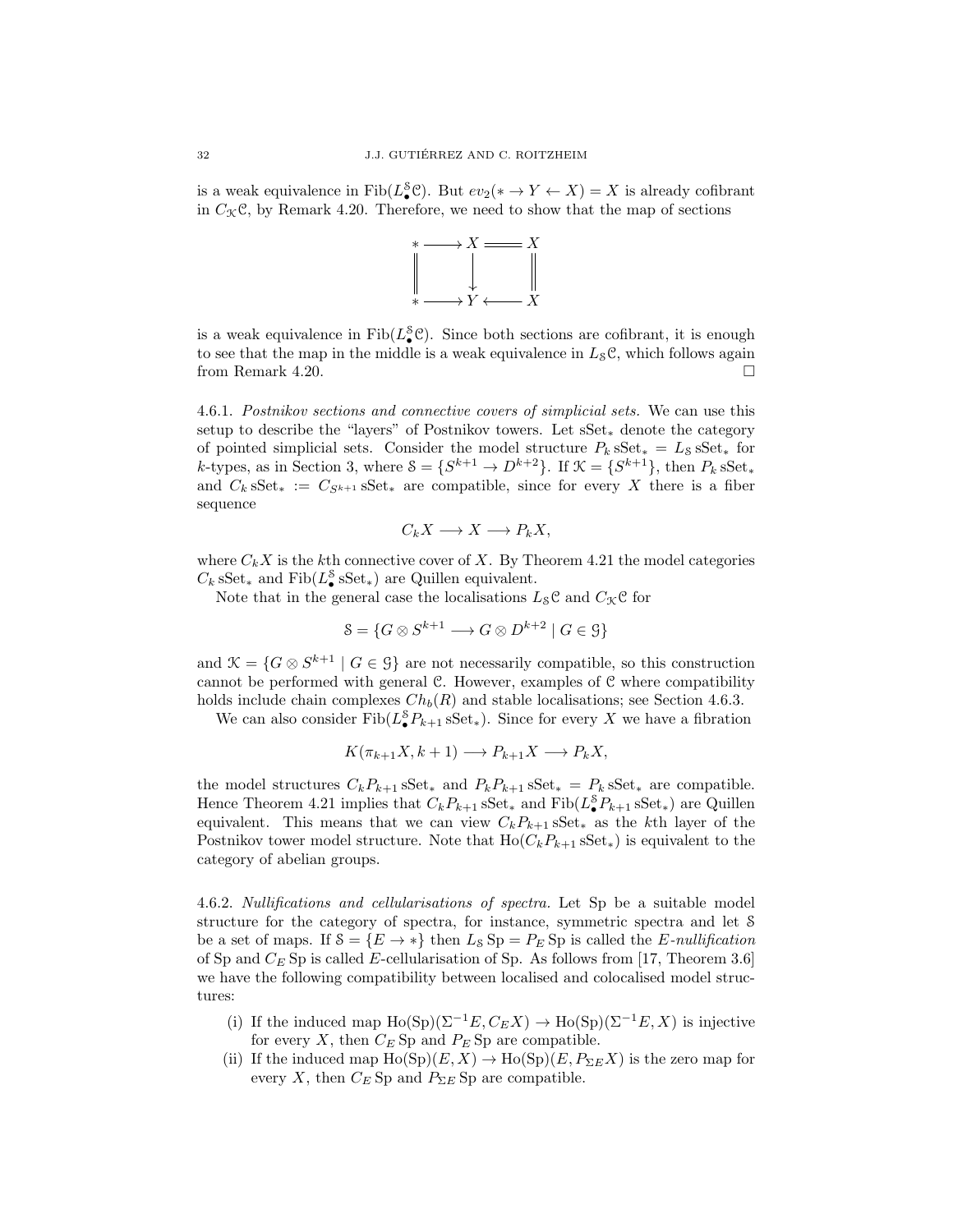4.6.3. *Stable localisations and colocalisations.* Let C be a proper spectral combinatorial model category. Let S be a stable set of morphisms in C and let  $\mathcal{K} = \text{cof}(\mathcal{S})$ be the set of cofibers of the elements of S. Since C is spectral, we have a Quillen bifunctor  $\otimes: \mathcal{C} \times \mathrm{Sp} \to \mathcal{C}$ , and  $\mathrm{cof}(\mathcal{S} \otimes \mathcal{G}_{\mathrm{Sp}}) = \mathrm{cof}(\mathcal{S}) \otimes \mathcal{G}_{\mathrm{Sp}} = \mathcal{K} \otimes \mathcal{G}_{\mathrm{Sp}}$ . Hence, by [3, Proposition 10.3] it follows that  $L_{\mathcal{S}\otimes\mathcal{G}_{\text{Sp}}}C$  and  $C_{\mathcal{K}\otimes\mathcal{G}_{\text{Sp}}}C$  are compatible. Therefore, Theorem 4.21 implies that the model categories  $C_{\mathcal{K}\otimes\mathcal{G}_{\text{Sp}}}\mathcal{C}$  and  $\text{Fib}(L^{\mathcal{S}\otimes\mathcal{G}_{\text{Sp}}}_{\bullet}\mathcal{C})$  are Quillen equivalent.

#### 5. Convergence of towers

In this section we are going to take a closer look at what it means for a tower in Post $(\mathcal{C})$  to converge. Recall that we have a Quillen adjunction

$$
\mathrm{const} : \mathfrak{C} \rightleftarrows \; \mathrm{Post}(\mathfrak{C}) : \mathrm{lim} \, .
$$

The following terminology appears in [5, Definition 5.35].

**Definition 5.1.** The model category  $C$  is *hypercomplete* if the composite

 $Ho(\mathcal{C}) \xrightarrow{Lconst} Ho(Post(\mathcal{C})) \xrightarrow{holim} Ho(\mathcal{C})$ 

is isomorphic to the identity, that is, for every cofibrant  $X$  in  $\mathcal{C}$ , the natura map

 $X \longrightarrow \text{holim}(\text{const}X)$ 

is a weak equivalence.

We have seen in Section 4.2 that this is true for  $C = sSet$ . We have also seen in Theorem 4.13 that, under a finiteness assumption, the chromatic tower of spectra Chrom(Sp) is hypercomplete in this sense. We can also consider the case of  $C = L<sub>S</sub> sSet<sub>*</sub>$  as in Section 3.3. In general, this model category will not be hypercomplete. Let X be fibrant in  $L_8$  sSet<sub>\*</sub>, that is, fibrant as a simplicial set and S-local. If we take the fibrant replacement of the constant tower const(Y) in  $Post(L<sub>s</sub> sSet<sub>*</sub>)$ , we obtain a tower

$$
(\text{const}(Y))^{fib} = (\cdots \longrightarrow Y_n \longrightarrow Y_{n-1} \longrightarrow \cdots \longrightarrow Y_0)
$$

such that all the  $Y_i$  are S-local,  $Y_i$  is  $P_i$ -local for all i and  $Y_n \to Y_{n-1}$  is a weak equivalence in  $P_{n-1}L_8$  sSet<sub>∗</sub>. However, this is not a fibrant replacement of const(Y) in Post(sSet<sub>\*</sub>), unless  $L_8$  commutes with all the localisations  $P_n$ . In this case, a Postnikov tower in  $L_s$  sSet<sub>\*</sub> is also a Postnikov tower in sSet<sub>\*</sub>, and hypercompleteness holds. This would be the case for  $L<sub>S</sub> = L<sub>MR</sub>$  for R a subring of the rational numbers Q, but it cannot be expected in general.

Let us recapture the classical case to get a more general insight into hypercompleteness. For X in sSet we know that  $X \to \lim_n P_n X$  is a weak equivalence. This equivalent to saying that for all  $i$ ,

$$
\pi_i(X) \longrightarrow \pi_i(\lim_n P_n X)
$$

is an isomorphism of groups. But we have also seen that

$$
\pi_i(\lim_n P_n X) = \lim_n \pi_i(P_n X)
$$

as well as

$$
\pi_i(P_n X) = (\pi_i(X)) \langle n \rangle = \begin{cases} \pi_i(X) & \text{if } i \leq n, \\ 0 & \text{if } i > n. \end{cases}
$$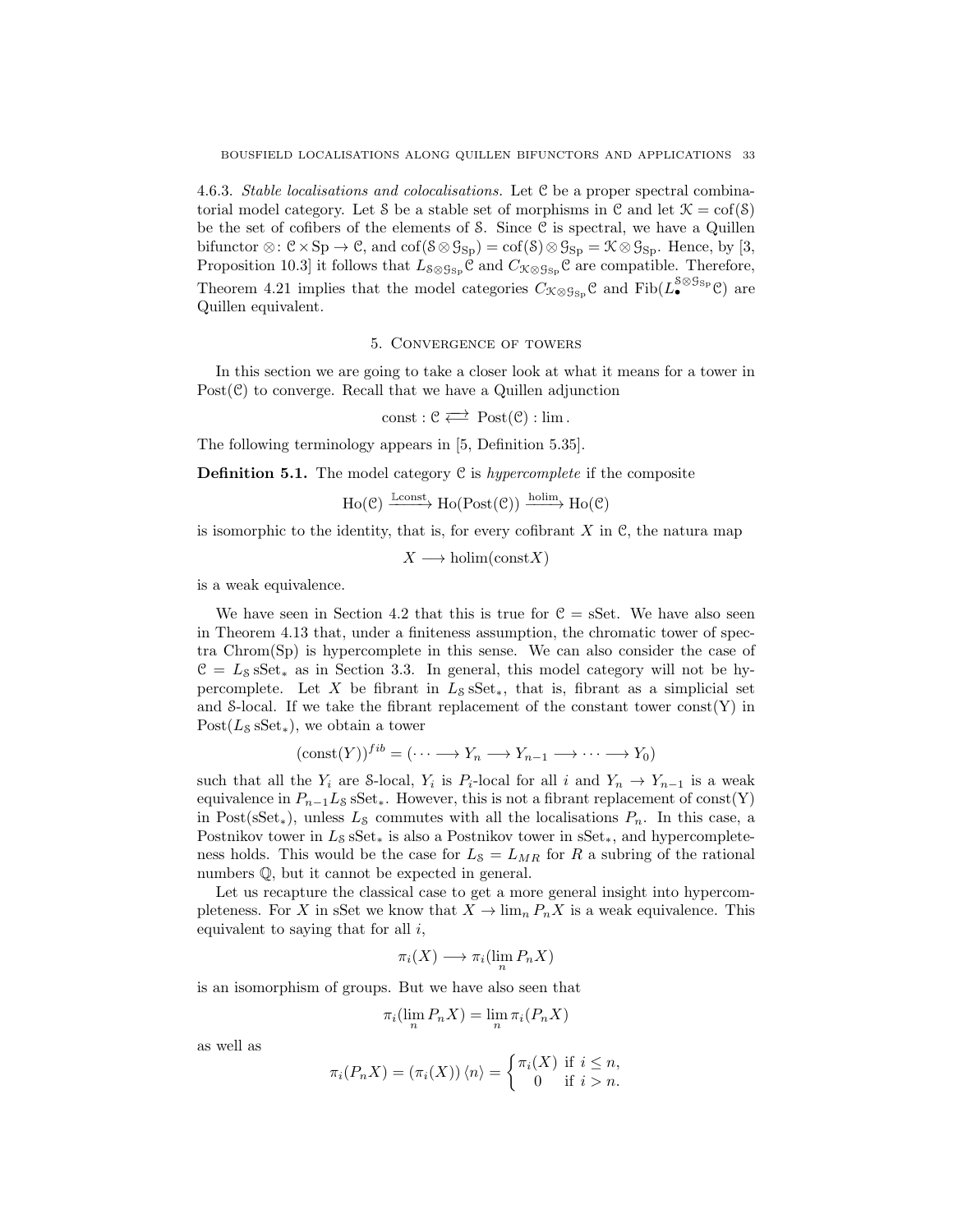Putting this together we get that indeed,  $\pi_i(\lim_n P_n X) \cong \pi_i(X)$  for all i. This is a special case of the following. Let C be a proper combinatorial model category with a set of generators G. Then for a cofibrant X, the map  $X \to \lim_n P_n X$  is a weak equivalence in C if and only if

$$
\operatorname{map}_{\mathcal{C}}(G, X) \longrightarrow \operatorname{map}_{\mathcal{C}}(G, \operatorname{holim}_n P_n X) = \lim_{n} \operatorname{map}_{\mathcal{C}}(G, P_n X)
$$

is a weak equivalence in sSet for all  $G \in \mathcal{G}$ .

So from this we can see that if we had map<sub>C</sub>(G,  $P_nX$ ) ≅  $P_n$  map<sub>C</sub>(G, X) for all G in 9, then we would get the desired weak equivalence because again

$$
\pi_i \operatorname{map}_{\mathcal{C}}(G, P_n X) = \pi_i(P_n \operatorname{map}_{\mathcal{C}}(G, X)) = \pi_i(\operatorname{map}_{\mathcal{C}}(G, X)) \langle n \rangle.
$$

We could also reformulate this statement by not using the full set of generators G, since we are only making use of the fact that they detect weak equivalences.

Proposition 5.2. *Let* hG *be a set in* C *that detects weak equivalences. If*

$$
\operatorname{map}_{\mathcal{C}}(G, P_n X) \cong P_n \operatorname{map}_{\mathcal{C}}(G, X)
$$

*for every*  $G$  *in*  $h\mathcal{G}$ *, then*  $C$  *is hypercomplete.* 

We can follow this through with our non-simplicial example, bounded chain complexes of Z-modules  $\text{Ch}_b(\mathbb{Z})$ . Let  $\text{Hom}(M, N)$  denote the mapping chain complex for M, N in  $\mathrm{Ch}_b(\mathbb{Z})$ , that is,

$$
\operatorname{Hom}(M,N)_k=\prod_i \operatorname{Hom}_{\mathbb{Z}}(M_i,N_{i+k})
$$

with differential  $(df)(x) = d(f(x)) + (-1)^{k+1} f(d(x))$ ; see for example [20, Chapter 4.2]. We note that

$$
\pi_i(\operatorname{map}_{\mathrm{Ch}_b(\mathbb{Z})}(M,N)) = H_i(\mathrm{Hom}(M,N))
$$

because

$$
\pi_i(\text{map}_{\text{Ch}_b(\mathbb{Z})}(M,N)) = [S^i, \text{map}_{\text{Ch}_b(\mathbb{Z})}(M,N)]_{\text{sSet}} = [M \otimes^L S^i, N]_{\text{Ch}_b(\mathbb{Z})} \n= [M[i], N]_{\text{Ch}_b(\mathbb{Z})} = [M \otimes \mathbb{Z}[i], N]_{\text{Ch}_b(\mathbb{Z})} = [\mathbb{Z}[i], \text{Hom}(M,N)]_{\text{Ch}_b(\mathbb{Z})} \n= H_i(\text{Hom}(M,N)).
$$

So  $\text{Ch}_b(\mathbb{Z})$  is hypercomplete if  $\text{Hom}(G, P_n)$  is quasi-isomorphic to  $P_n$   $\text{Hom}(G, N)$ for all  $G$  in  $h\mathcal{G}$ . For bounded below chain complexes, a set that detects weak equivalences can be taken to be

$$
h\mathcal{G} = \{\mathbb{S}^i = \mathbb{Z}[i] \mid i \ge 0\}.
$$

Note that in general it is not true that  $\text{Hom}(M, P_nN) \simeq P_n \text{Hom}(M, N)$ . We have the following diagram of short exact sequences.

$$
\begin{array}{ccc}\n\operatorname{Ext}_{\mathbb{Z}}(H_i(M), H_{i+1}(N)) & \longrightarrow H_i(\operatorname{Hom}(M, N)) & \longrightarrow \operatorname{Hom}_{\mathbb{Z}}(H_i(M), H_i(N)) \\
\downarrow & \downarrow & \downarrow & \downarrow \\
\operatorname{Ext}_{\mathbb{Z}}(H_i(M), H_{i+1}(P_n N)) & \longrightarrow H_i(\operatorname{Hom}(M, P_n N)) & \longrightarrow \operatorname{Hom}_{\mathbb{Z}}(H_i(M), H_i(P_n N)).\n\end{array}
$$

Using the 5-lemma we can read off that  $H_i(\text{Hom}(M, P_nN)) = 0$  for  $i > n$  as desired and that

$$
H_i(\mathrm{Hom}(M, P_n N)) = H_i(\mathrm{Hom}(M, N))
$$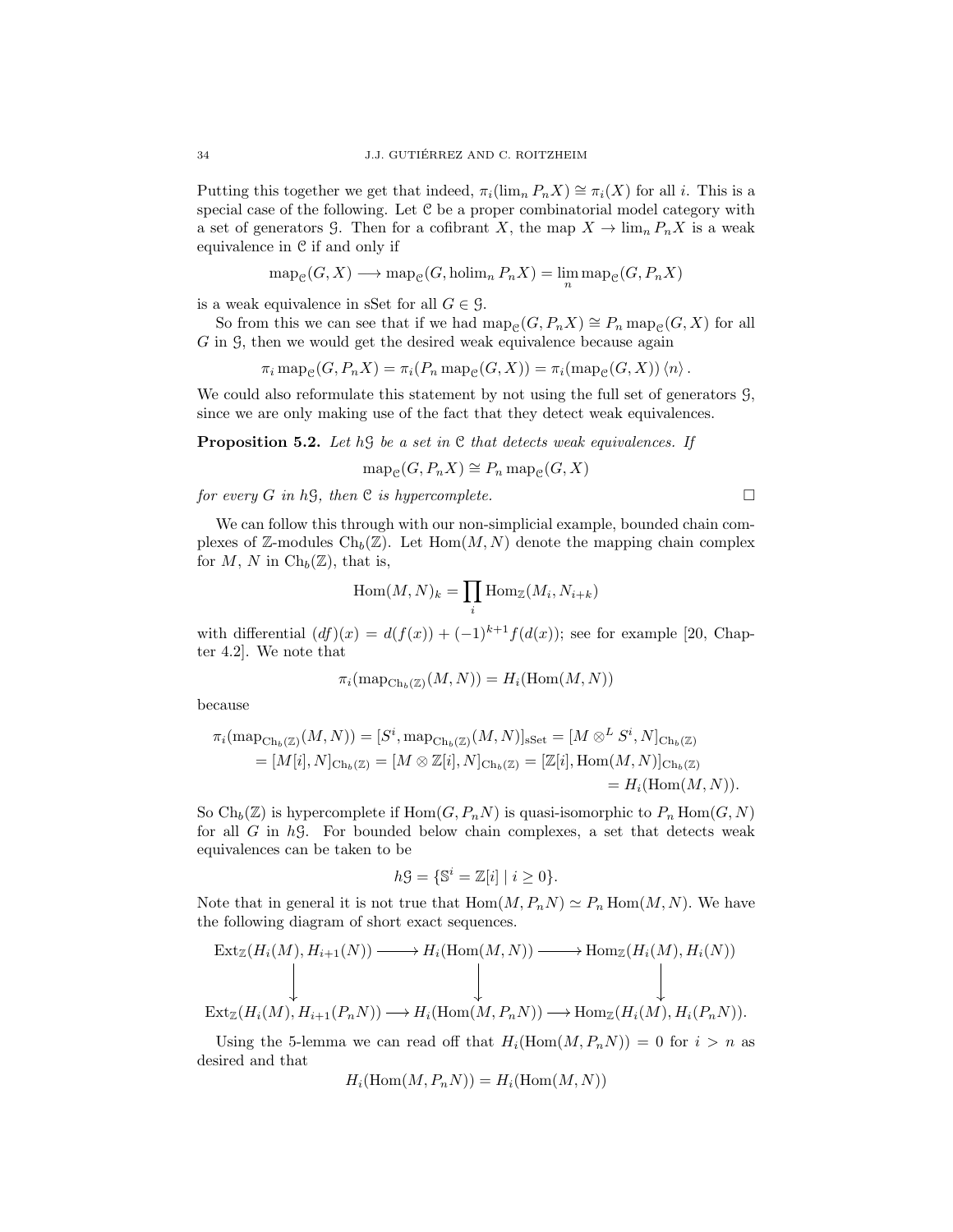for  $i \leq n-1$ , but unless  $\text{Ext}_{\mathbb{Z}}(H_n(M), H_{n+1}(N)) = 0$  we do *not* get that

$$
H_n(\mathrm{Hom}(M, P_n N)) = H_n(\mathrm{Hom}(M, N)).
$$

However, as we only require the case  $M = \mathbb{S}^i$ , we have that

 $\text{Hom}(\mathbb{S}^i, N) = N[n],$ 

where  $N[n]$  is the *n*-fold suspension of N. Thus,

$$
Hom(G, P_n N) = P_n Hom(G, N)
$$

for all G in  $h\mathcal{G}$ , so  $\mathrm{Ch}_b(\mathbb{Z})$  is hypercomplete as expected.

#### **REFERENCES**

- [1] J. Ad´amek and J. Rosick´y, *Locally Presentable and Accessible Categories*, London Math. Soc. Lecture Note Ser., vol. 189, Cambridge University Press, Cambridge, 1994.
- [2] D. Barnes and C. Roitzheim, Local Framings, *New York J. Math.* 17 (2011), 513–552.
- [3] D. Barnes and C. Roitzheim, Stable left and right Bousfield localisations, *Glasg. Math. J.* 56 (2014), no. 1, 13–42.
- [4] D. Barnes and C. Roitzheim, Homological localisation of Model Categories, to appear in *Appl. Categ. Structures*, 2014.
- [5] C. Barwick, On left and right model categories and left and right Bousfield localizations, *Homology, Homotopy Appl.* 12 (2010), no. 2 , 245–320.
- [6] T. Beke, Sheafifiable homotopy model categories, *Math. Proc. Camb. Phil. Soc.* 129 (2000), no.3, 447–475.
- [7] J. Bergner, Homotopy fiber products of homotopy theories, *Israel J. Math.* 185 (2011), 389– 411.
- [8] J. Bergner, Homotopy limits of model categories and more general homotopy theories, *Bull. Lond. Math. Soc.* 44 (2012), no. 2, 311–322.
- [9] A. K. Bousfield, The localization of spectra with respect to homology, *Topology* 18 (1979), no. 4, 257–281.
- [10] A. K. Bousfield, On the telescopic homotopy theory of spaces, *Trans. Amer. Math. Soc.* 353 (2001), no. 6, 2391–2426.
- [11] D. Dugger, Combinatorial model categories have presentations, *Adv. Math.* 164 (2001), 177– 201.
- [12] W.G. Dwyer, Localizations, Axiomatic, enriched and motivic homotopy theory, 3–28, NATO Sci. Ser. II Math. Phys. Chem., 131, Kluwer Acad. Publ., Dordrecht, 2004.
- [13] W.G. Dwyer and J. Spalinski, Homotopy theories and model categories, *Handbook of algebraic topology*, 73–126, North-Holland, Amsterdam, 1995.
- [14] P. Gabriel and F. Ulmer, *Lokal präsentierbare Kategorien*, Lecture Notes in Math., vol. 221, Springer-Verlag, Berlin, Heidelberg, 1971.
- [15] P. G. Goerss and J. F. Jardine, *Simplicial Homotopy Theory*, Progress in Math., vol. 174, Birkhäuser, Basel, 1999.
- [16] J. P. C. Greenlees and B. Shipley, Homotopy theory of modules over diagrams of rings, to appear in *Proc. Amer. Math. Soc.*, 2014.
- [17] J. J. Gutiérrez, Cellularization of structures in stable homotopy categories, *Math. Proc. Cambridge Philos. Soc.* 153 (2012), 399–418.
- [18] A. Hatcher, *Algebraic Topology*, Cambridge University Press, Cambridge, 2002.
- [19] P. S. Hirschhorn, *Model Categories and their localisations*, Math. Surveys and Monographs, vol. 99, Amer. Math. Soc., Providence, 2003.
- [20] M. Hovey, *Model Categories*, Math. Surveys and Monographs, vol. 63, Amer. Math. Soc., Providence, 1999.
- [21] M. Hovey, B. Shipley, and J. H. Smith, Symmetric spectra, *J. Amer. Math. Soc.* 13 (2000), no. 1, 149–208.
- [22] A. Joyal and M. Tierney, Quasi-categories vs Segal spaces. In: Categories in algebra, geometry and mathematical physics, 277–326, *Contemp. Math.*, 431, Amer. Math. Soc., Providence, RI, 2007.
- [23] J. Lurie, *Higher Topos Theory*, Annals of Math. Studies, vol. 170, Princeton University Press, Princeton, 2009.